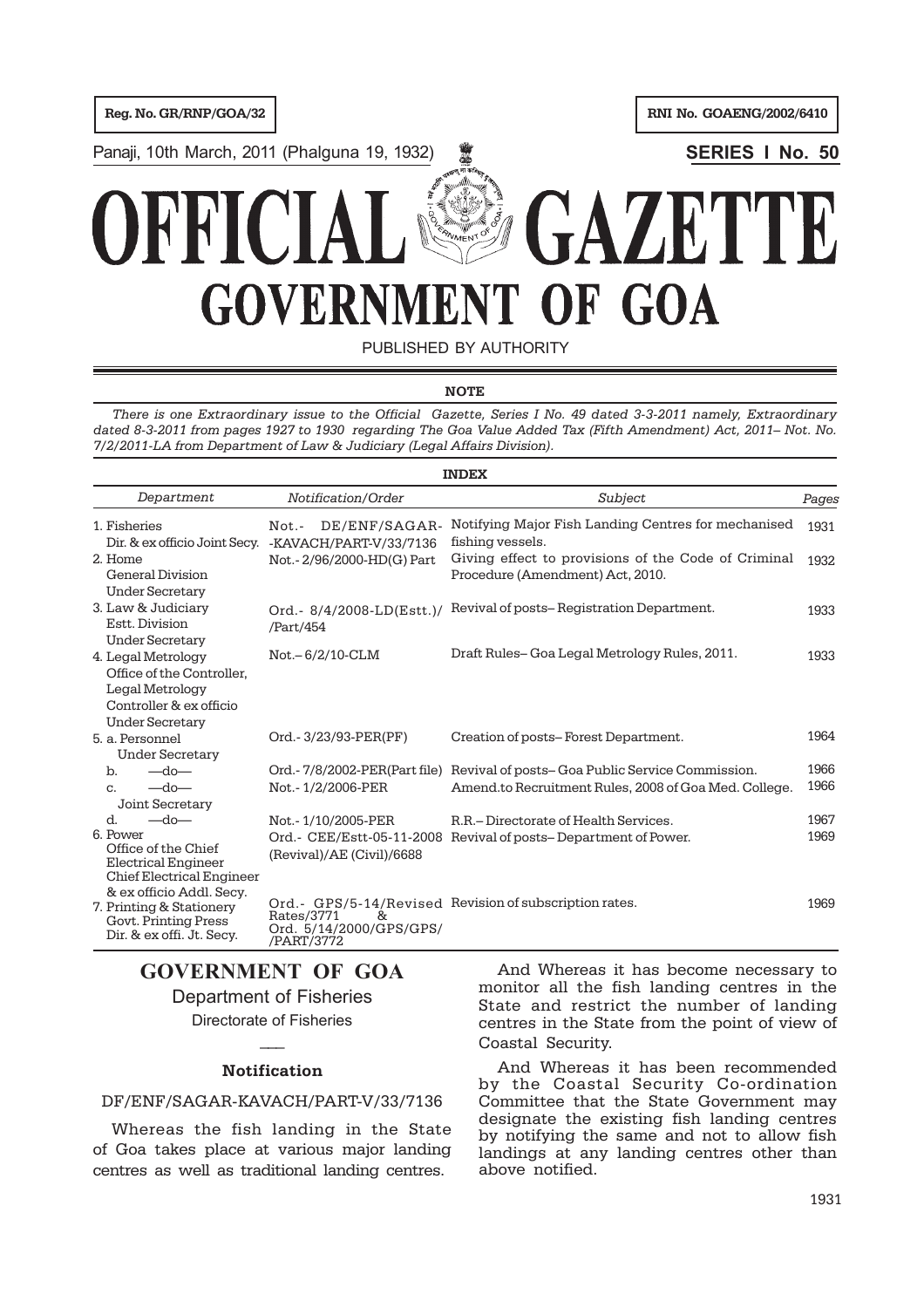And Whereas the Government has therefore decided to make it mandatory for the fishing vessels to land their fish only on the notified landing centres.

Now Therefore the Government hereby notifies, at the first instance, the following major fish landing centres (fishing jetties) in the State of Goa as fish landing centres for the mechanised fishing vessels from the State of Goa.

| Sr.<br>No. | Name of fish<br>landing centre | District  | Location | Latitude          | Longitude         | Nearest<br>Survey No. |
|------------|--------------------------------|-----------|----------|-------------------|-------------------|-----------------------|
| 1.         | Chapora                        | North Goa | Chapora  | 15° 36', 28.00 "N | 73° 44', 22.50 "E | 359/Part              |
| 2.         | Malim                          | North Goa | Betim    | 15° 30',13.30 "N  | 73° 50', 7.30 "E  | 62/Part I & II        |
| 3.         | Cortalim                       | South Goa | Cortalim | 15° 24', 25.00 "N | 73° 54',36.00 "E  | 15/Part I             |
| 4.         | Khariwada                      | South Goa | Vasco    | 15° 23',55.00 "N  | 73° 48', 37.00 "E | 87/Part II            |
| 5.         | Cutbona                        | South Goa | Betul    | 15° 09', 17.45 "N | 73° 57',15.00 "E  | 404 & 83              |
| 6.         | Talpona                        | South Goa | Canacona | 14° 58',54.00 "N  | 74° 02',15.00 "E  | 191 Part 0            |

By order and in the name of the Governor of Goa.

*S. C. Verenkar*, Director and ex officio Joint Secretary (Fisheries).

Panaji, 16th November, 2010.

### $-$  + + +  $-$

Department of Home

Home–General Division  $\overline{\phantom{a}}$ 

#### **Notification**

#### 2/96/2000-HD(G) Part

The following notifications issued by Ministry of Home Affairs, Government of India, New Delhi are published in the Gazette of India, Extraordinary Part II Section 1 dated 09-01-2009, Extraordinary Part II Section 3 sub-section (ii) dated 30-12-2009 and Extraordinary Part II Section 3 sub-section (*11*) dated 30-10-2010 and Extraordinary Part II Section 1 dated 22-09-2010, are hereby published for general information of public.

By order and in the name of the Governor of Goa.

*V. P. Dangi,* Under Secretary (Home).

Porvorim, 4th March, 2011.

Ministry of Home Affairs  $\overline{\phantom{a}}$ 

\_\_\_\_\_\_\_\_\_\_

#### **Notification**

*New Delhi, the 1st November, 2010*

*S.O. 2689(E)*.— In exercise of the powers conferred by sub-section (*2*) of Section 1 of the Code of Criminal Procedure (Amendment) Act, 2010 (41 of 2010), the Central Government

1932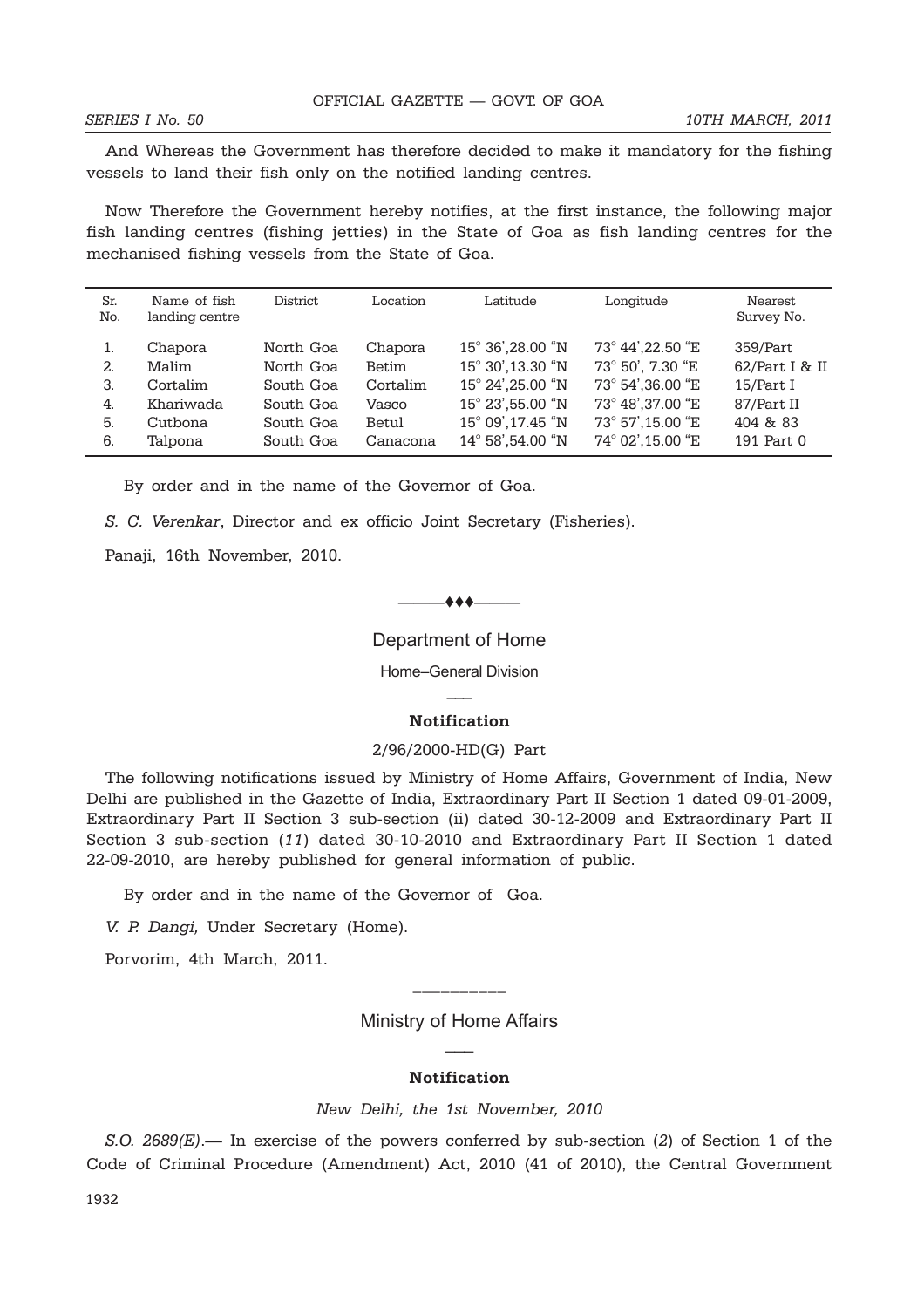hereby appoints the 2nd day of November, 2010, as the date on which the provisions of the said Act, shall come into force.

> [F. No. 2/1/2010-Judl. Cell-(ii)] J. L. CHUGH, Jt. Secy.

#### **Notification**

 $\frac{1}{2}$ 

*New Delhi, the 30th December, 2009*

*S.O. 3313(E)*.— In exercise of the powers conferred by sub-section (*2*) of Section 1 of the Code of Criminal Procedure (Amendment) Act, 2008 (5 of 2009), the Central Government hereby appoints the 31st day of December, 2009, as the date on which the provisions of the said Act, except Section 5, Section 6 and clause (*b*) of Section 21, shall come into force.

> [F. No. 1/1/2007-Judl. Cell-Vol. VI] S. C. SRIVASTAVA, Jt. Secy.

#### **Notification**

 $\mathcal{L}_\text{max}$ 

*New Delhi, the 30th October, 2010*

*S.O. 2687(E)*.— In exercise of the powers conferred by sub-section (*2*) of Section 1 of the Code of Criminal Procedure (Amendment) Act, 2008 (5 of 2009), the Central Government hereby appoints the 1st day of November, 2010, as the date on which the provisions of Section 5, Section 6 and clause (*b*) of Section 21 of the said Act, shall come into force.

> [F. No. 2/1/2010-Judl. Cell-(i)] J. L. CHUGH, Jt. Secy.

Department of Law & Judiciary

 $-$ 

Law (Establishment) Division  $\overline{\phantom{a}}$ 

#### **Order**

#### 8/4/2008-L.D(Estt.)/Part/454

Read: Order No. LD/Estt/18-69/70 dated 8th May, 1969.

Government is pleased to revive the 4 (four) posts of peon in the Registration Department.

This issues with the concurrence of the Finance (R&C) Department vide their U. O. No. Fin (R&C)/14332076 dated 18-2-2011.

> By order and in the name of the Governor of Goa.

*N. P. Singnapurker*, Under Secretary (Estt.).

Porvorim, 4th March, 2011.

 $\bullet\bullet\bullet$ 

Department of Legal Metrology

Office of the Controller & Legal Metrology  $\overline{\phantom{a}}$ 

#### **Notification**

#### 6/2/10-CLM

The following draft rules which are proposed to be made in exercise of the powers conferred by section 53 of the Legal Metrology Act, 2009 (Central Act 1 of 2010) (hereinafter referred to as the "said Act"), are hereby pre-published as required by sub-section (*4*) of section 53 of the said Act for information of all the persons likely to be affected thereby and notice is hereby given that the said rules will be taken into consideration by the Government on the expiry of 15 days from the date of publication of this Notification in the Official Gazette.

All objections and suggestions to the said draft rules may be forwarded to the Controller, Legal Metrology, Government of Goa, Department of Legal Metrology, Panaji, Goa, before the expiry of the said period of 15 days from the date of publication of this Notification in the Official Gazette so that they may be taken into consideration at the time of finalization of the draft rules.

#### DRAFT RULES

In exercise of the powers conferred by section 53 of the Legal Metrology Act, 2009 (Central Act 1 of 2010), and all other powers enabling it in this behalf, the Government of Goa, after consultation with the Central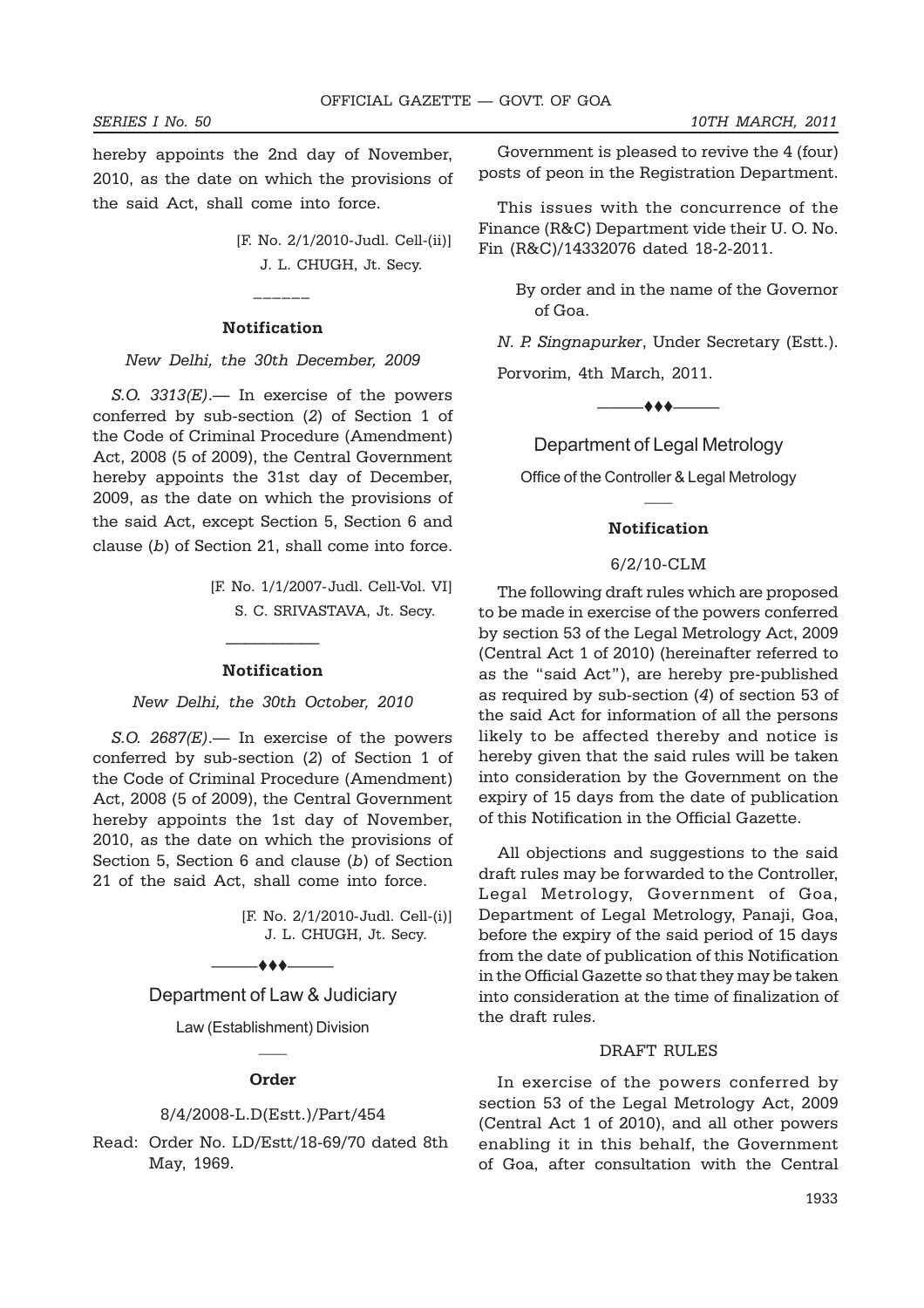Government, hereby makes the following rules, namely:—

1. *Short title and commencement*.— (*1*) These rules may be called the Goa Legal Metrology Rules, 2011.

(*2*) They shall come into force on such date as the Government may, by notification in the Official Gazette appoint, and different dates may be appointed for different provisions of these rules.

2. *Definitions*.— In these rules, unless the context otherwise requires,—

 (*a*) "Act" means the Legal Metrology Act, 2009 (Central Act 1 of 2010);

(*b*) "Government" means the Government of Goa;

(*c*) "Reference Standards Laboratory" means a laboratory setup by the Central Government under the Act, where Reference Standards, Secondary Standards and Working Standards are maintained;

(*d*) "Schedule" means a Schedule appended to these rules;

(*e*) Words and expressions used in these rules but not defined herein shall have the same meaning as respectively assigned to them in the Act.

3. *Reference Standards, Secondary Standards and Working Standards.—* (*1*) Every Reference Standard, Secondary Standard and Working Standard shall be verified and stamped in such manner and after payment of such fee as may be prescribed by the Central Government under sub-section (*2*) of section 9 of the Act.

(*2*) The Reference Standards shall be kept at such place, in such manner and in such custody as prescribed under the Legal Metrology (National Standards) Rules, 2011.

(*3*) The Secondary Standards shall be kept at such place and in such custody as the Controller may direct.

(*4*) The Working Standards shall be kept in the custody of Legal Metrology Officer.

4. *Secondary Standard Balances*.— (*1*) A set of Secondary Standard Balances shall be maintained at every place where the Secondary Standard Weights are kept.

(*2*) The number, types and specifications of such balances shall be such as may be prescribed under the Legal Metrology (General) Rules, 2011.

(*3*) Every Secondary Standard Balance shall be verified at least once within a period of twelve months and shall be adjusted, if necessary, to make it correct within the limits of sensitivity and other metrological qualities specified under the Act or rules framed thereunder, by the Reference Standards Laboratory or by the Controller or such other Officer as may be authorized by the Controller in this behalf.

5. *Working Standard Balances*.— (*1*) A set of Working Standard Balances shall be maintained at every place where Working Standard Weights are kept.

(*2*) The number, types and specifications of such balances shall be such as may be prescribed under the Legal Metrology (General) Rules, 2011.

(*3*) Every Working Standard Balance shall be verified at least once within a period of twelve months and shall be adjusted, if necessary, to make it correct within the limits of sensitivity and other metrological qualities prescribed under the Legal Metrology (General) Rules, 2011, by the Reference Standard Laboratory or at any of the place where Secondary Standards are maintained by the Government.

6. *Physical characteristics, configuration, constructional details of Weights and*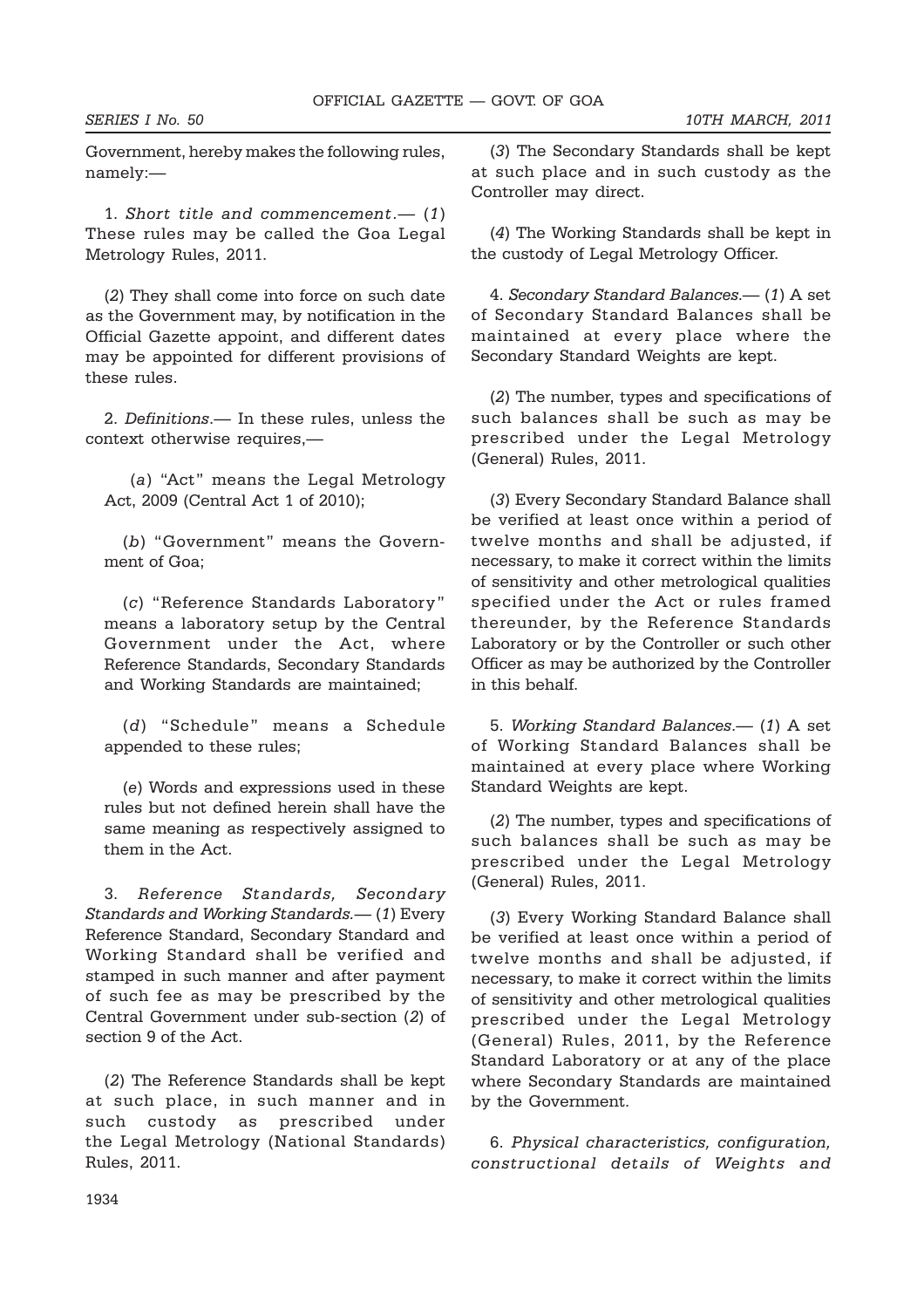*Measures*.— Every Weight or Measure used or intended to be used in any transaction or for protection shall conform as regards physical characteristics, configuration, constructional details, materials, performance, tolerances and such other details, to the specifications specified under the Act or the Legal Metrology (General) Rules, 2011.

7. *Use of bullion weights, carat weights, etc*.— (*1*) No weight other than a bullion weight as specified in the Legal Metrology (General) Rules, 2011, shall be used in any transaction or protection in bullion including precious metals, pearls, ornaments or other articles made of gold or silver.

(*2*) No weight other than a carat weight shall be used in any transaction in precious stones.

(*3*) Only beam scale of class 'A' or class 'B' category or a non-automatic weighing instrument of high accuracy class (class II) or special accuracy class (class I) shall be used in any transaction referred to in sub-rules (*1*) and (*2*).

8. *Use of weights only or measures only or number only in certain cases*.— Except in the cases of commodities specified in Schedule I hereto, the declaration of quantity in every transaction, dealing or contract or for protection shall be in terms of the unit of,—

(*a*) weight, if the commodity is solid, semi-solid, viscous or a mixture of solid and liquid;

(*b*) length, if the commodity is sold by linear measure;

(*c*) area, if the commodity is sold by area measure;

(*d*) volume, if the commodity is liquid or is sold by cubic measure; or

(*e*) number, if the commodity is sold by number.

9. *Licencing of manufacturer, repairer and dealer of weights and measures*.— (*1*) Every manufacturer or repairer of, or dealer in, weights or measures shall make an application for the issue of a licence to the Controller or such other Officer as may be authorized by him in this behalf, in FORM-LM-IA, FORM-LM-IB, FORM-LM-IC, hereto, respectively:

Provided that no licence to repair shall be required by a manufacturer to repair weight or measure manufactured by him and used in a State other than the State of manufacture of the same, but the manufacturer shall inform in advance the concerned Legal Metrology Officer about such repairing:

Provided that a person who bonafidely repairs any weight or measure owned or possessed by him shall not require a licence to repair.

(*2*) Every manufacturer or repairer of, or dealer in, weights or measures shall make an application for the renewal of a licence within thirty days before the date of its expiry to the Controller or such other Officer as may be authorized by him in this behalf, in FORM-LM- -IIA, FORM-LM-IIB, FORM-LM-IIC, hereto, respectively.

(*3*) Every licence issued to a manufacturer, repairer or dealer shall be in FORM-LM-IIIA, FORM-LM-IIIB, FORM-LM-IIIC, hereto, respectively.

(*4*) Every licence issued to a manufacturer or repairer or dealer shall be valid for a period of one calendar year and may be renewed from year to year on an application made within thirty days before the date of expiry of licence to the Controller or such other Officer as may be authorized by him in this behalf alongwith fee as specified in Schedule II hereto. The fee for the renewal of licence shall be the same as for the issue of licence as specified in Schedule II hereto:

Provided that the Controller may entertain the application made within a period of three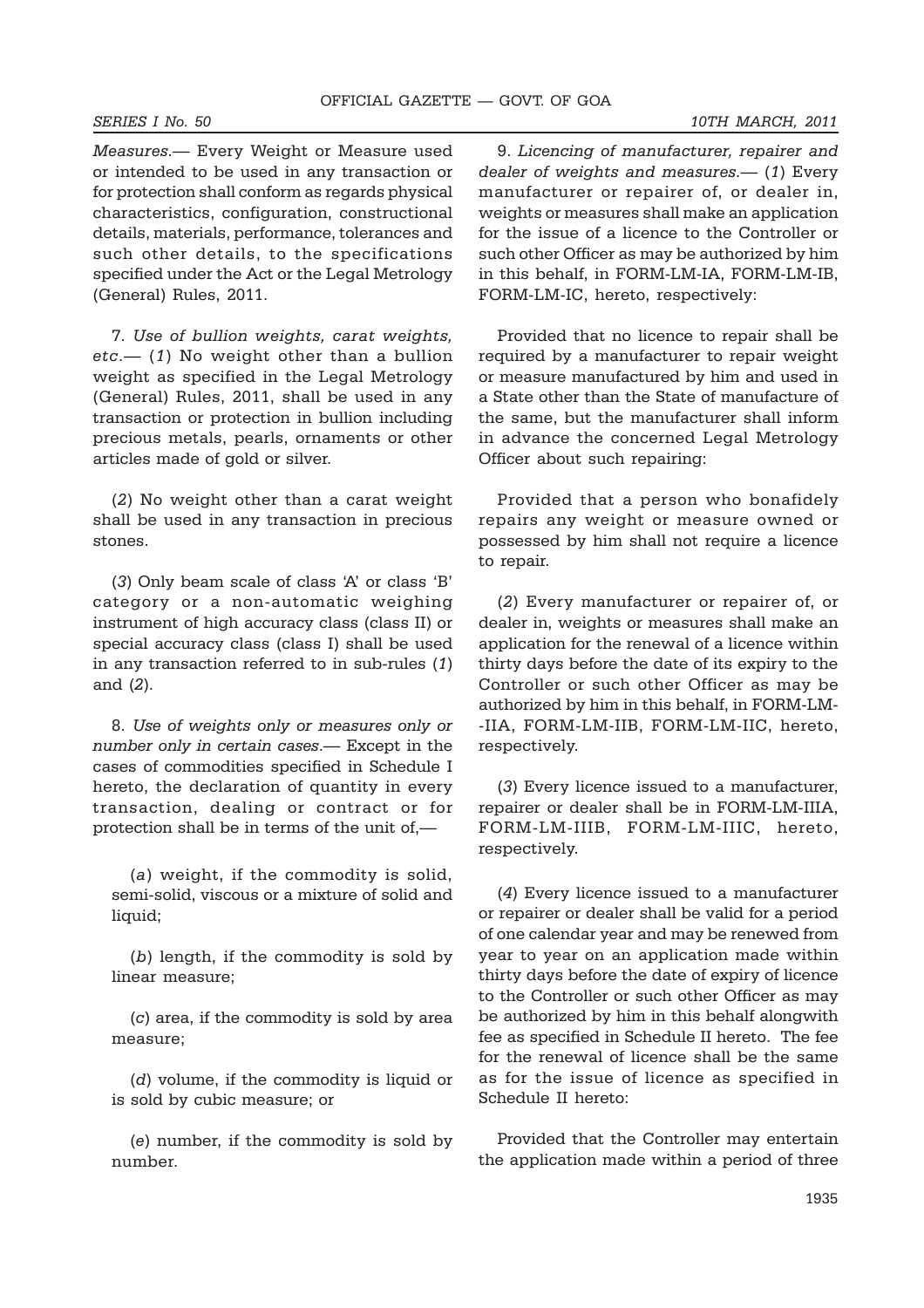months from the date of expiry of the licence, if he is satisfied that applicant was prevented from making application within the time aforesaid for bonafide reasons, on payment of additional fee at full the rate specified in Schedule II hereto.

(*5*) The fee payable for the alteration of a licence or for issue of a duplicate licence shall be as specified in Schedule II hereto.

(*6*) The Controller or such other Officer as may be authorized by him in this behalf shall maintain a register of licenced manufacturers, dealers and repairers in FORM-LM-IV hereto.

(*7*) Every manufacturer, repairer, or dealer licenced under the Act and these rules shall maintain such workshop, equipments, tools and registers, etc., as the case may be, as per the terms and conditions of the licence.

(*8*) Every repairer licenced under the Act and these rules shall furnish a security deposit of rupees two hundred for each licence to the Government.

(*9*) Every licence issued or renewed under this Act shall be displayed in a conspicuous place in the premises where the licensee carries on business.

(*10*) A licence issued or renewed under this Act shall not be salable nor transferable.

10. *Suspension and cancellation of licence granted*.— (*1*) The Controller or such other Officer authorized by him in this behalf may, if he has any reasonable cause to believe that the holder of any licence issued, renewed or continued under this Act has made any statement in, or in relation to any application for the issue, renewal or continuance of the licence, which is incorrect or false in any material particular or has contravened any provision of the Act or any rule or order made thereunder, suspend such licence, pending the completion of any inquiry against the holder of such licence:

Provided that no such licence shall be suspended unless the holder thereof has been given a reasonable opportunity of being heard in the matter:

Provided further that where the inquiry referred to in this sub-section is not completed within a period of three months from the date of suspension of a licence, such suspension shall, on the expiry of the period aforesaid, stand vacated.

(*2*) The Controller or such other authorized Officer if he is satisfied, after making such inquiry as he may think fit, that the holder of a licence has made a false or incorrect statement of the nature referred to in sub-rule (*1*), or has contravened any law or order referred to in that sub-section, cancel such licence:

Provided that no such licence shall be cancelled unless the holder thereof has been given a reasonable opportunity of being heard in the matter.

(*3*) Every person whose licence has been suspended shall, immediately after such suspension, stop functioning as such licencee and shall not resume business as such licencee until the order of such suspension stands, or has been, vacated.

(*4*) Every licencee whose licence has been suspended or cancelled shall, after such suspension or cancellation, as the case may be, surrender such licence to the authority by whom such licence was issued.

(*5*) Every licencee whose licence has been cancelled shall, within a period of thirty days from the date of such cancellation, or within such further period not exceeding three months from such date as the Controller or such other Authorized Officer on sufficient cause being shown allow, dispose of the weights or measures which were in his possession, custody or control on the date of such cancellation and in the event of his failure to do so, the Controller or such other Authorized Officer may seize and dispose of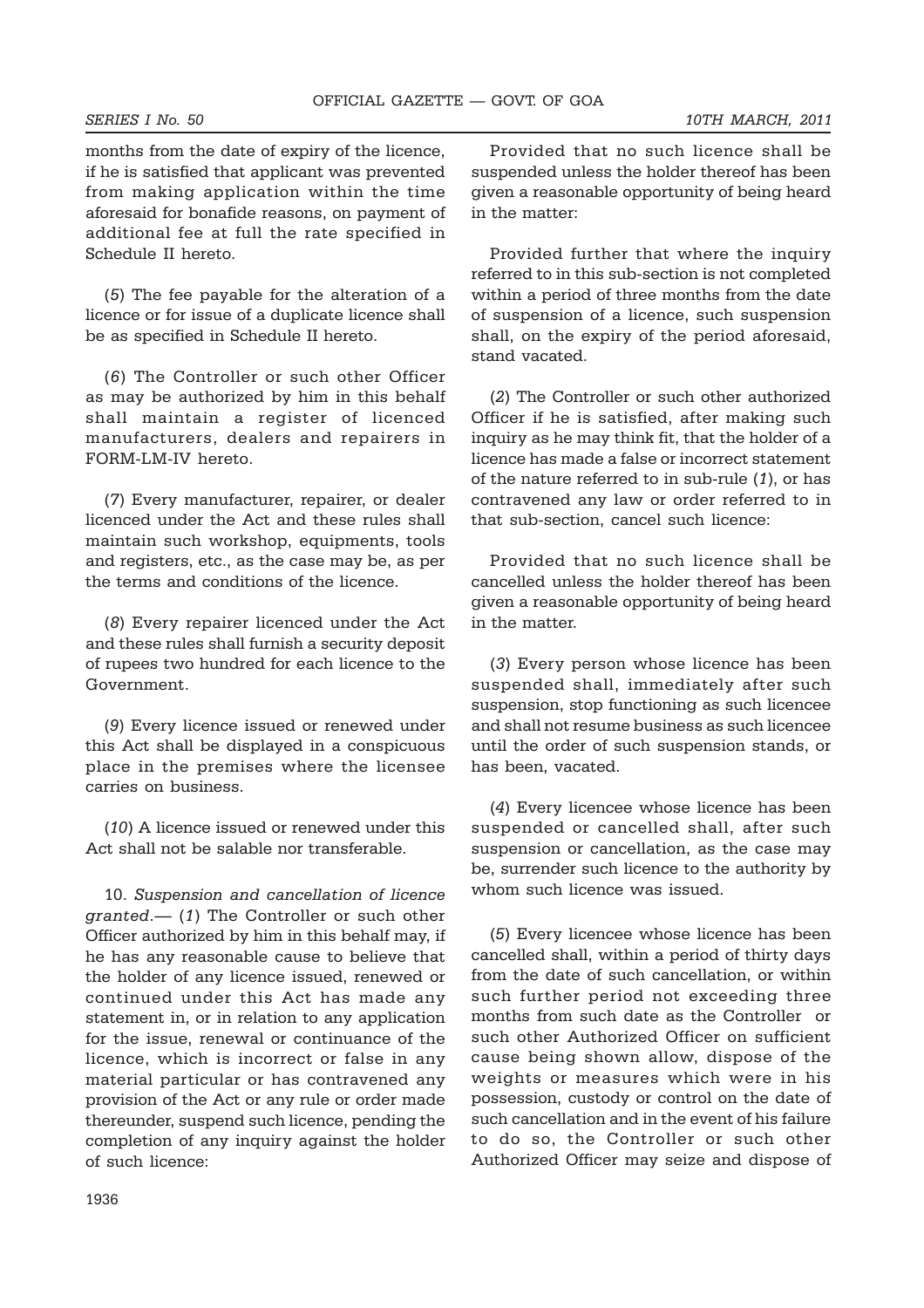the same and distribute the proceeds thereof in such manner as may be **prescribed.**

11. *Records to be maintained by manufacturers, etc*.— Every manufacturer or repairer of, or dealer in weights or measures licenced under the Act and these rules shall maintain records and registers in FORM-LM- -VA, FORM-LM-VB, FORM-LM-VC, hereto, respectively, and also submit such periodical report/returns as may be specified in that behalf.

12. *Periodical interval for the verification of weights or measures*.— Periodical interval for the verification of weights and measures as shall be specified in the Legal Metrology (General) Rules, 2011.

13. *Verification and inspection of weights or measures*.— (*1*) Every person using any weight or measure in any transaction or for protection shall present such weight or measure for verification or re-verification, at the Office of the Legal Metrology Officer or at such other place as the Legal Metrology Officer may specify in this behalf on or before the date on which the verification falls due:

Provided that where any weight or measure is such that it cannot, or should not, be moved from it's location, the person using such weight or measure shall report to the Legal Metrology Officer at least thirty days in advance of the date on which the verification falls due.

(*2*) Where any weight or measure is such that it cannot, or should not, be moved from it's location, Legal Metrology Officer shall take necessary steps for the verification of such weight or measure at the place of it's location.

(*3*) For the verification of weight or measure referred to in sub-rule (*2*), the user shall provide such facilities as may be specified by the **Controller**.

(*4*) Every weight or measure presented for verification shall be complete in itself.

(*5*) Every weight or measure shall be verified in a clean condition, and if necessary, the Legal Metrology Officer shall require the owner or user to make necessary arrangement for the purpose.

(*6*) A Legal Metrology Officer may visit, as frequently as possible and during the periodical interval as referred to in rule 12, every premises within the local limits of his jurisdiction to inspect and test any weight or measure which is being or is intended or likely to be used in any transaction or for protection.

(*7*) The Legal Metrology Officer shall obliterate the stamp on any weight or measure, if it is found during inspection that,—

(*a*) any weight or measure which being due for re-verification has not been submitted for such re-verification;

(*b*) any weight or measure which does not conform to the standards established by or under the Act:

Provided that where the Legal Metrology Officer is of opinion that the defect or error in such weight or measure is not such as to require immediate obliteration of the stamp, he shall inform the user about the defect or error found in the weight or measure and call upon user to remove the defect or error within such time, not exceeding eight days and shall,—

(*i*) if user fails to remove the defect or error within that period, obliterate the stamp, or

(*ii*) if the defect or error is so removed as to make the weight or measure conform to the standards established by or under the Act, verify and stamp such weight or measure.

*Explanation*.— The obliteration of the stamp on any weight or measure shall not take away or abridge the power of the Legal Metrology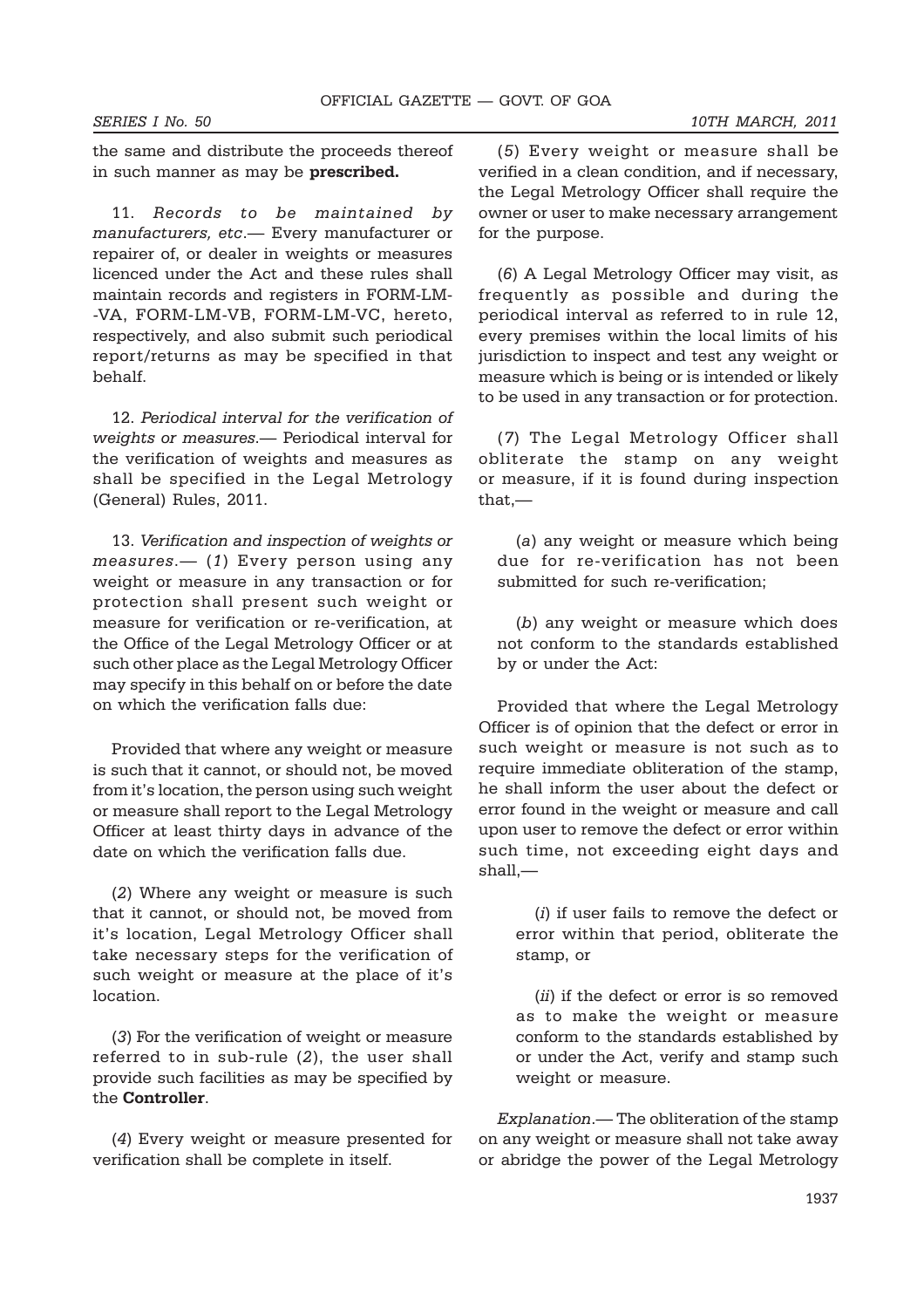Officer to seize such weight or measure in accordance with the provisions of the Act.

14. *Stamping of weights or measures*.— (*1*) The Legal Metrology Officer shall stamp every weight or measure, if after testing and verification, he is satisfied that such weight or measure conforms to the standards established by or under the Act, with a stamp of uniform design, issued by the Controller, which shall indicate the number allotted for administrative purpose to the Legal Metrology Officer by whom it is stamped:

Provided that if by reason of the size or nature of any weight or measure it is not desirable or practicable to put a stamp thereon, the Legal Metrology Officer shall take such action as may be directed by the Controller by a general or a special order in writing.

(*2*) The Legal Metrology Officer shall also mark the year and it's quarter of stamping on every verified weight or measure except when the size or nature of such weight or measure makes it impracticable.

*Explanation*.— A year shall be deemed to consist of four quarters of which first quarter shall be of the months of January, February and March, which shall be marked as A; second quarter shall be of the months of April, May and June, which shall be marked as B; third quarter shall be of the months of July, August and September, which shall be marked as C; and fourth quarter shall be of the months of October, November and December, which shall be marked as D.

(*3*) On completion of verification and stamping, the Legal Metrology Officer shall issue a Certificate of Verification in FORM-LM-VI hereto.

(*4*) Where a Certificate of Verification is lost or destroyed, the holder of the Certificate of Verification shall forthwith apply to the Legal Metrology Officer who had issued the Certificate, for the issue of a duplicate Certificate of Verification. Every such application for the issue of a duplicate Certificate shall be accompanied by a fee of Rupees ten.

(*5*) On receipt of an application under sub-rule (*4*), the Legal Metrology Officer shall issue to the applicant a duplicate copy of the Certificate of Verification marked 'DUPLICATE'.

15. *Fee for verification*.— (*1*) Fees payable for verification and stamping of weight or measure at the Office or Camp Office of the Legal Metrology Officer shall be as specified in Schedule III hereto.

(*2*) If, at the request of the user of weight or measure, verification is done at any premises other than the Office or Camp Office of the Legal Metrology Officer, an additional fee shall be charged at half the rate specified in the Schedule III hereto and the user of the weight or measure shall pay the expenses incurred by the Legal Metrology Officer for visiting the premises, including the cost of transporting and handling the Working Standard and other equipment subject to a minimum of Rupees One hundred:

Provided that no additional fee shall be charged for verification and stamping of weights and measures *in situ* of,—

(*i*) vehicle tanks for petroleum products and other liquids, Meter for Liquids other than Water (Fuel Dispenser, Liquid Petroleum Gas, Milk Dispensers), Compressed Natural Gas Dispensers, Non- -automatic Weighing Instruments like Weighbridges, Platform Machines, Crane Scale, Automatic Gravimetric Filling Instruments, Automatic Rail-weighbridge, Discontinuous Totalizing Automatic Weighing Instruments, and such other weight or measure which cannot, and should not be moved from it's location;

(*ii*) weight or measure in the premises of manufacturer or dealer of such weight or measure.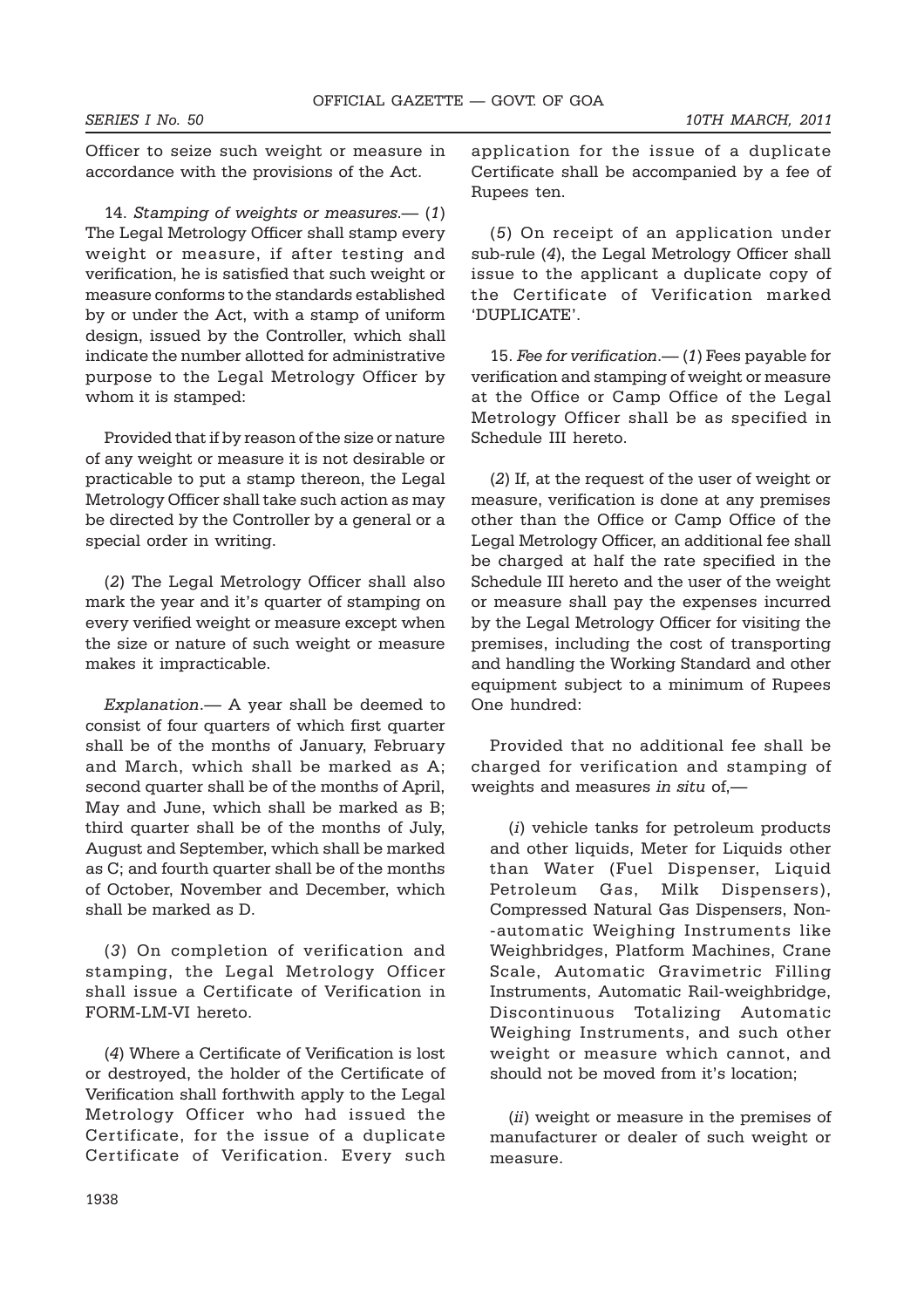(*3*) If a weight or measure is presented to the Legal Metrology Officer for re-verification after expiry of the validity of the stamp, an additional fee at half the rates specified in Schedule III hereto shall be payable for every quarter of the year or part thereof.

(*4*) Full fee shall be payable for re-stamping any weight or measure held in stock with manufacturer or dealer within the period specified in rule 12 from the date on which it was last stamped, provided that the original stamp was not obliterated.

(*5*) A weight or measure which on verification or inspection is found to be incorrect shall be returned to the person concerned for adjustment informing him, in a proforma specified by the Controller, of the defects found in the weight or measure, and calling upon him to remove the defects within a period not exceeding seven days. When the necessary adjustment has been carried out, such weight or measure shall be verified on payment of the fees specified in Schedule III and if found correct shall be stamped.

16. *Collection of fees and deposit into the Treasury*.— (*1*) Before commencing the work of verification or re-verification, the Legal Metrology Officer shall inform the person concerned of the fees payable by him and shall receive the same in the manner as authorized by the Controller and issue a receipt on the form approved by the Controller, one copy of such receipt being kept for record:

Provided that the fees payable by a Department of the Central or State Government under these rules may be realized in such manner as may be directed by the Controller.

(*2*) The Legal Metrology Officer shall maintain a register, in the form approved by the Controller, which shall be written up from day-to-day and shall show the amount of fees and other charges collected during the day.

(*3*) All payment received by the Legal Metrology Officer during the week shall be

paid into the Government treasury under the appropriate "Head of Account" on such dates or days as may be specified by the Controller from time to time, and a receipt thereof be obtained and an intimation to that effect be sent to the Controller or other Officer authorized by him in this behalf.

17. *Disposal of seized weights, measures, etc*.— (*1*) Any un-verified weight or measure shall be returned to the person from whom such weight or measure was seized if that person gets the same verified and stamped, within **fifteen days** of the return of seized goods on payment of the prescribed fee, including the additional fee, payable for undertaking re-verification after the expiry of the validity of the stamp.

(*2*) Any weight or measure or document or thing or goods seized and detained under section 15 of the Act, which is the subject matter of proceedings in a Court shall be produced by the Legal Metrology Officer before the Court and after conclusion of the proceedings, the Legal Metrology Officer shall take possession of the same and deal with it in accordance with the orders of the Court:

Provided that in the absence of the orders of the Court, weight or measure or document or thing or goods shall be dealt with as the Controller may, by special order, direct and the material thereof shall be sold and the proceeds credited to the Government treasury.

(*3*) If any goods seized under section 15 of the Act are subject to speedy or natural decay, the Legal Metrology Officer shall have the goods weighed or measured on a verified weighing or measuring instrument available with him or at the nearest place from the place where such goods are seized and enter the actual weight or measure of the goods in a form specified by the Controller for this purpose, and shall obtain the signature of the trader or his agent or such other person who has committed the offence and return the goods in question to the trader or the purchaser, as the case may be: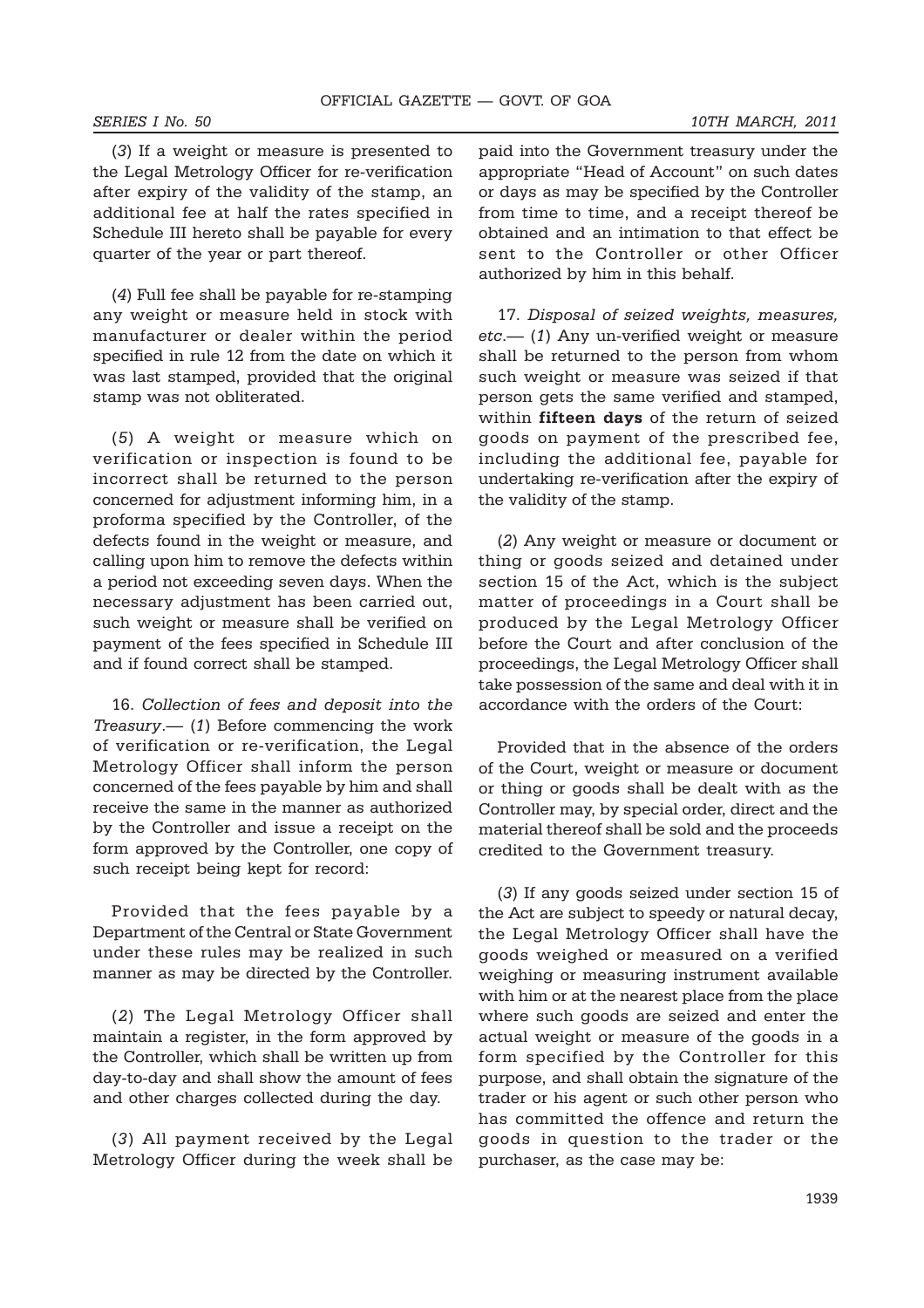Provided that if the trader or his agent or any other person who has committed the offence refuses to sign the form, the Legal Metrology Officer shall obtain the signatures of not less than two persons present at the time of such refusal by the trader or his agent or such other person. In the case if goods are returned to the trader, he shall give an undertaking stating that he shall not sell the defective goods without rectifying the defects thereon.

(*4*) Where the goods seized under sub- -section (*1*) of section 15 of the Act are contained in a package and the package is false or does not conform to the provisions of the Act or any rules made thereunder and the goods in such package are subject to speedy or natural decay, the Legal Metrology Officer may dispose of the goods in such package in accordance with the provisions of sub-rule (*3*):

Provided that the Controller shall be the final authority to decide whether the goods seized and detained are subject to speedy or natural decay.

(*5*) Where the goods seized under sub- -section (*1*) of section 15 of the Act are not subject to speedy or natural decay, the Legal Metrology Officer may retain the package for the purpose of prosecution under the Act after giving the trader or his agent or the other person who has committed the offence a notice of such seizure.

(*6*) The goods referred under sub-rules (*4*) and (*5*), which are not the subject matter of proceedings in a Court, shall, after the expiry of sixty days from it's seizure, be so dealt with as the Controller may by special order direct.

18. *Validity of weights or measures duly stamped*.— (*1*) A weight or measure which is, or is deemed to be, duly verified and stamped under these rules shall be deemed to conform to the Standards established by or under the Act at every place within the State of Goa in which it is stamped unless it is found on

inspection or verification that such weight or measure has ceased to conform to the Standards established by or under the Act.

(*2*) No weight or measure which is, or is deemed to be, duly verified and stamped under this Act shall require to be re-stamped merely by reason of the fact that it is being used at any place within the State of Goa other than the place at which it was originally verified and stamped:

Provided that where a verified weight or measure, installed at one place is dismantled and re-installed at a different place, such weight or measure shall not be put into use unless it has been duly re-verified and stamped, notwithstanding that periodical re-verification of such weight or measure has not become due.

(*3*) Where a verified weight or measure has been repaired, whether by a licenced repairer or by the person owning and possessing the same, such weight or measure shall not be put into use unless it has been duly re-verified and stamped, notwithstanding that periodical re-verification of such weight or measure has not become due.

19. *Qualifications of Legal Metrology Officer*.— Qualifications of Legal Metrology Officer shall be as specified in the Legal Metrology (General) Rules, 2011.

20. *Provision of supply of Working/ /Secondary Standards, equipment, etc. to the Legal Metrology Officer*.— (*1*) Every Legal Metrology Officer shall be provided with Working/Secondary Standard Weights, Working/Secondary Standard Balances, and such other equipments including weighing and measuring devices as may be approved by the Controller from time to time.

(*2*) Every Legal Metrology Officer shall be provided with such dies, punches, paper seal/ /sticker and such other equipment as may be necessary for affixing the verification stamp, the design and number of which are to be approved by the Controller.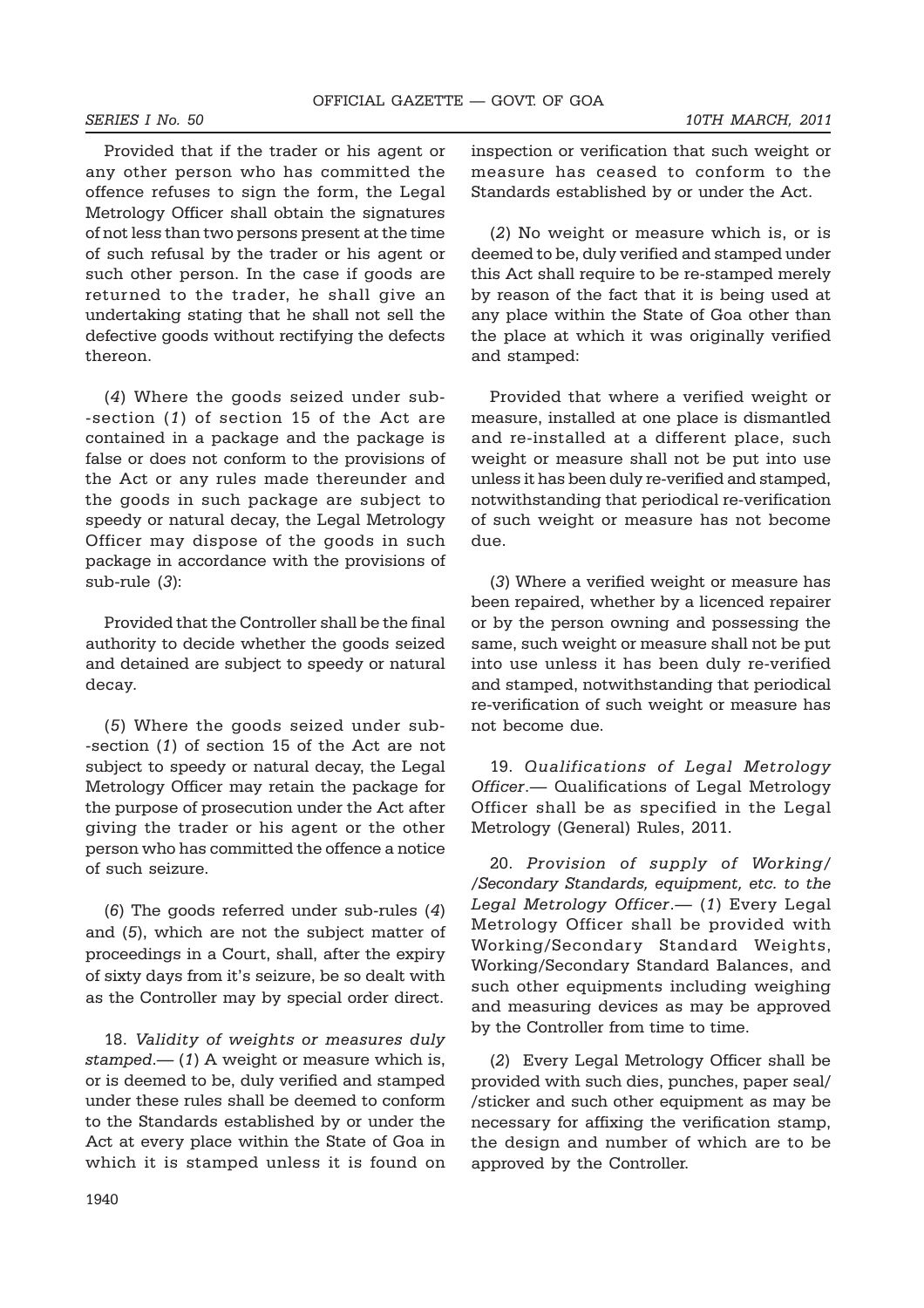(*3*) Every Legal Metrology Officer shall be provided with punches of suitable sizes of eight-pointed star as shown below for obliterating stamps.

21. *Provisions relating to use of weights, measures, etc*.— (*1*) Every person using a beam scale in any transaction in his premises shall suspend the same to a stand or to a chain by a hook:

Provided that this sub-rule shall not apply to itinerant vendors.

(*2*) Every weight or measure shall be used in a clean condition and in proper lighting arrangement.

(*3*) Any weight or measure, which has been verified and stamped *in situ*, shall not be dismantled and removed from it's original site without prior intimation to the Controller or other person authorized by him in this behalf.

(*4*) To ensure a proper check of the accuracy of a weighing instrument, the user shall keep at the site of each weighing instrument duly verified and stamped weights equal to one- -tenth of the capacity of the instrument or one tonne and consumer can also check the accuracy of the weighing instrument:

Provided that the Controller may specify the total number of verified and stamped weights to be maintained in trade premises where the number of weighing instruments are more than one.

(*5*) To ensure proper delivery of the petrol and diesel at pumps, the retail dealer of the pump shall keep a verified 5 litres and 10 litres capacity measure in his premises and check the out put from the pump every day to ensure it's correct delivery. In case of any short delivery the dealer shall stop the delivery through the pump immediately and inform the Legal Metrology Officer concerned to recalibrate the pump.

22. *Certificate of Verification to be Exhibited*.— The person to whom a Certificate of Verification is issued shall exhibit the same in a conspicuous place in the premises where the weights, measures or weighing or measuring instruments to which the Certificate relates are used:

Provided that in the case of itinerant vendor, the Certificate shall be kept with the person:

 Provided further that in the case of vehicle tank, the Certificate of Verification shall be kept with the vehicle.

23. *Penalty for contravention of rules*.— Whoever contravenes any provision of these rules, for the contravention of which no punishment has been separately provided in the Act, shall be punished with fine, which may extend to five thousand rupees.

24. *Form of appeal*.— (*1*) Every appeal under the Act and these rules shall be preferred in FORM-LM-VII hereto and shall be accompanied by a copy of the order appealed against.

(*2*) An appeal to the Government shall be accompanied by fee of Rs. 500/- (Rupees Five hundred only) and an appeal to the Controller shall be accompanied by fee of Rs. 200/- (Rupees Two hundred only) paid either by cash or by affixing Court fee stamp of the said value.

25. *Fee for compounding of offences*.— The fee for compounding of offences committed under the Act shall be as specified in Schedule IV hereto.

> By order and in the name of the Governor of Goa.

*N. M. Naik*, Controller and ex officio Under Secretary (Legal Metrology).

Panaji, 1st March, 2011.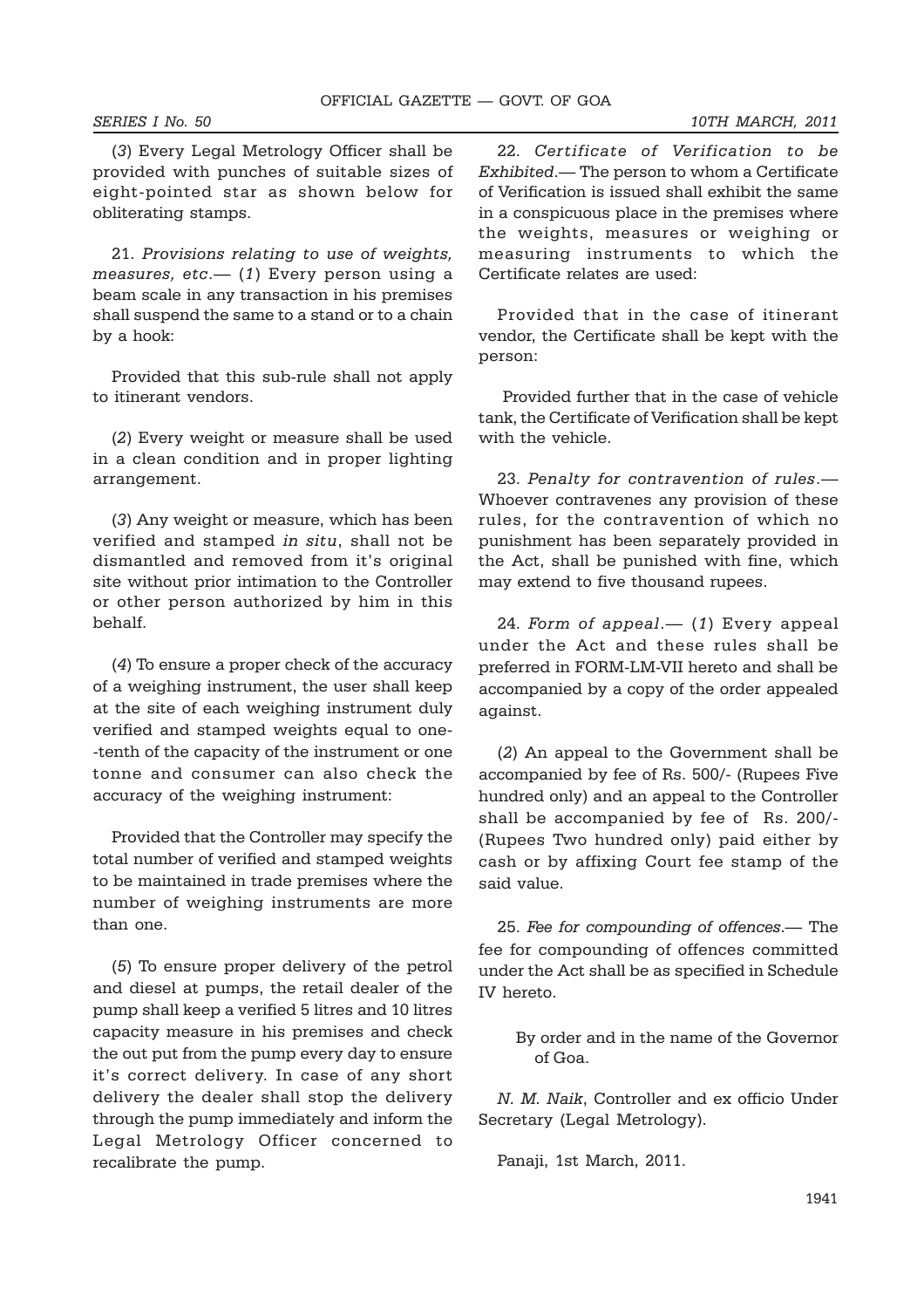#### SCHEDULE – I

#### (*See* rule 8)

# **The commodities specified in column (2) of table below may be sold by weight, measure or number as shown by corresponding entry in column (3)**

# TABLE

| Sr.<br>No. | Commodity                                           | Whether declaration to be expressed in terms of<br>weight, measure or number or two or more of them |
|------------|-----------------------------------------------------|-----------------------------------------------------------------------------------------------------|
| (1)        | (2)                                                 | (3)                                                                                                 |
| (1)        | Aerosol products                                    | weight                                                                                              |
| (2)        | Acids in liquid form                                | weight or volume                                                                                    |
|            | (3) Compressed or liquefied                         | weight and equivalent volume at stated temperature                                                  |
|            | gas (but not liquefied                              | and pressure                                                                                        |
|            | petroleum gas)                                      |                                                                                                     |
|            | (4) Butter (including peanut                        | weight                                                                                              |
|            | butter), cheese, curd, ghee                         |                                                                                                     |
| (5)        | Electric cables                                     | length or weight                                                                                    |
| (6)        | Electric wire                                       | length or weight                                                                                    |
| (7)        | Fencing wire                                        | length or weight                                                                                    |
| (8)        | Hair oil (un-perfumed)                              | weight or volume                                                                                    |
| (9)        | Fruits and vegetables                               | number or weight                                                                                    |
|            | (10) Furnace oil                                    | weight or volume                                                                                    |
|            | (11) Linseed oil and other vegetable oils           | weight or volume                                                                                    |
|            | (12) Heavy residual fuel oil                        | weight                                                                                              |
|            | (13) Industrial diesel fuel                         | volume                                                                                              |
|            | (14) Honey, malt extract, golden                    | weight                                                                                              |
|            | syrup treacle                                       |                                                                                                     |
|            | (15) Ice cream and other similar frozen<br>products | weight or volume                                                                                    |
|            | (16) Liquid chemicals                               | weight or volume                                                                                    |
|            | (17) Liquid petroleum gas                           | weight                                                                                              |
|            | (18) Nails, wood screws                             | number or weight                                                                                    |
|            | (19) Paint (other than paste paints or solid        | volume                                                                                              |
|            | paint), varnish and varnish stairs, enamels         |                                                                                                     |
|            | $(20)$ Papad                                        | number and weight                                                                                   |
|            | (21) Paste paint, solid paint                       | weight                                                                                              |
|            | (22) Rassgulla, Gulabjamun and other                | weight                                                                                              |
|            | sweet preparations                                  |                                                                                                     |
|            | (23) Ready made garments                            | number and size                                                                                     |
|            | (24) Sauce of all kinds                             | weight                                                                                              |
| (25)       | Tyres and tubes                                     | number                                                                                              |
|            | $(26)$ Yarn                                         | weight or length of yarn                                                                            |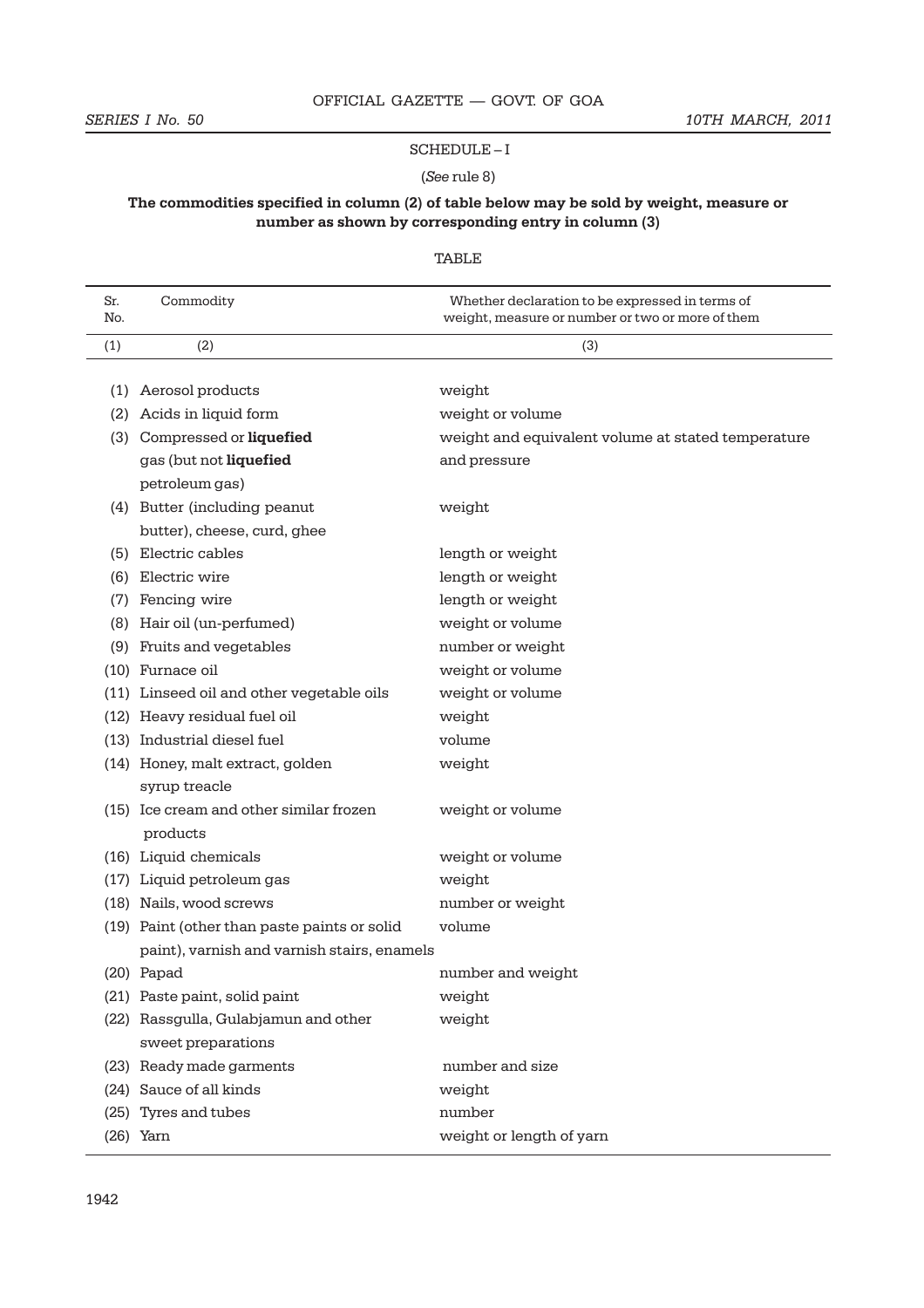#### FORM-LM-I A

# [*See* rule 9 (1)]

# **(Application form for licence as manufacturer of weights or measures under the Legal Metrology Act, 2009)**

To,

|      |                                                                                                                                                                                              | To be filled by the<br>applicant | Comments of the<br>inspection officer |
|------|----------------------------------------------------------------------------------------------------------------------------------------------------------------------------------------------|----------------------------------|---------------------------------------|
|      | (1)                                                                                                                                                                                          | (2)                              | (3)                                   |
| (1)  | Name of the manufacturing concern for which licence<br>is desired                                                                                                                            |                                  |                                       |
| (2)  | Complete address of the concern. Whether premises<br>is/are owned/rented/taken on lease/leave licence, duly<br>supported by documents                                                        | .                                |                                       |
| (3)  | Date of Establishment of workshop/factory                                                                                                                                                    |                                  |                                       |
| (4)  | Name(s) and address(es) along with their father's/<br>/husband's name of proprietor(s) and/or Partners and<br>Managing Director(s) in the case of limited company                            |                                  |                                       |
| (5)  | The date and current registration number of factory/<br>/shop/establishment/Municipal Trade licence                                                                                          |                                  |                                       |
| (6)  | Nature of manufacturing activities at present                                                                                                                                                |                                  |                                       |
| (7)  | The type of weights and measures proposed to be<br>manufactured viz.:<br>(i) Weights<br>(ii) Measures<br>(iii) Weighing Instruments<br>(iv) Measuring Instruments with details in each case. |                                  |                                       |
| (8)  | The number of persons employed/proposed to be employed<br>(i) Skilled<br>(ii) Semi-skilled<br>(iii) Unskilled<br>(iv) Specialist trained in the line                                         |                                  |                                       |
| (9)  | The monogram or trademark intended to be imprinted<br>on weights and measures to be manufactured                                                                                             |                                  |                                       |
| (10) | Details of machinery, tools accessories, owned and<br>used for manufacturing weights, measures etc.                                                                                          |                                  |                                       |
| (11) | Details of foundry/workshop facilities arranged<br>Whether ownership, long term lease etc.                                                                                                   |                                  |                                       |
| (12) | Facilities of steel casting and hardness testing of<br>vital parts etc. or other means                                                                                                       |                                  |                                       |
| (13) | Availability of electric energy                                                                                                                                                              |                                  |                                       |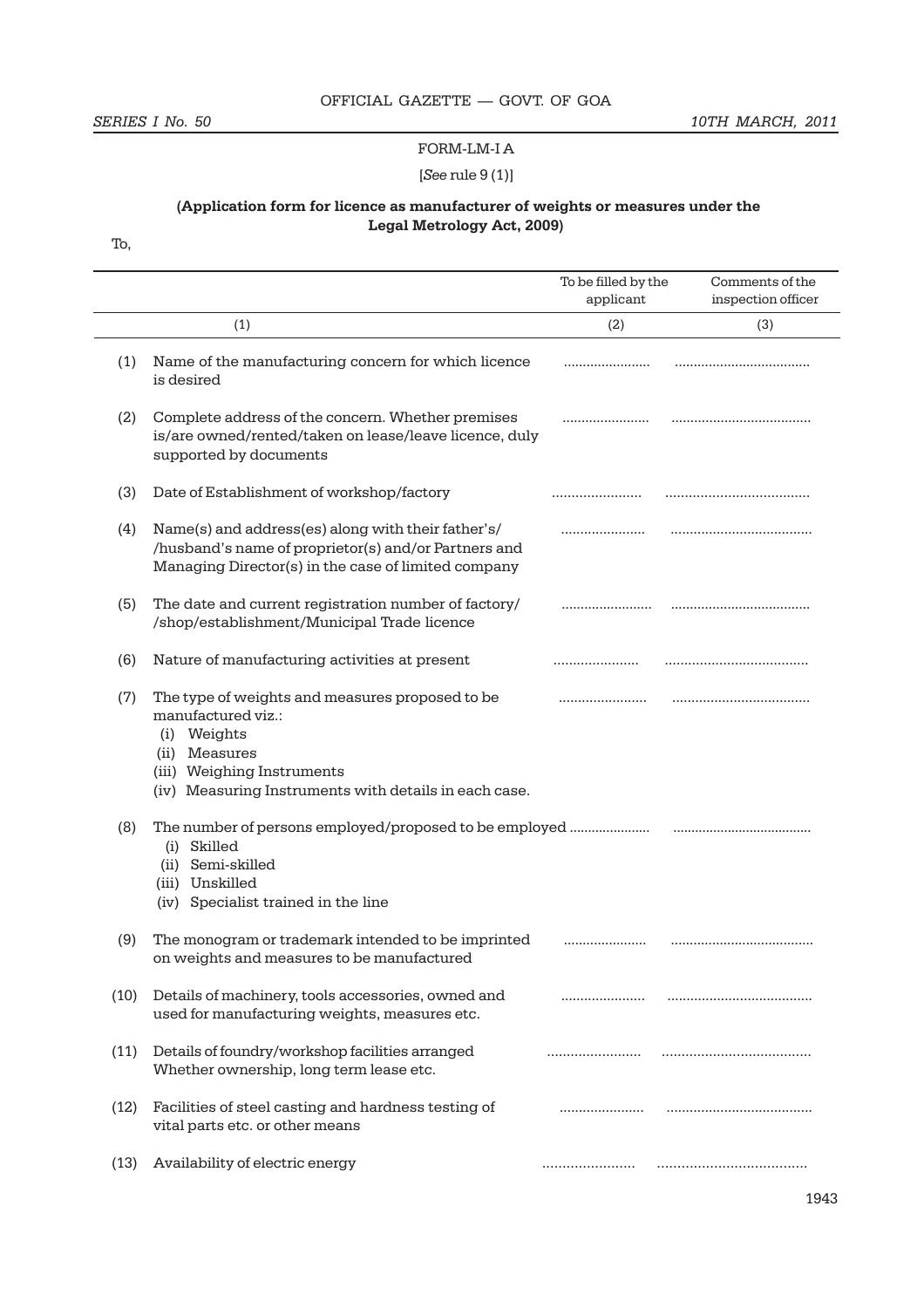**SERIES I No. 50** 10TH MARCH, 2011

|             | (1)                                                                                                                                                                                                                                                                                             | (2) | (3) |
|-------------|-------------------------------------------------------------------------------------------------------------------------------------------------------------------------------------------------------------------------------------------------------------------------------------------------|-----|-----|
| (14)        | Details of loan received from Government or Financial<br>Institution. If so, give details                                                                                                                                                                                                       |     |     |
| (15)        | Name of bankers, if any                                                                                                                                                                                                                                                                         |     |     |
| (16)        | VAT/Sales Tax Registration Number/CST Number/<br>/Professional Tax Registration Number/IT Number                                                                                                                                                                                                |     |     |
| (17)        | Have you applied previously for a manufacturer's<br>licence? If so, when and with what results?                                                                                                                                                                                                 |     |     |
| (18)        | (a) Whether the item(s) proposed to be<br>manufactured will be sold within the State or<br>outside the State or both<br>(b) Details of Model Approval received from<br>Government of India<br>(c) When can you produce for inspection samples of<br>your products for which licence is desired? |     |     |
|             | To be certified by the applicant(s)                                                                                                                                                                                                                                                             |     |     |
| thereunder. | Certified that I/We have read the Legal Metrology Act, 2009 and the Goa Legal Metrology Rules, 2011<br>and agree to abide by the same and also the administrative orders and instructions issued or to be issued                                                                                |     |     |

I/We agree to deposit the Scheduled licence fees with Government as soon as required to do so by the Licencing Authority.

All the information furnished above is true to the best of my/our knowledge.

Place: ...................................

Date: Signature and Designation

# **To be filled in by Departmental Officer of the State Government**

 $\frac{1}{2}$ 

Date of Receipt of Application:

Serial Number of Application:

Date of Inspection:

Recommendation of Inspecting Officer:

Place: ...................................

Date: Signature and Designation of Inspecting Officer

#### **Final orders of Licensing Authority**

 $\frac{1}{2}$ 

Licence granted/refused:

Licence Number:

Valid till:

Place: ...................................

Date: Signature and Designation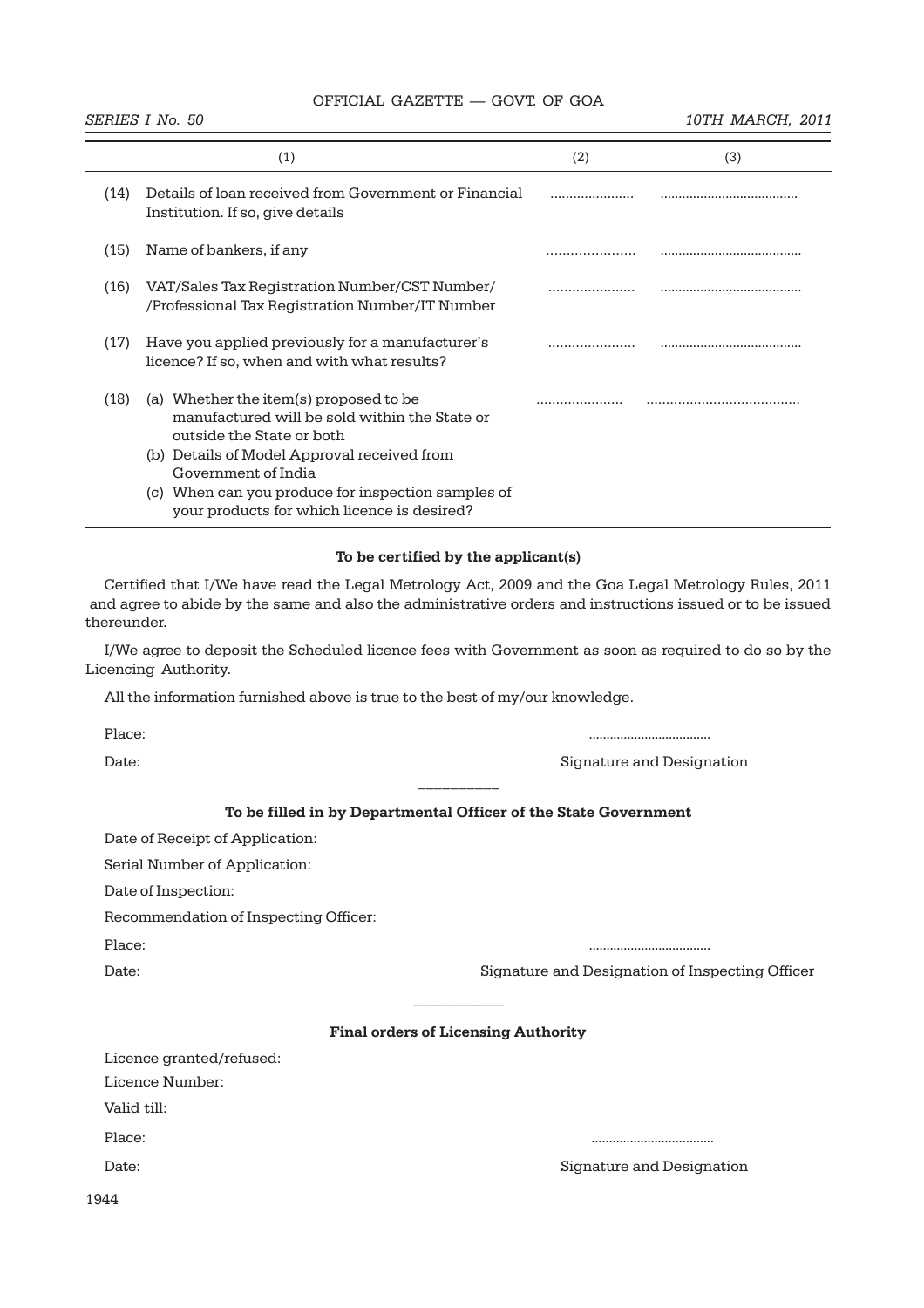# FORM-LM-IB

# [*See* rule 9 (1)]

# **(Application form for Licence as Repairer of Weights or Measures under the Legal Metrology Act, 2009)**

To,

 $\overline{a}$ 

|      |                                                                                                                                                                  | To be filled by the<br>applicant | Comments of the<br>inspecting officer |
|------|------------------------------------------------------------------------------------------------------------------------------------------------------------------|----------------------------------|---------------------------------------|
|      | (1)                                                                                                                                                              | (2)                              | (3)                                   |
| (1)  | Name of the concern seeking the licence                                                                                                                          |                                  |                                       |
| (2)  | Complete address of the workshop                                                                                                                                 |                                  |                                       |
| (3)  | (a) Whether premises are owned/rented/taken on<br>lease duly supported by documents<br>(b) Date of establishment                                                 |                                  |                                       |
| (4)  | Name(s) and address(es) alongwith their father's/<br>/husband's name of proprietor(s) and/or Partners and<br>Managing Director(s) in the case of limited company |                                  |                                       |
| (5)  | Number and date of shop/establishment/current<br>Municipal Trade Licence                                                                                         |                                  |                                       |
| (6)  | Professional Tax/IT Tax registration number etc., if any                                                                                                         |                                  |                                       |
| (7)  | The type of weights and measures proposed to be repaired                                                                                                         |                                  |                                       |
| (8)  | Area in which you wish to operate                                                                                                                                |                                  |                                       |
|      | (9) Previous experience in the line                                                                                                                              |                                  |                                       |
| (10) | Number of skilled staff employed or proposed to be<br>employed:                                                                                                  |                                  |                                       |
|      | Skilled<br>(i)                                                                                                                                                   |                                  |                                       |
|      | Semi-skilled<br>(i)                                                                                                                                              |                                  |                                       |
|      | Unskilled<br>(iii)                                                                                                                                               |                                  |                                       |
|      | Employees trained in the line<br>(iv)                                                                                                                            |                                  |                                       |
|      | (11) Details of machinery/tools/accessories available                                                                                                            |                                  |                                       |
| (12) | Availability of electric energy                                                                                                                                  |                                  | ,,,,,,,,,,,,,,,,,,,,,,,,,,,,,,,,,,    |
|      | (13) Have you got sufficient stock of loan/test weights etc.?<br>Give details                                                                                    |                                  | ,,,,,,,,,,,,,,,,,,,,,,,,,,,,,,,,,,    |
|      | (14) Have you applied previously for a repairer's licence?<br>If so, when and with what results?                                                                 |                                  |                                       |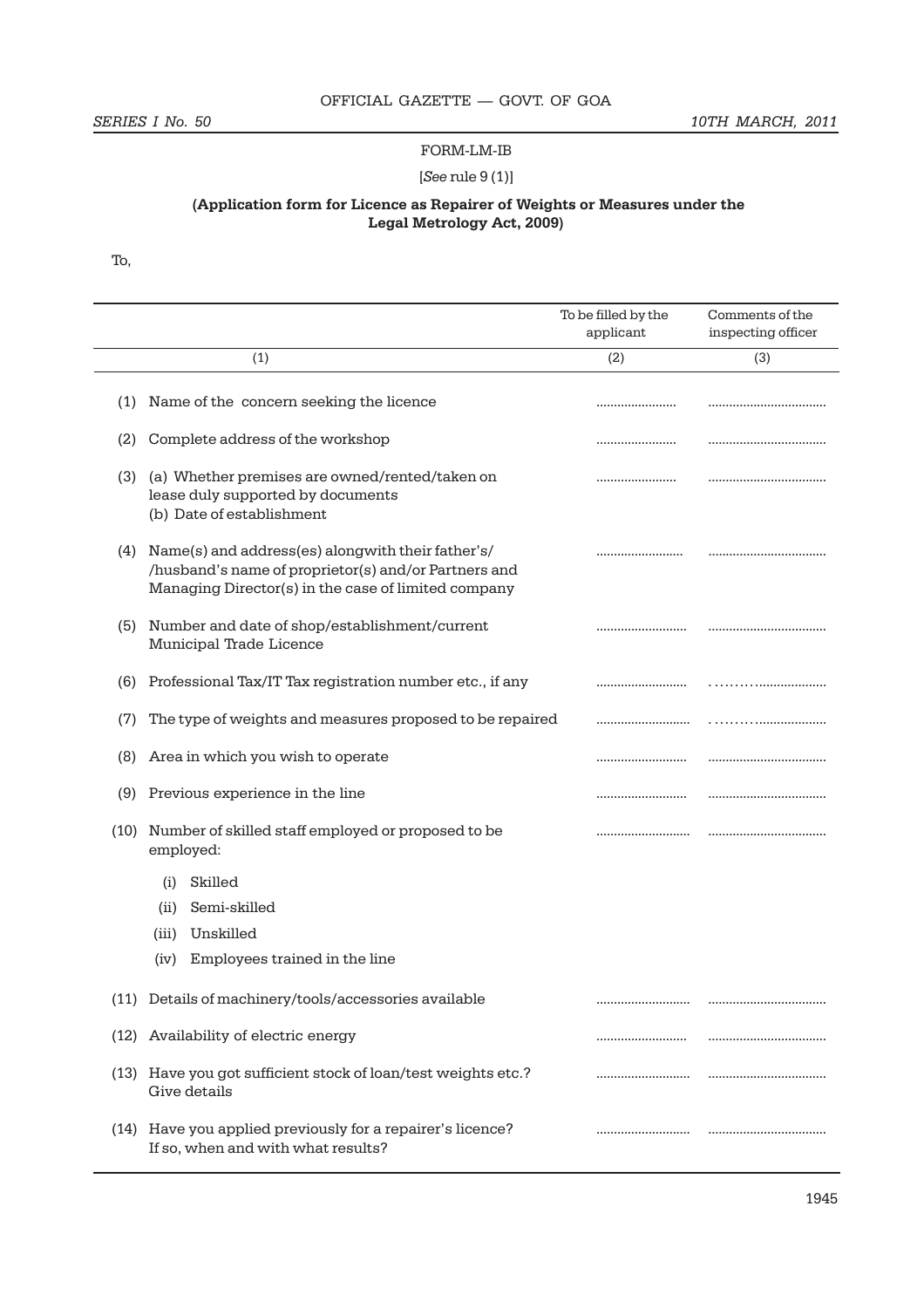**SERIES I** No. 50 10TH MARCH, 2011

#### **To be certified by the applicant(s)**

Certified that I/We have read the Legal Metrology Act, 2009 and the Goa Legal Metrology Rules, 2011 and agree to abide by the same and also the administrative orders and instructions issued or to be issued thereunder.

I/We agree to deposit the Scheduled licence fees with Government as soon as required to do so by the Licensing Authority.

All the information furnished above is true to the best of my/our knowledge.

Place: ................................... Date: Signature and Designation

#### **To be filled in by Departmental Officer of the State Government**

 $\frac{1}{2}$ 

Date of Receipt of Application: Serial Number of Application: Date of Inspection: Recommendation of Inspecting Officer:

Place: ...................................

Date: Signature and Designation of Inspecting Officer

### **Final orders of Licencing Authority**

 $\frac{1}{2}$ 

Licence granted/refused: Licence Number: Valid till:

Place: ................................... Date: Signature and Designation

> $\frac{1}{2}$ FORM-LM-IC

[*See* rule 9 (1)]

**(Application form for Licence as dealer in Weights or Measures under the Legal Metrology Act, 2009)**

|      |                                                              | To be filled by the<br>applicant | Comments of the<br>inspection officer |
|------|--------------------------------------------------------------|----------------------------------|---------------------------------------|
|      | (1)                                                          | (2)                              | (3)                                   |
| (1)  | Name of the establishment/shop/person seeking the<br>licence |                                  |                                       |
|      | (2) Complete address of the establishment, etc.              |                                  |                                       |
| 1946 |                                                              |                                  |                                       |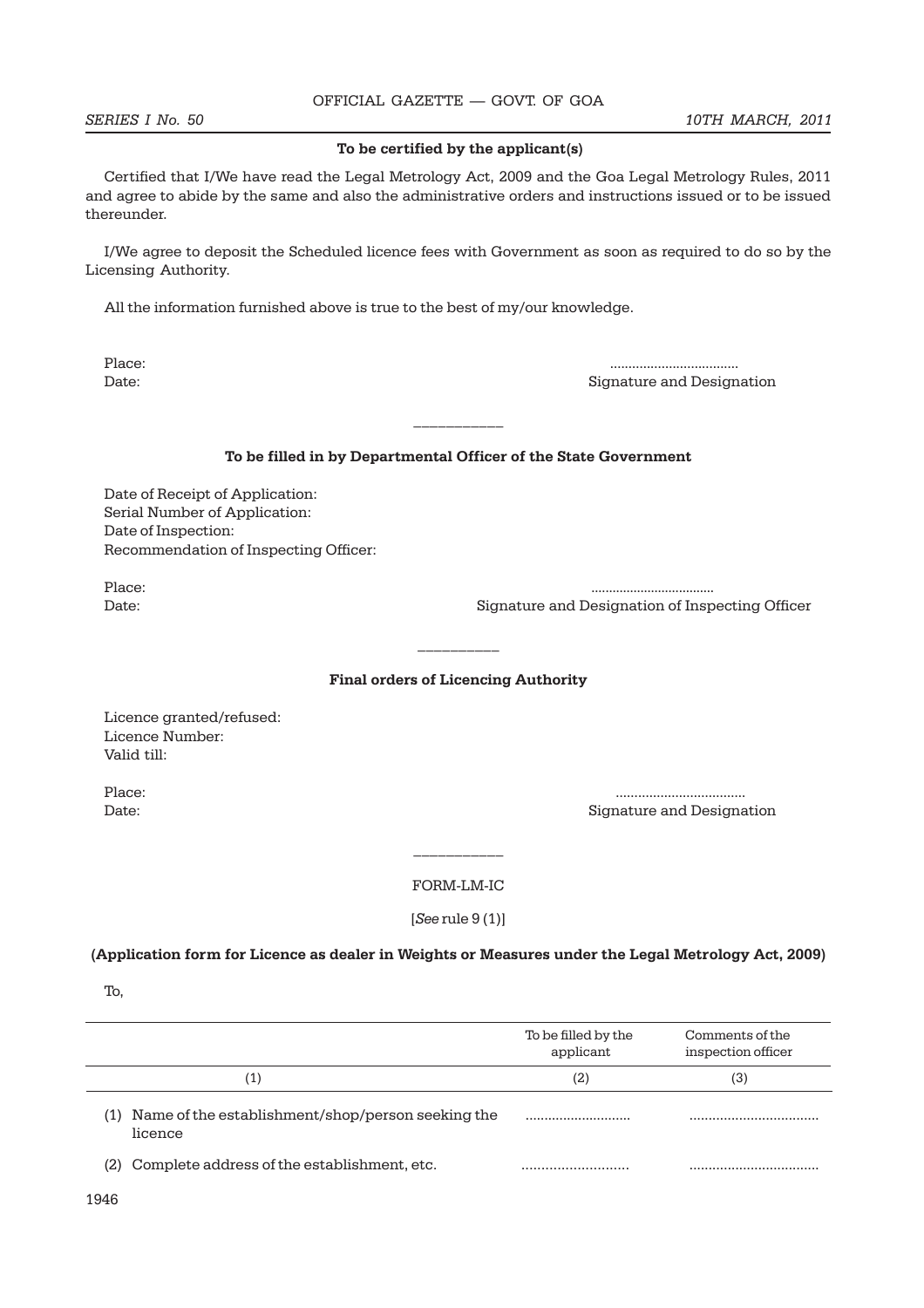**SERIES I No. 50** 10TH MARCH, 2011

|     | (1)                                                                                                                                                                                                              | (2) | (3) |
|-----|------------------------------------------------------------------------------------------------------------------------------------------------------------------------------------------------------------------|-----|-----|
| (3) | Date of establishment                                                                                                                                                                                            |     |     |
| (4) | Name(s) and address (es) of proprietors and/or partners<br>and Managing Director(s) in the case of limited company                                                                                               |     |     |
| (5) | Number and date of Registration of current<br>shop/establishment/Municipal Trade licence                                                                                                                         |     |     |
| (6) | Categories of weights and measures sold/proposed<br>to be sold at present                                                                                                                                        |     |     |
| (7) | Registration Number of VAT/CST/Sales Tax/Professional<br>Tax/Income Tax                                                                                                                                          |     |     |
| (8) | Do you intend to import weights, etc. from places<br>outside the State/Country? If so, indicate sources of<br>supply (Give details of manufacturer's trademark/<br>/monogram and his licence number) and provide |     |     |
|     | Registration of importer of Weights or Measures, if any<br>(a)                                                                                                                                                   |     |     |
|     | Approval of model imported into India by Central Government<br>(b)                                                                                                                                               |     |     |
| (9) | Have you applied previously for a dealer's licence,<br>either in this State or elsewhere? If so, give details?                                                                                                   |     |     |

#### **To be certified by the applicant(s)**

Certified that I/We have read the Legal Metrology Act, 2009 and the Goa Legal Metrology Rules, 2011 and agree to abide by the same and also the administrative orders and instructions issued or to be issued thereunder.

I/We agree to deposit the Scheduled licence fees with Government as soon as required to do so by the Licensing Authority.

All the information furnished above is true to the best of my/our knowledge.

| -<br>٠ |  |
|--------|--|
|        |  |

Place: ................................... Date: Signature and Designation

# $\overline{\phantom{a}}$  , where  $\overline{\phantom{a}}$  , where  $\overline{\phantom{a}}$ **To be filled in by Departmental Officer of the State Government**

Date of Receipt of Application:

Serial Number of Application:

Date of Inspection:

Recommendation of Inspecting Officer:

Place: ...................................

Date: Signature and Designation of Inspecting Officer

#### **Final orders of Licensing Authority**

| Licence granted/refused: |
|--------------------------|
| Licence Number:          |
| Valid till:              |

Place: ...................................

Date: Signature and Designation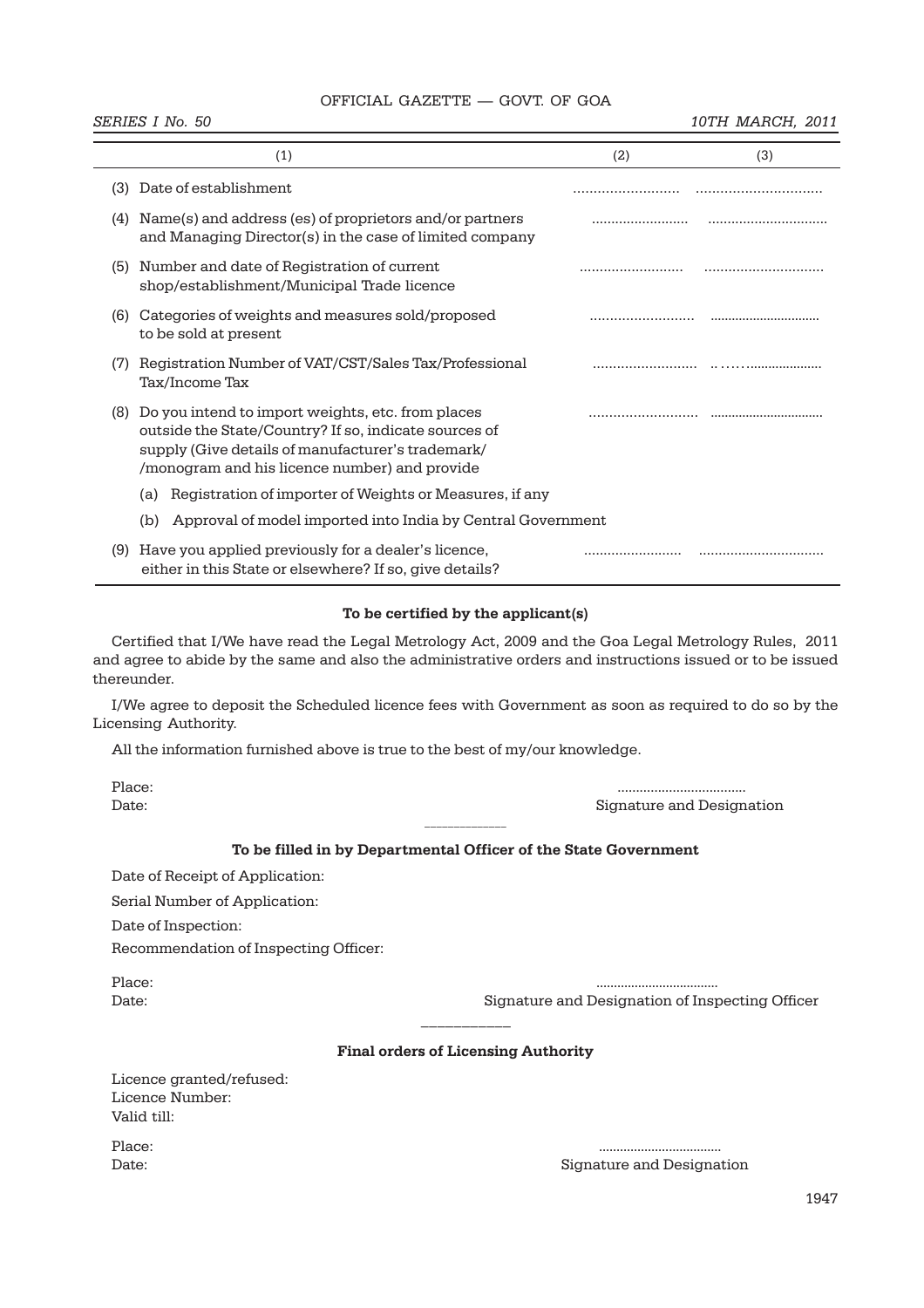#### FORM-LM-IIA

[*See* rule 9 (2)]

### **(Application form for renewal of Licence as Manufacturer of Weights or Measures under the Legal Metrology Act, 2009)**

To,

|     |                                                                                                                                                                  | To be filled by the<br>applicant | Comments of the<br>inspection officer |
|-----|------------------------------------------------------------------------------------------------------------------------------------------------------------------|----------------------------------|---------------------------------------|
|     | (1)                                                                                                                                                              | (2)                              | (3)                                   |
| (1) | Name and complete address of the manufacturing<br>concern for which renewal of licence is desired                                                                |                                  |                                       |
| (2) | Manufacturing Licence No.                                                                                                                                        |                                  |                                       |
| (3) | Name(s) and address(es) alongwith their father's/<br>/husband's name of proprietor(s) and/or Partners and<br>Managing Director(s) in the case of limited company |                                  |                                       |
| (4) | (a) Type of weights and measures which are<br>manufactured as per licence granted<br>(b) Do you propose any change                                               |                                  |                                       |
| (5) | The monogram or trademarks used on weights and<br>measures manufactured by you                                                                                   |                                  |                                       |
| (6) | Details of workshop facilities available                                                                                                                         |                                  |                                       |
| (7) | Details of production and sales in the last 5 years                                                                                                              |                                  |                                       |
| (8) | Number and date of Registration of shop/<br>/establishment                                                                                                       |                                  |                                       |
| (9) | Registration Number of VAT/Sales Tax/CST/Professional<br>Tax/Income Tax                                                                                          |                                  |                                       |

#### **To be certified by the applicant(s)**

Certified that I/We have read the Legal Metrology Act, 2009 and the Goa Legal Metrology Rules, 2011 and agree to abide by the same and also the administrative orders and instructions issued or to be issued thereunder.

All the information furnished above is true to the best of my/our knowledge.

Place: ................................... Date: **Signature and Designation** 

1948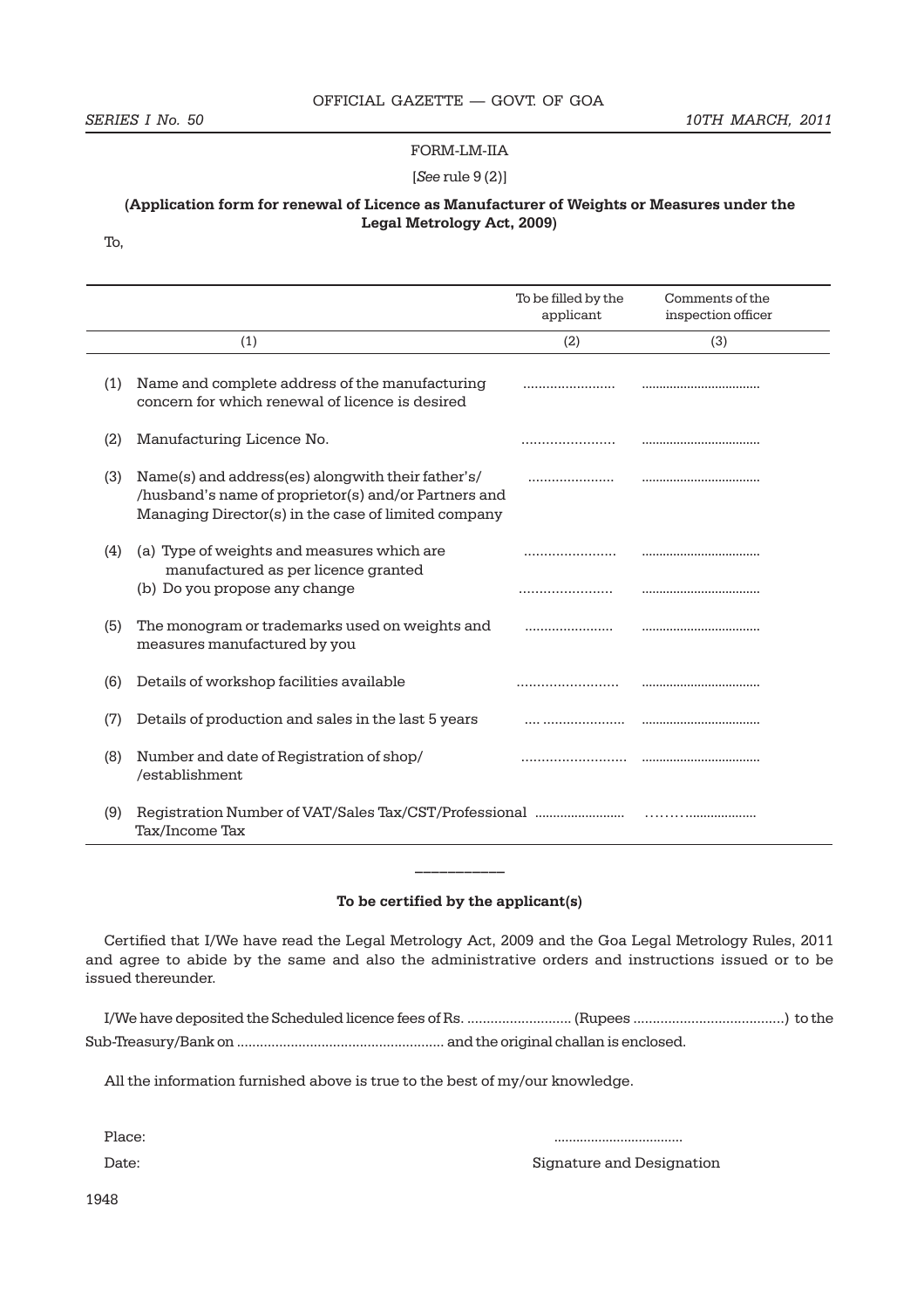#### FORM-LM-IIB

#### [*See* rule 9 (2)]

#### **(Application form for Renewal of Licence as Repairer of Weights or Measures under the Legal Metrology Act, 2009)**

To,

|     |                                                                                                                                                                  | To be filled by the<br>applicant | Comments of the<br>inspection officer |
|-----|------------------------------------------------------------------------------------------------------------------------------------------------------------------|----------------------------------|---------------------------------------|
|     | (1)                                                                                                                                                              | (2)                              | (3)                                   |
| (1) | Name and complete address of the repairing concern/<br>/person seeking renewal of the licence                                                                    |                                  |                                       |
| (2) | Repairer's Licence Number                                                                                                                                        |                                  |                                       |
| (3) | Name(s) and address(es) alongwith their father's/<br>/husband's name of proprietor(s) and/or Partners and<br>Managing Director(s) in the case of limited company |                                  |                                       |
| (4) | Registration Number and date of current shop/<br>/establishment/Municipal Trade Licence                                                                          |                                  |                                       |
| (5) | Registration Number of VAT/Sales Tax/CST/Professional<br>Tax/Income Tax                                                                                          |                                  |                                       |
| (6) | (a) The Type of weights and measures repaired<br>as per licence granted                                                                                          |                                  |                                       |
|     | (b) Do you propose any change                                                                                                                                    |                                  |                                       |
| (7) | Area in which you are operating                                                                                                                                  |                                  |                                       |
| (8) | Have you got sufficient stock of <b>loan</b> /test weights, etc.?                                                                                                |                                  |                                       |
| (9) | Please give details with particulars of stamping                                                                                                                 |                                  |                                       |

#### **To be certified by the applicant(s)**

**\_\_\_\_\_\_\_\_\_\_\_\_\_**

Certified that I/We have read the Legal Metrology Act, 2009 and the Goa Legal Metrology Rules, 2011 and agree to abide by the same and also the administrative orders and instructions issued or to be issued thereunder.

I/We have deposited the Scheduled licence fees of Rs. ........................... (Rupees .......................................) to the Sub-Treasury/Bank on ...................................................... and the original challan is enclosed.

All the information furnished above is true to the best of my/our knowledge.

Place: ...................................

Date: **Signature and Designation** 

#### FORM-LM-IIC

 $\frac{1}{2}$ 

[*See* rule 9 (2)]

### **(Application form for Renewal of Licence as Dealer in Weights or Measures under the Legal Metrology Act, 2009)**

To,

|                                                                                | To be filled by the<br>applicant | Comments of the<br>inspection officer |
|--------------------------------------------------------------------------------|----------------------------------|---------------------------------------|
| 11                                                                             | '21                              |                                       |
| Name of the establishment/shop/person seeking the<br>(1)<br>renewal of licence |                                  |                                       |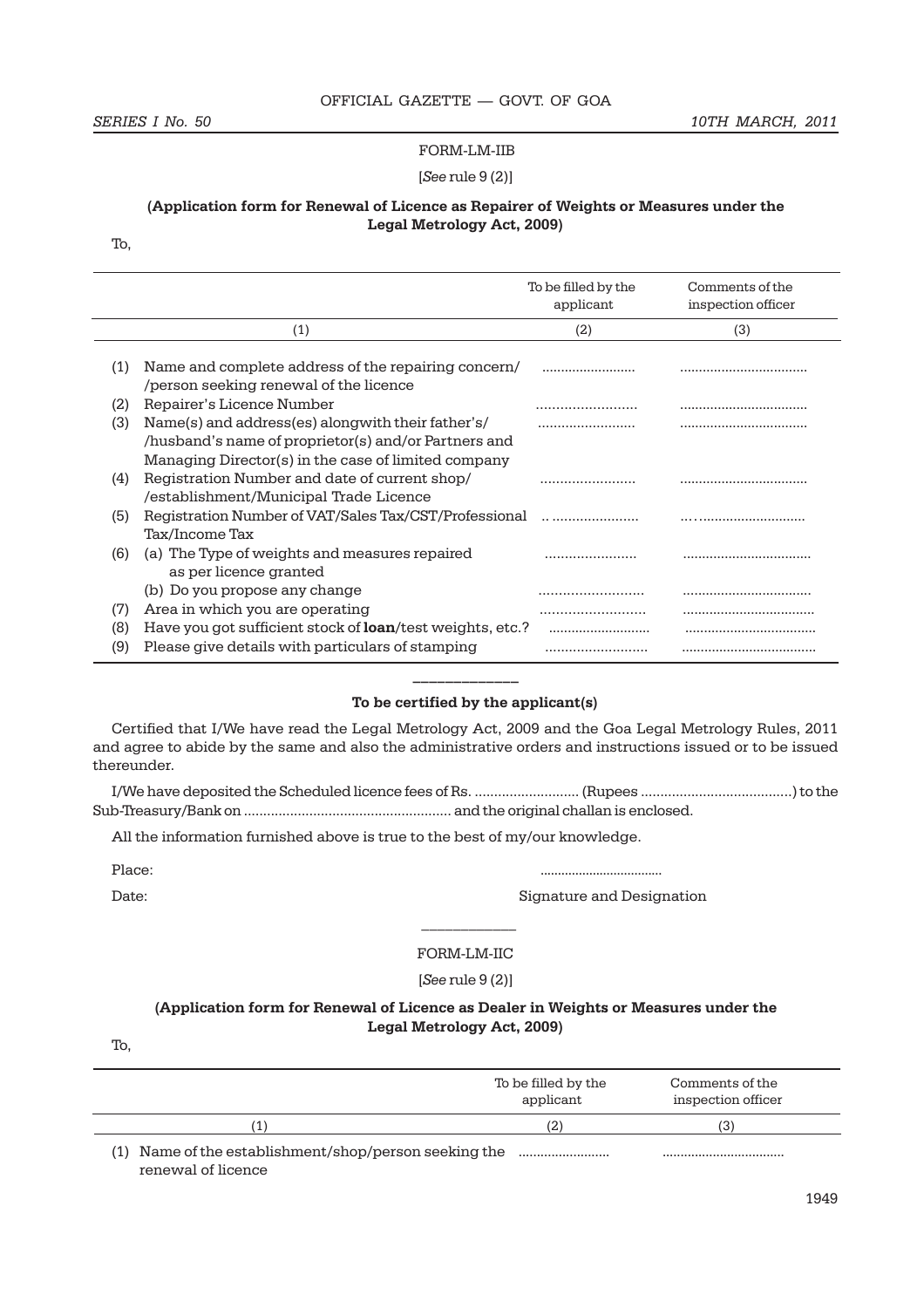$\overline{a}$ 

#### **SERIES I** No. 50 10TH MARCH, 2011

|     | $\left( 1\right)$                                      | (2) | (3) |
|-----|--------------------------------------------------------|-----|-----|
|     | Dealer's Licence Number                                |     |     |
|     |                                                        |     |     |
| (3  | Date of establishment                                  |     |     |
| (4) | Name(s) and address(es) alongwith their father's/      |     |     |
|     | /husband's name of proprietor(s) and/or Partners and   |     |     |
|     | Managing Director(s) in the case of limited company    |     |     |
| (5) | Registration Number and date of shop/establishment/    |     |     |
|     | /current Municipal Trade Licence                       |     |     |
| (6) | Categories of weights and measures sold at present     |     |     |
| (7  | Registration Number of VAT/CST/Sales Tax/Professional  |     |     |
|     | Tax/Income Tax                                         |     |     |
| (8) | Are you intending to import weights and measures etc.  |     |     |
|     | from places outside the State/Country? If so, indicate |     |     |
|     | sources of supply from the State(s)/Country(ies)       |     |     |
|     | (Give details of manufacturer's trademark/monogram     |     |     |
|     | and his licence number)                                |     |     |

### **To be certified by the applicant(s)**

Certified that I/We have read the Legal Metrology Act, 2009 and the Goa Legal Metrology Rules, 2011 and agree to abide by the same and also the administrative orders and instructions issued or to be issued thereunder.

I/We have deposited the Scheduled licence fees of Rs. ........................... (Rupees .......................................) to the Sub-Treasury/Bank on ...................................................... and the original challan is enclosed.

All the information furnished above is true to the best of my/our knowledge.

Place: ..................................

Date: Signature and Designation.

#### FORM-LM-IIIA

[*See* rule 9 (3)]

Government of Goa

# OFFICE OF THE CONTROLLER OF LEGAL METROLOGY

#### **Licence to manufacture weights or measures, weighing or measuring instruments**

Licence No… …………

- (1) The Controller of Legal Metrology hereby grants to ………………...................................................………… (Name and address of party or parties) a licence to manufacture the following:– (Include details of the weights, measures, weighing instruments or measuring instruments that are licenced to be manufactured by the party).
- (2) The licence is valid for the party named above in respect of his workshop located at …….......……….

(3) This licence is valid from ………...............……… to …….............………..

(4) The manufacturer shall comply with the conditions noted below. If he fails to comply with any one of these, his licence is liable to be cancelled.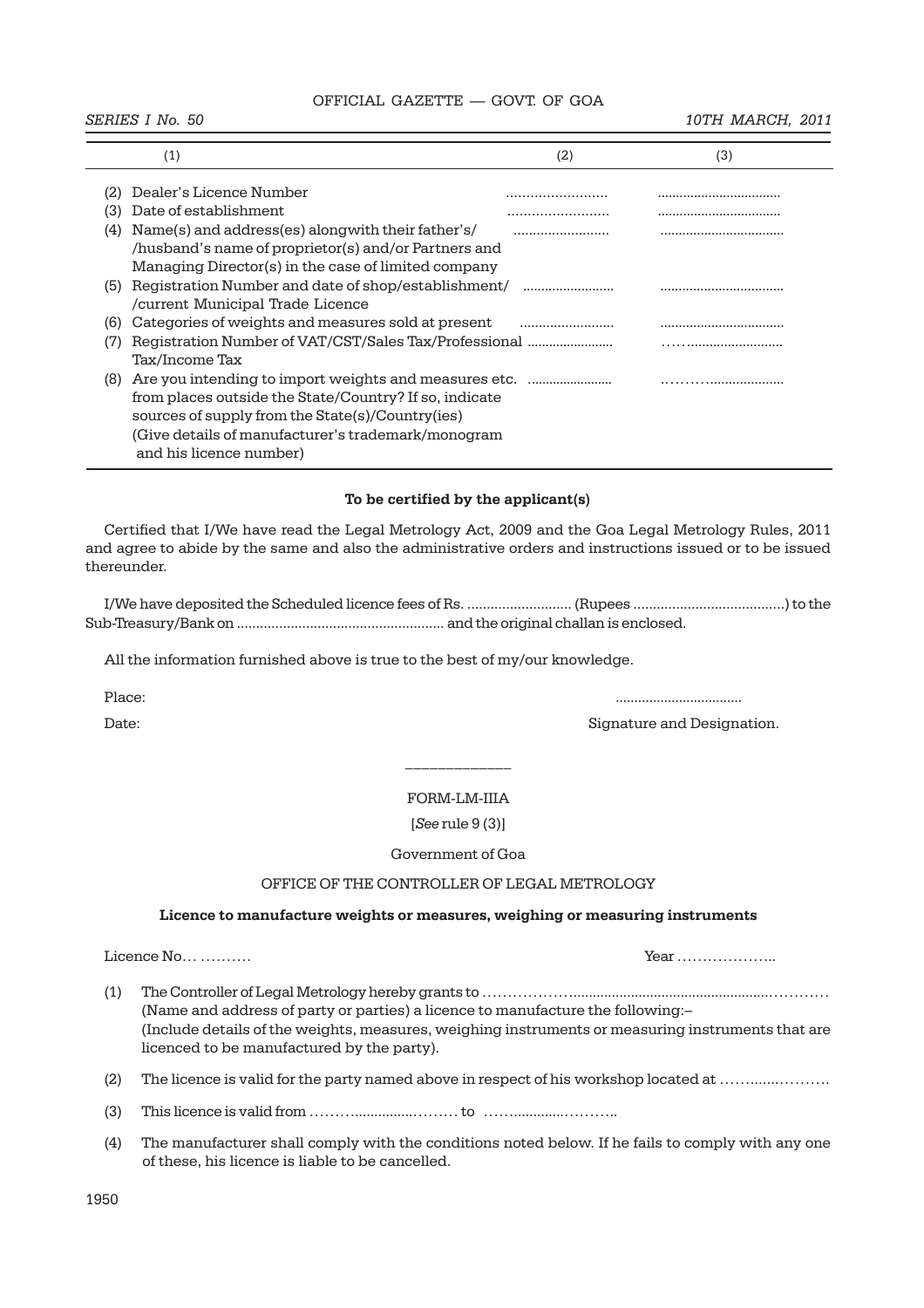(5) The trade mark, monogram being used by the manufacturer is as under:—

(Seal) ……………………

 (Signature) Controller of Legal Metrology Government of Goa

Date ………………..

Place ………………..

Note: In the case of firm, its name with the names of all persons having interest in the business should be given in paragraph 1.

### **Conditions of Licence**

- (1) The person in whose favour this licence is issued shall,—
	- (a) comply with all the relevant provisions of the Legal Metrology Act, 2009 and Rules framed thereunder for the time being in force;
	- (b) not encourage or countenance any infringement of the provisions of the Act or the Rules as amended from time to time;
	- (c) exhibit this licence in some conspicuous part of the premises to which it relates;
	- (d) comply with any general or special directions that may be given by the Controller of Legal Metrology;
	- (e) surrender the licence in the event of closure of business and/or cancellation of Licence;
	- (f) present the weights, measures, weighing or measuring instruments, as the case may be, manufactured and meant for use within the State, to the Legal Metrology Officer for verification and stamping before sale;
	- (g) submit the application for renewal of this licence as required under the rules within thirty days before the date of its expiry.
- (2) Every condition prescribed after the issue of this licence shall, if notified in the Official Gazette, be binding on the persons to whom the licence has been granted.

| Renewed for | Date                             | Renewed for | Date                             |
|-------------|----------------------------------|-------------|----------------------------------|
| Seal        | Controller<br>of Legal Metrology | Seal        | Controller<br>of Legal Metrology |
| Renewed for | Date                             | Renewed for | Date $\dots$                     |
| Seal        | Controller<br>of Legal Metrology | Seal        | Controller<br>of Legal Metrology |
| Renewed for | Date                             | Renewed for | Date $\ldots$                    |
| Seal        | Controller<br>of Legal Metrology | Seal        | Controller<br>of Legal Metrology |

# **Renewal entries**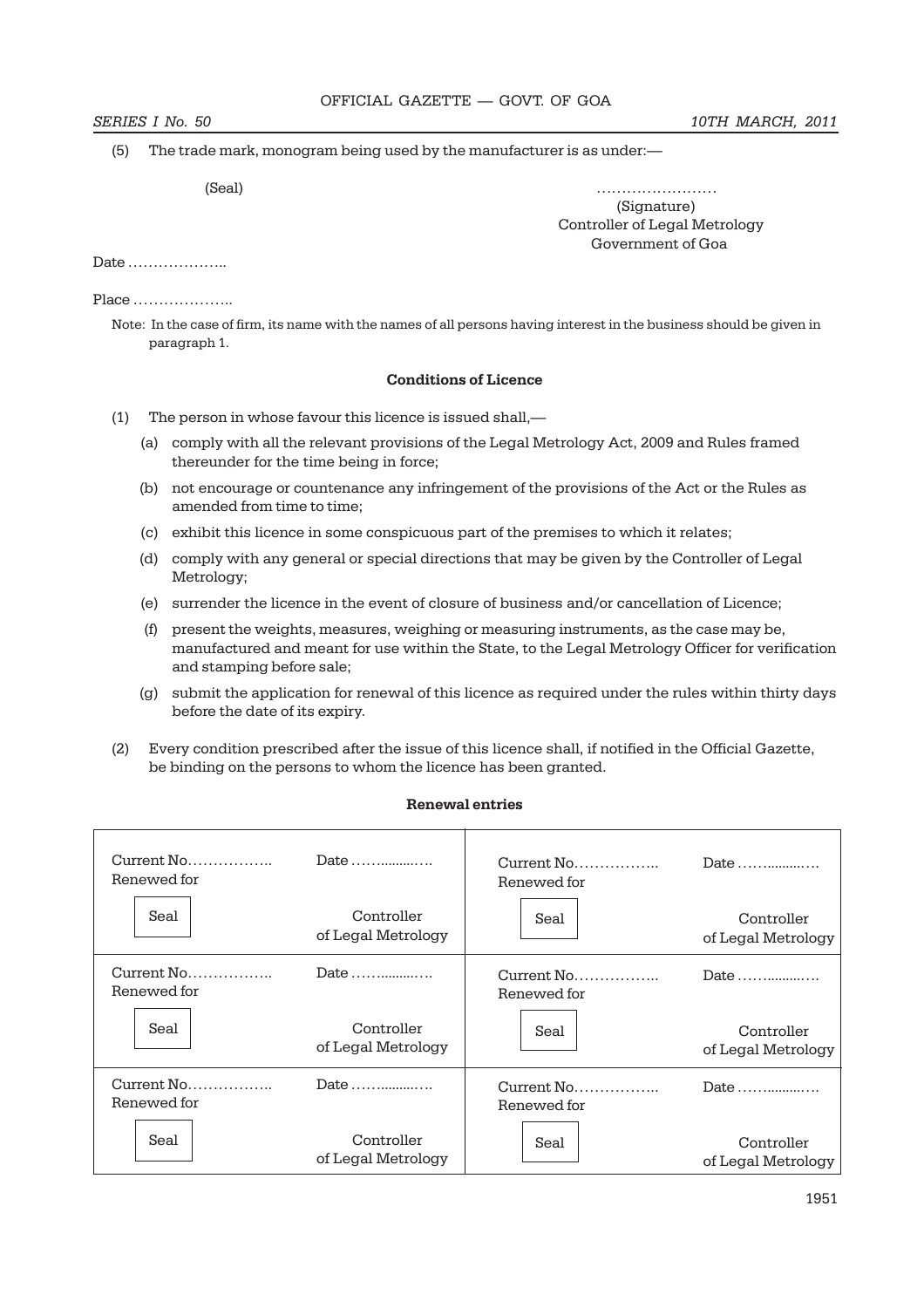#### FORM-LM-IIIB

#### [*See* rule 9 (3)]

#### Government of Goa

### OFFICE OF THE CONTROLLER OF LEGAL METROLOGY

#### **Licence to repair Weights or Measures, Weighing Instruments or Measuring Instruments**

Licence No ……….

(1) The Controller of Legal Metrology hereby grants to …….................................................……………………… (Name and address of Party or Parties) a licence to repair the following:-

(Include details of the types of weights, measures, weighing instruments or measuring instruments that are licenced to be repaired by the party)

(2) The licence is valid for the party named above in respect of his workshop located at …….......……….

- (3) This licence is valid from ………….........…….. to ….. ……............………
- (4) The repairer shall comply with the conditions noted below. If he fails to comply with any one, his licence is liable to be cancelled.
- (5) The party is licenced to repair weights, measures, weighing and measuring instruments in the areas mentioned below—

 (Signature) Controller of Legal Metrology

(Seal) ------------------------------

Date…………………….

Place………………..….

Note: In the case of firm, its name with the names of all persons having any interest in the business should be given in paragraph (1).

#### **Conditions of Licence**

- (1) The person in whose favour this licence is issued shall,—
	- (a) comply with all the relevant provisions of the Act and Rules for the time being in force;
	- (b) not encourage or countenance any infringement of the provisions of the Act or the Rules for the time being in force;
	- (c) exhibit this licence in some conspicuous part of the premises to which it relates;
	- (d) comply with any general or special directions that may be given by the Controller of Legal Metrology;
	- (e) surrender the licence in the event of closure of business and/or cancellation of Licence;
	- (f) (i) present the weights, measures, weighing or measuring instruments, as the case may be, duly repaired to the Legal Metrology Officer for undertaking verification and stamping before delivery to the user.
		- (ii) in the case of weights, measures, weighing or measuring in struments, if they, are serviced/ /repaired before the date on which the verification falls due and where, in the process and the verification stamp of the Legal Metrology Officer is defaced, removed or broken, they shall be presented duly repaired to the Legal Metrology Officer for re-verification and stamping before delivery to the user.
	- (g) submit the application for renewal of this licence as required under the rules within thirty days before the date of its expiry.
- (2) Every condition prescribed after the issue of this licence shall, if notified in the Official Gazette, be binding on the persons to whom the licence has been granted.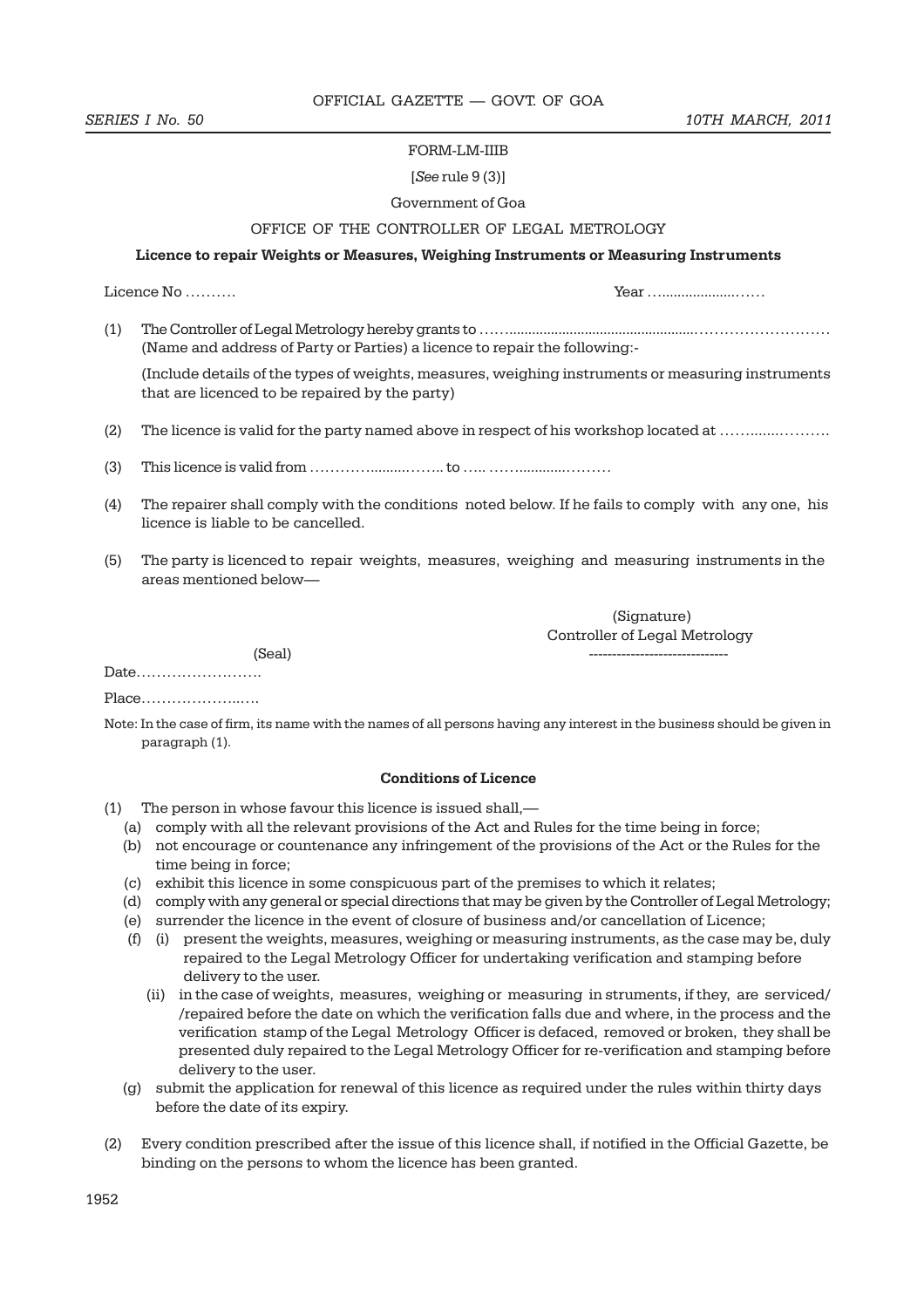**Renewal Entries**

#### **SERIES I No. 50** 10TH MARCH, 2011

| Renewed for |                                  | Current No<br>Renewed for | Date                             |  |
|-------------|----------------------------------|---------------------------|----------------------------------|--|
| Seal        | Controller<br>of Legal Metrology | Seal                      | Controller<br>of Legal Metrology |  |
| Renewed for |                                  | Current No<br>Renewed for | Date                             |  |
| Seal        | Controller<br>of Legal Metrology | Seal                      | Controller<br>of Legal Metrology |  |

# FORM-LM-IIIC

 $\frac{1}{2}$ 

#### [*See* rule 9 (3)]

### Government of Goa

#### OFFICE OF THE CONTROLLER OF LEGAL METROLOGY

#### **Licence to a dealer in weights or measures, weighing instruments or measuring instruments**

| $\sim$<br>acence, l<br>ıм |  |
|---------------------------|--|
|                           |  |

(1) The Controller of Legal Metrology hereby grants to …………..............................................…………………

(Name and address of party or parties) a licence to deal in the following (Indicate details of the types of weights or measures, weights or measuring instruments that are licenced to be dealt with by party)

- (2) The licence is valid for the party named above in respect of his premises located at ...............................
- $(3)$  This licence is valid from  $\ldots$   $\ldots$   $\ldots$   $\ldots$   $\ldots$   $\ldots$   $\ldots$   $\ldots$  to  $\ldots$   $\ldots$   $\ldots$   $\ldots$   $\ldots$   $\ldots$   $\ldots$
- (4) The dealer shall comply with the conditions noted below. If he fails to comply with any one of those, his licence is liable to be cancelled.

| (Seal)                                | (Signature)                   |
|---------------------------------------|-------------------------------|
| Date $\dots\dots\dots\dots\dots\dots$ | Controller of Legal Metrology |
|                                       |                               |

Note: In the case of firm its name with the names of all persons having any interest in the business should be given in paragraph (1).

#### **Conditions of Licence**

- (1) The person in whose favour this licence is issued shall,—
	- (a) comply with all the relevant provisions of the Act and Rules for the time being in force;
	- (b) not encourage or countenance any infringement of the provisions of the Act or the Rules for the time being in force;
	- (c) exhibit this licence in some conspicuous part of the premises to which it relates;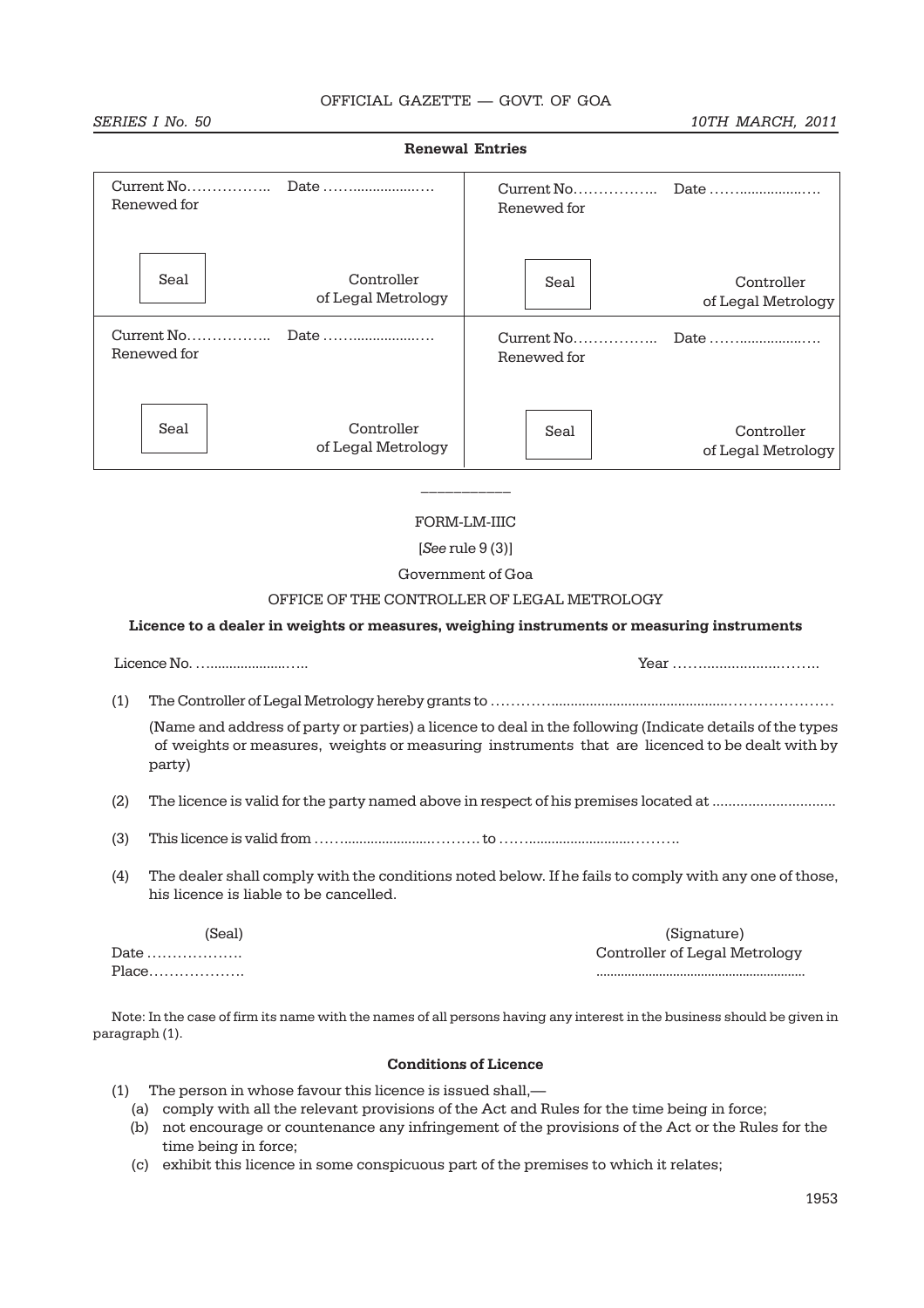- (d) comply with any general or special directions that may be given by the Controller of Legal Metrology;
- (e) surrender the licence in the event of closure of business and/or cancellation of Licence;
- (f) submit the application for renewal of this licence as required under the rules within thirty days before the date of expiry of licence;
- (g) Not sell or offer, expose or possess for sale, any non-standard weight or measure.

(2) Every condition prescribed after the issue of this licence shall, if notified in the Official Gazette, be binding on the persons to whom the licence has been granted.

#### **Renewal Entries**

| Date<br>Renewed for |                                  | Renewed for | Date                             |  |
|---------------------|----------------------------------|-------------|----------------------------------|--|
| Seal                | Controller<br>of Legal Metrology | Seal        | Controller<br>of Legal Metrology |  |
| Renewed for         | Date                             | Renewed for | Date                             |  |
| Seal                | Controller<br>of Legal Metrology | Seal        | Controller<br>of Legal Metrology |  |
| Renewed for         | Date                             | Renewed for | Date                             |  |
| Seal                | Controller<br>of Legal Metrology | Seal        | Controller<br>of Legal Metrology |  |

### SCHEDULE – II

 $\frac{1}{2}$ 

[*See* rule - 9 (4) & (5)]

#### **Licencing fee and renewal fee for manufacturer, repairer or dealer in weights or measures**

| Sr. No. | Subject                                           | Fee                                                               |
|---------|---------------------------------------------------|-------------------------------------------------------------------|
| (1)     | (2)                                               | (3)                                                               |
| (1)     | Issue of licence/renewal of licence to,—          |                                                                   |
|         | (i) Manufacturer<br>(ii) Repairer<br>(iii) Dealer | Rs. 500/- per year.<br>Rs. 100/- per year.<br>Rs. 100/- per year. |
| (2)     | Alteration of Licence                             | $Rs. 50/-$                                                        |
| (3)     | Issue of Duplicate Licence                        | $Rs. 10/-$                                                        |

#### FORM-LM-IV

[*See* rule 9 (6)]

**Register of Licenced manufacturers/Repairers/Dealers of weights, measures, weighing/measuring instruments**

Office of ....................................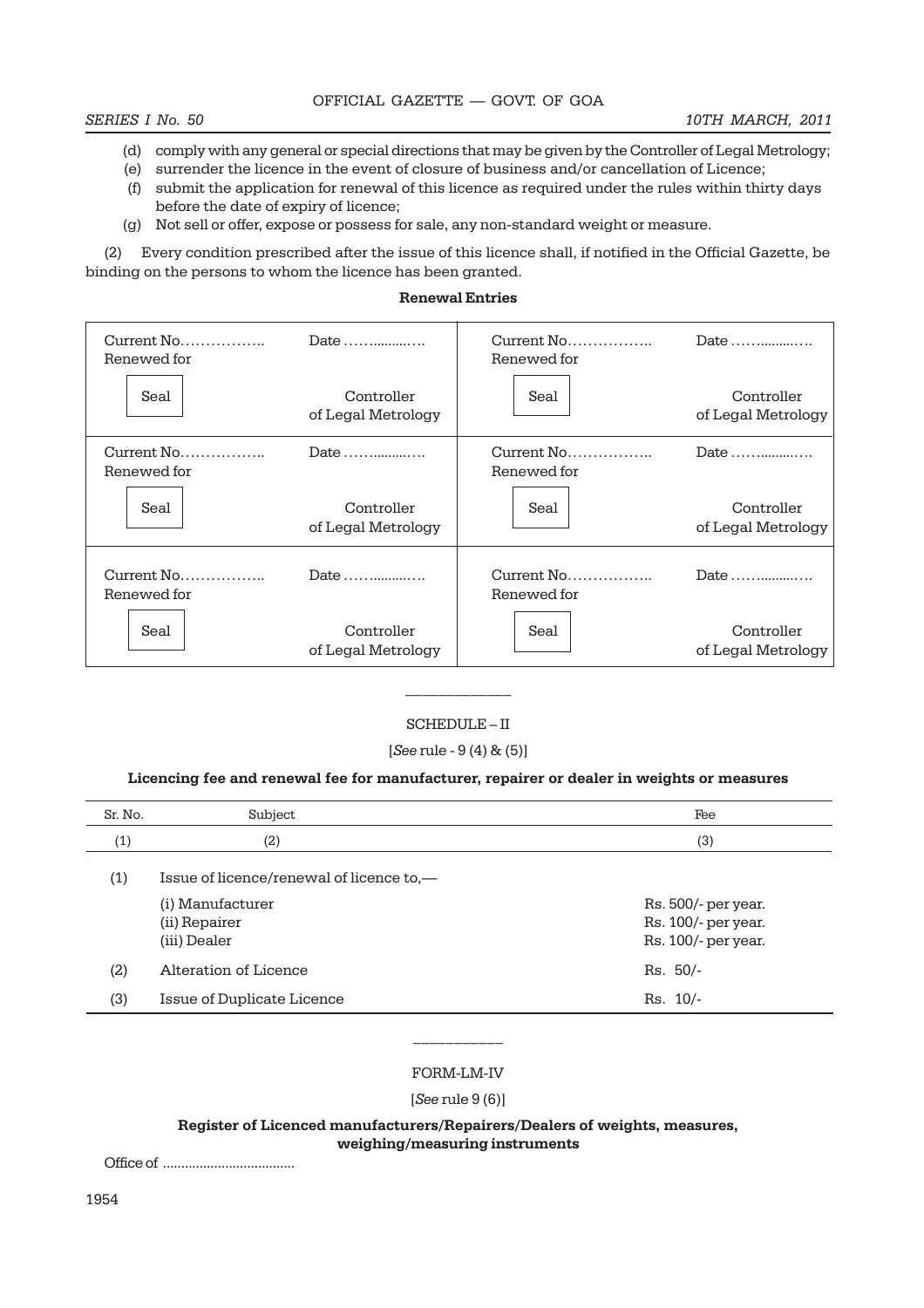| Licence<br>Number | Date of<br>issue/<br>/renewal | Name and<br>complete<br>address of the<br>manufacturer/<br>/repairer/dealer | Place<br>where<br>workshop/<br>/factory<br>ıs<br>situated | Articles to be<br>manufactured/<br>/repaired/sold | Trade<br>mark/<br>/mono-<br>gram<br>being<br>used | Orders regarding<br>cancellation<br>of licence | οf | Result Signature Remark<br>οt<br>appeal competent<br>authority |    |
|-------------------|-------------------------------|-----------------------------------------------------------------------------|-----------------------------------------------------------|---------------------------------------------------|---------------------------------------------------|------------------------------------------------|----|----------------------------------------------------------------|----|
|                   |                               |                                                                             | 4                                                         |                                                   | 6                                                 |                                                |    |                                                                | 10 |

*Note*: Column (4) does not apply to dealers, column (6) does not apply to repairers and dealers.

# FORM-LM-VA

 $\frac{1}{2}$ 

[*See* rule 11]

#### **Register to be maintained by the manufacturers of weights and measures**

- (1) Name and address of the manufacturer ………………………………...………...
- (2) Description of the weight or measure ……………………………….....………….
- (3) (i) No. of the manufacturing licence ……………………………………………
	- (ii) Date on which the licence was issued ………………………………………
	- (iii) Period of validity of the licence …………………………………...........……..

# (4) Particulars of order, if any, suspending or revoking the licence. ……………………………………………………………….........………

| Sr. No. | Month | Unsold stock from | Quantity manufactured | Total   | Sold within the State |                                     |
|---------|-------|-------------------|-----------------------|---------|-----------------------|-------------------------------------|
|         |       | previous month    | during the month      | $3 + 4$ | No. of item<br>sold   | Dispatch<br>voucher No.<br>and date |
|         |       |                   | 4                     | ხ       | b                     |                                     |

|                                     | Sold outside the State | Dispatch voucher | Total sold | Balance  | Remarks |
|-------------------------------------|------------------------|------------------|------------|----------|---------|
| Name of the State No. of items sold |                        | No. and date     | $(6+9)$    | $(5-11)$ |         |
|                                     |                        |                  |            |          |         |

#### FORM-LM-VB

 $\mathcal{L}_\text{max}$ 

[*See* rule 11]

# **Register to be maintained by the repairer in respect of weights and measures**

Name and address of the repairer ……………….. Licence No……..............………….

Date of Licensing ………………..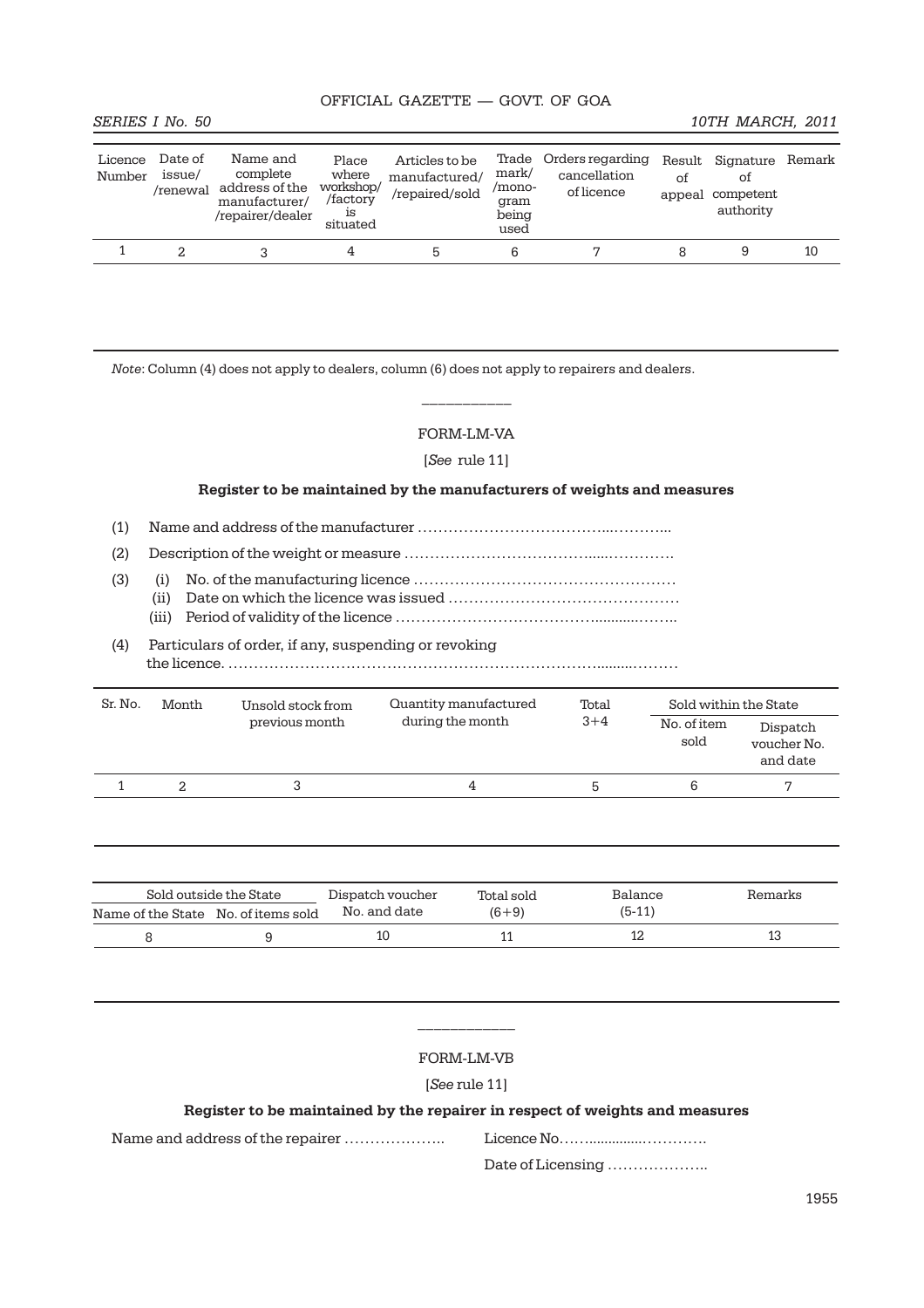#### **SERIES I No. 50** 10TH MARCH, 2011

| Sr. No. | Date | Name of the user Items and<br>from whom<br>received | their Nos.<br>booked for<br>repair | Receipt<br>No. and<br>date of<br>issue to<br>the user | repairing<br>charges | Amount of Amount of<br>verification<br>fee | Total<br>amount<br>charged | Date of<br>return to<br>the user | Remarks |
|---------|------|-----------------------------------------------------|------------------------------------|-------------------------------------------------------|----------------------|--------------------------------------------|----------------------------|----------------------------------|---------|
|         |      |                                                     | 4                                  | h                                                     | 6                    |                                            | 8                          | 9                                | 10      |

# $\frac{1}{2}$  ,  $\frac{1}{2}$  ,  $\frac{1}{2}$  ,  $\frac{1}{2}$  ,  $\frac{1}{2}$  ,  $\frac{1}{2}$ FORM-LM-VC

#### [*See* rule 11]

# **Register to be maintained by dealer in weights and measures**

- (1) Name and address of the dealer ………………………………………...………...
- (2) Description of the weight or measure ……………………………….….………..
- (3) (i) Dealer licence No. ………………………………………………….....………...
	- (ii) Date on which the licence was issued ………………………………………
	- (iii) Period of validity of licence …………………………………………......…….
- (4) Particulars of order, if any, suspending or
- revoking the licence ........................................................................................................... (5) Category of weight or measure ………………………………………......………...
	- (Category A or B)

| Sr. No. | Month | Unsold stock from  | Brought from within           | Brought from                             | Total     | Sold within the State |                                     |
|---------|-------|--------------------|-------------------------------|------------------------------------------|-----------|-----------------------|-------------------------------------|
|         |       | the previous month | the State during the<br>month | outside the<br>State during<br>the month | $(3+4+5)$ | No. of items<br>sold  | Dispatch<br>voucher No.<br>and date |
|         |       |                    |                               | h                                        | b         |                       |                                     |

| Sold outside the State |                                  |                      | Total sold | Balance  | Remarks |
|------------------------|----------------------------------|----------------------|------------|----------|---------|
| No. of items sold      | Dispatch voucher<br>No. and date | Name of<br>the State | $(7+9)$    | $(6-12)$ |         |
|                        | 10                               |                      |            | 13       | 14      |

# $\frac{1}{2}$ FORM-LM-VI

#### [*See* rule 14 (3)]

Government of Goa

#### OFFICE OF THE CONTROLLER, LEGAL METROLOGY

#### **Certificate of Verification**

Name of Legal Metrology Officer ………………..…………………………………….………

No…………………..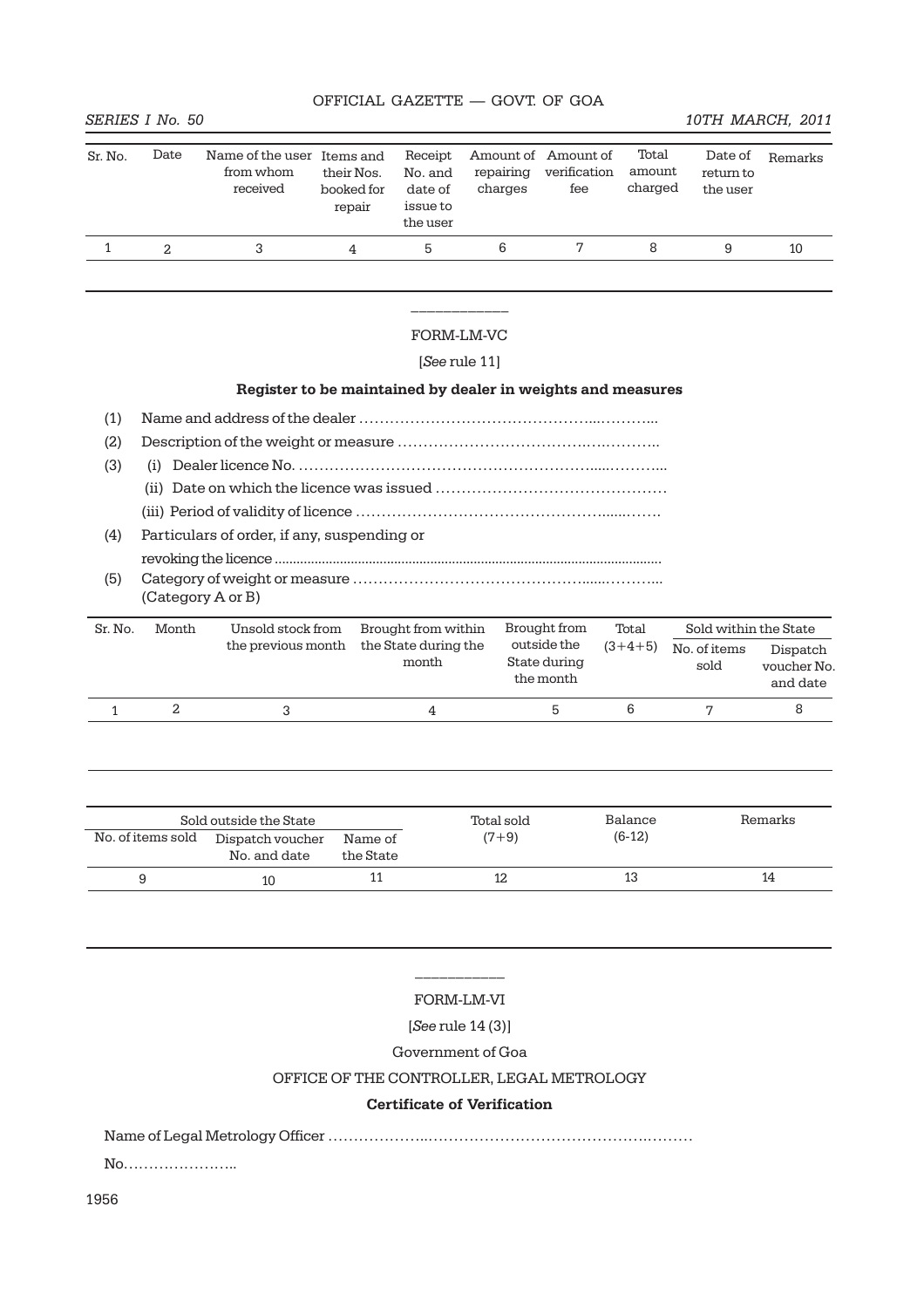I hereby certify that I have this day verified and stamped/rejected the under mentioned weights, measurers, etc.

Belonging to …………………………………. Locality ………………………………

|          |         | Denomination      |   | Weighing instruments |      |                          | Verification  | Carriage,                                |
|----------|---------|-------------------|---|----------------------|------|--------------------------|---------------|------------------------------------------|
| Quantity | Weights | Measures Capacity |   | Class Manufacturer   | Type | Measuring<br>instruments | Fee<br>Rs. P. | conveyance,<br>adjusting<br>charges etc. |
|          |         |                   | 4 |                      |      |                          |               | 10                                       |

Total Rs. ……....... deposited vide T. receipt/Money receipt No. …..........… dated ....…................................…… Repaired by/Used by

………………………. (Signature) Next verification due on …………….. Legal Metrology Officer

*Note*: In the case of rejected weights, measures, etc., the Legal Metrology Officer shall give separate certificate of rejection mentioning the reasons of rejection against each item.

 $\frac{1}{2}$ 

#### SCHEDULE-III

#### [*See* rule 15]

#### **Fee payable for verification and stamping of Weights and Measures, Weighing and Measuring Instruments**

(1) (a) Bullion Weights:

| Denomination       | Fee per piece (Rs.) |
|--------------------|---------------------|
| (1)                | (2)                 |
| 10 kg.             | 30.00               |
| 5 kg.              | 20.00               |
| 2 kg.              | 20.00               |
| 1 kg.              | 20.00               |
| 500 g.             | 15.00               |
| 200 g.             | 15.00               |
| 100 g.             | 15.00               |
| 50 g.              | 15.00               |
| 20 g.              | 15.00               |
| 10 g.              | 15.00               |
| 5 g.               | 15.00               |
| 2 g.               | 15.00               |
| 1g.                | 15.00               |
| (b) Carat Weights: |                     |
| Denomination       | Fee per piece (Rs.) |
| 100 g. (500 c)     | 20.00               |
| 40 g. (200 c)      | 20.00               |
| 20 g. (100 c)      | 20.00               |
| 10 g. $(50c)$      | 20.00               |
|                    |                     |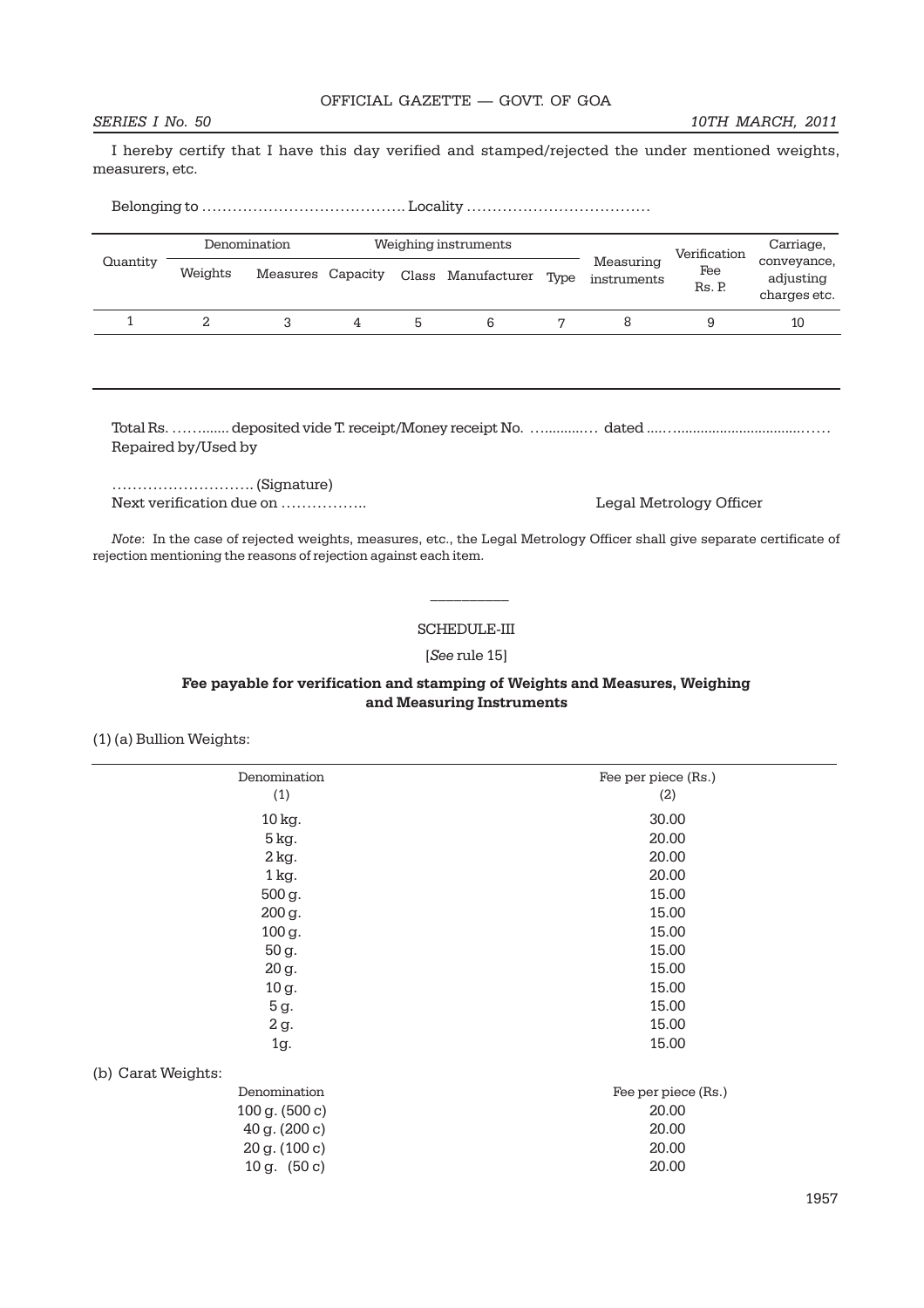# *SERIES I No. 50 10TH MARCH, 2011*

| (1)                                                               | (2)                 |
|-------------------------------------------------------------------|---------------------|
|                                                                   |                     |
| 4g. (20c)                                                         | 20.00               |
| 2 g. (10 c)                                                       | 20.00               |
| 1 g. (5 c)                                                        | 20.00               |
| 400 mg. (2c)                                                      | 20.00               |
| $200 \,\mathrm{mg}$ . $(1 \,\mathrm{c})$                          | 20.00               |
| $100 \,\mathrm{mg}$ . $(0.5 \,\mathrm{c})$                        | 20.00               |
| 40 mg. (0.02 c)                                                   | 20.00               |
| 20 mg. (0.01 c)                                                   | 20.00               |
| $10$ mg. $(0.05c)$                                                | 20.00               |
| 4 mg. (0.02 c)                                                    | 20.00               |
| 2mg. (0.01c)                                                      | 20.00               |
| 1 mg. (0.005c)                                                    | 20.00               |
| (c) Cylindrical Knob Type Weights:                                |                     |
| Denomination                                                      | Fee per piece (Rs.) |
| (1)                                                               | (2)                 |
| 10 Kg.                                                            | 20.00               |
| 5 Kg.                                                             | 20.00               |
| 2 Kg.                                                             | 15.00               |
| 1 Kg.                                                             | 10.00               |
| 500 g.                                                            | 5.00                |
| 200 g.                                                            | 5.00                |
| 100 g.                                                            | 5.00                |
| 50 g.                                                             | 5.00                |
| 20 g.                                                             | 5.00                |
| 10 g.                                                             | 5.00                |
| 5 g.                                                              | 5.00                |
| 2 g.                                                              | 5.00                |
| $1g$ .                                                            | 5.00                |
| (d) Sheet Metal Weight (other than Bullion)                       |                     |
| Denomination                                                      | Fee per piece (Rs.) |
| (1)                                                               | (2)                 |
| 500 mg.                                                           | 5.00                |
| 200 mg.                                                           | 5.00                |
| $100$ mg.                                                         | 5.00                |
| 50 mg.                                                            | 5.00                |
| 20 mg.                                                            | 5.00                |
| 10 mg.                                                            | 5.00                |
| 5 mg.                                                             | 5.00                |
| $2$ mg.                                                           | 5.00                |
| $1mg$ .                                                           | 5.00                |
| (e) Iron Hexagonal, Knob Type Weights and Parallelepiped Weights: |                     |
| Denomination                                                      | Fee per piece (Rs.) |
| (1)                                                               | (2)                 |
| 50 Kg.                                                            | 25.00               |
| 20 Kg.                                                            | 20.00               |
| 10 Kg.                                                            | 20.00               |
| 5 Kg.                                                             | 20.00               |
| 2 Kg.                                                             | 15.00               |
| 1 Kg.                                                             | 10.00               |
| 500 g.                                                            | 5.00                |
| 200 g.                                                            | 5.00                |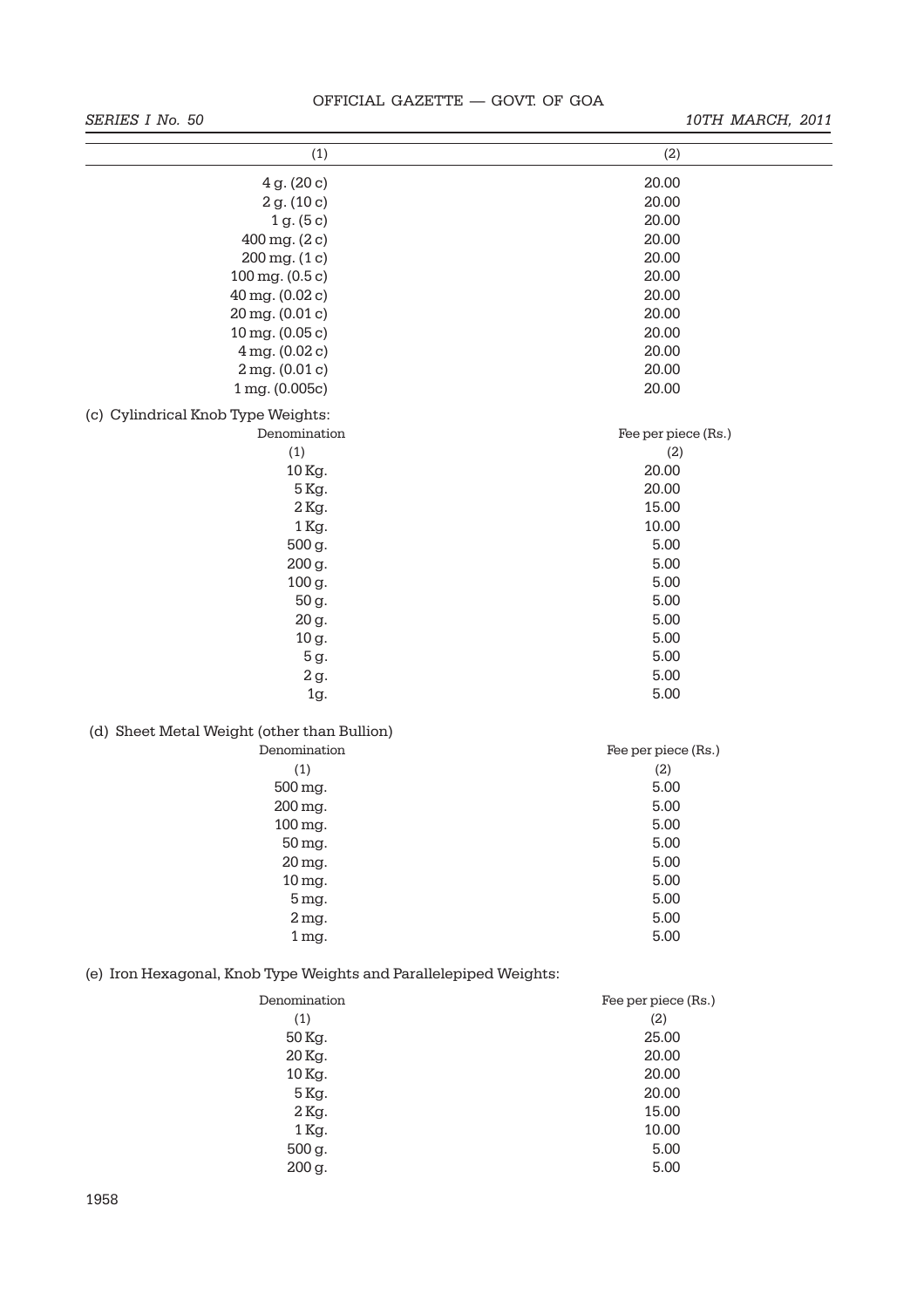# **SERIES I No. 50** 10TH MARCH, 2011

| (1)                                                            | (2)  |
|----------------------------------------------------------------|------|
|                                                                | 5.00 |
| $\begin{array}{c} 100 \text{ g.} \\ 50 \text{ g.} \end{array}$ | 5.00 |
| 20 g.                                                          | 5.00 |
| $10 g.$                                                        | 5.00 |
| 5 g.                                                           | 5.00 |
| $2\,\mathrm{g}$                                                | 5.00 |
| 1 g.                                                           | 5.00 |

# (f) Standard Weights for testing of High Capacity Weighing Machines:

| Denominations          | Fee corresponding to Max permissible<br>relative error 0.5/10000 in Rs. | Fee corresponding to Max permissible<br>relative error 3.3/10000, 1.7/10000 and<br>1.0/10000 in Rs.                         |
|------------------------|-------------------------------------------------------------------------|-----------------------------------------------------------------------------------------------------------------------------|
| 100 kg.                | 75.00                                                                   | 50.00                                                                                                                       |
| 200 kg.                | 150.00                                                                  | 100.00                                                                                                                      |
| 500 kg.                | 300.00                                                                  | 200.00                                                                                                                      |
| 1000 kg.               | 750.00                                                                  | 500.00                                                                                                                      |
| 2000 kg.               | 1500.00                                                                 | 1000.00                                                                                                                     |
| 5000 kg.               | 3000.00                                                                 | 2000.00                                                                                                                     |
| (2) Capacity Measures: |                                                                         |                                                                                                                             |
| Denomination           |                                                                         | Fee per piece (Rs.)                                                                                                         |
| (1)                    |                                                                         | (2)                                                                                                                         |
| 100 litres and above   |                                                                         | Rs. 50 for the Ist 100 litre plus Rs. 7 for<br>every additional 100 litre or part<br>thereof subject to maximum of Rs. 5000 |
| 501.                   |                                                                         | 50.00                                                                                                                       |
| 201.                   |                                                                         | 20.00                                                                                                                       |
| 101.                   |                                                                         | 20.00                                                                                                                       |
| 51.                    |                                                                         | 10.00                                                                                                                       |
| 21.                    |                                                                         | 10.00                                                                                                                       |
| 11.                    |                                                                         | 10.00                                                                                                                       |
| 500 ml.                |                                                                         | 10.00                                                                                                                       |
| 200 ml.                |                                                                         | 10.00                                                                                                                       |
| 100 ml.                |                                                                         | 10.00                                                                                                                       |
| 50 ml.                 |                                                                         | 10.00                                                                                                                       |
| 20 ml.                 |                                                                         | 10.00                                                                                                                       |
| 10 ml.                 |                                                                         | 10.00                                                                                                                       |
| 5 ml.                  |                                                                         | 10.00                                                                                                                       |
| 2 <sub>ml</sub>        |                                                                         | 10.00                                                                                                                       |
| 1 <sub>ml</sub>        |                                                                         | 10.00                                                                                                                       |

(3) Length Measures:

 <sup>(</sup>a) Non-Flexible –

| Denomination<br>(1)             | Fee per piece (Rs.)<br>(2) |
|---------------------------------|----------------------------|
| $2m$ .                          | 10.00                      |
| 1 m.                            | 10.00                      |
| 0.5 m.                          | 20.00                      |
| 1 m. graduated (at every cm.)   | 20.00                      |
| 0.5 m. graduated (at every cm.) | 20.00                      |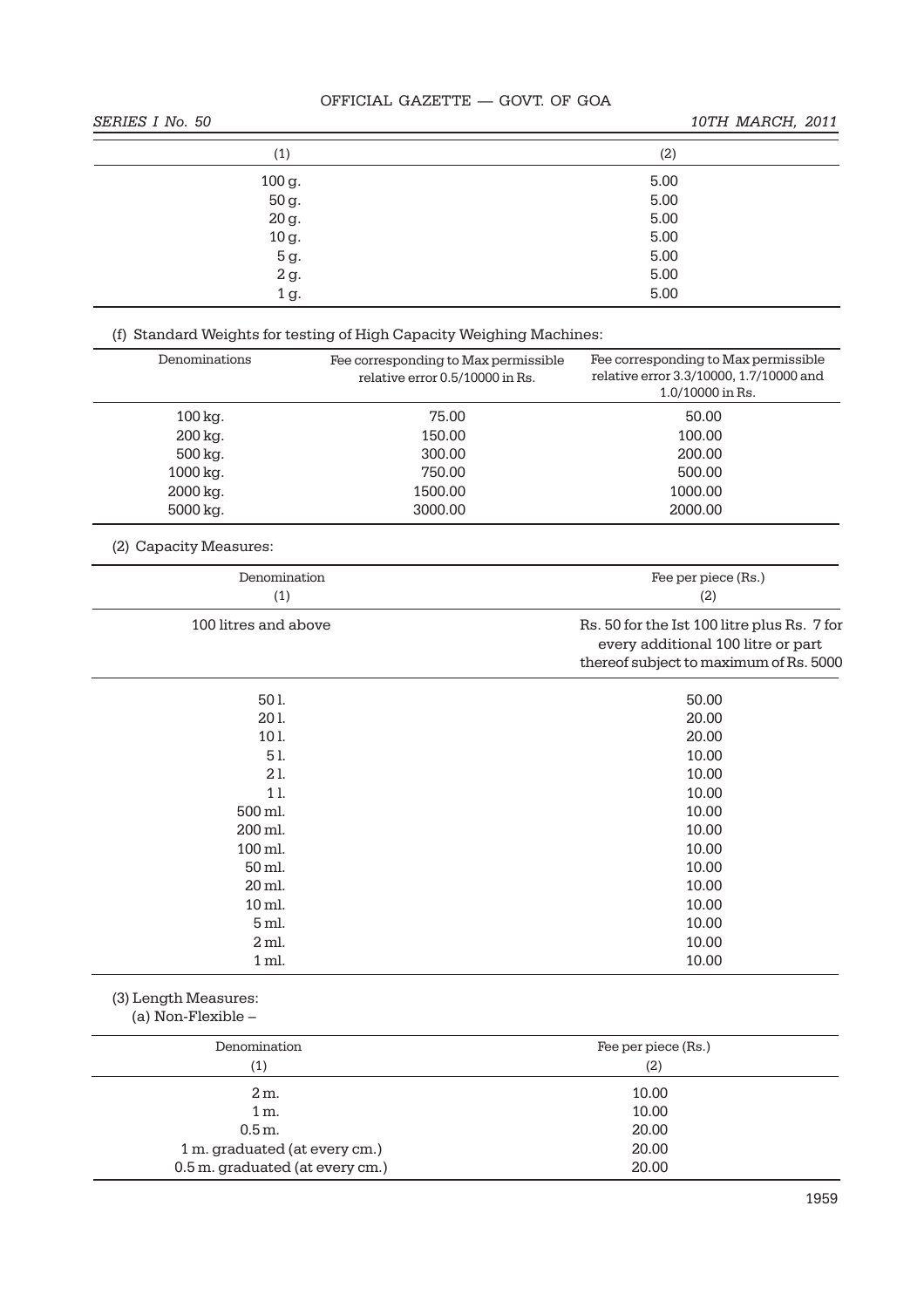| (b) Fabric Plastic/Woven/Steel Tapes - |                        |
|----------------------------------------|------------------------|
| <b>Accuracy Class</b>                  | Fee per metre in (Rs.) |
| (1)                                    | (2)                    |
| Class-I                                | 1.00                   |
| Class-II                               | 0.50                   |
| $Class-III$                            | 0.50                   |
|                                        |                        |
| (c) Folding Scales -                   |                        |
| Denomination                           | Fee per piece (Rs.)    |
| (1)                                    | (2)                    |
| $1m$ .                                 | 10.00                  |
| $0.5m$ .                               | 10.00                  |
| (d) Surveying Chain -                  |                        |
|                                        |                        |
| Denomination                           | Fee per piece (Rs.)    |
| (1)                                    | (2)                    |
| 30 m.                                  | 100.00                 |
| 20 m.                                  | 100.00                 |
| Beam Scale Class A & B:<br>(4)         |                        |
| Denomination                           | Fee per piece (Rs.)    |
| (1)                                    | (2)                    |
| 200 kg.                                | 400.00                 |
| 100 kg.                                | 300.00                 |
| 50 kg.                                 | 150.00                 |
| 20 kg.                                 | 150.00                 |
| 10 kg.                                 | 150.00                 |
| 5 kg.                                  | 100.00                 |
| $2 \text{ kg}$ .                       | 100.00                 |
| $1 \text{ kg}$ .                       | 100.00                 |
| 500 g. and below                       | 60.00                  |
| (5) Beam Scales Class C & D:           |                        |
| Denomination                           | Fee per piece (Rs.)    |
| (1)                                    | (2)                    |
| 1000 kg.                               | 200.00                 |
| 500 kg.                                | 200.00                 |
| 300 kg.                                | 200.00                 |
| 200 kg.                                | 100.00                 |
| 100 kg.                                | 100.00                 |
| 50 kg.                                 | 20.00                  |
| 20 kg.                                 | 20.00                  |
| 10 kg.                                 | 20.00                  |
| 5 kg.                                  | 15.00                  |
| $2 \text{ kg}$ .                       | 15.00                  |
| 1 kg.                                  | 15.00                  |
| 500 g. and below                       | 10.00                  |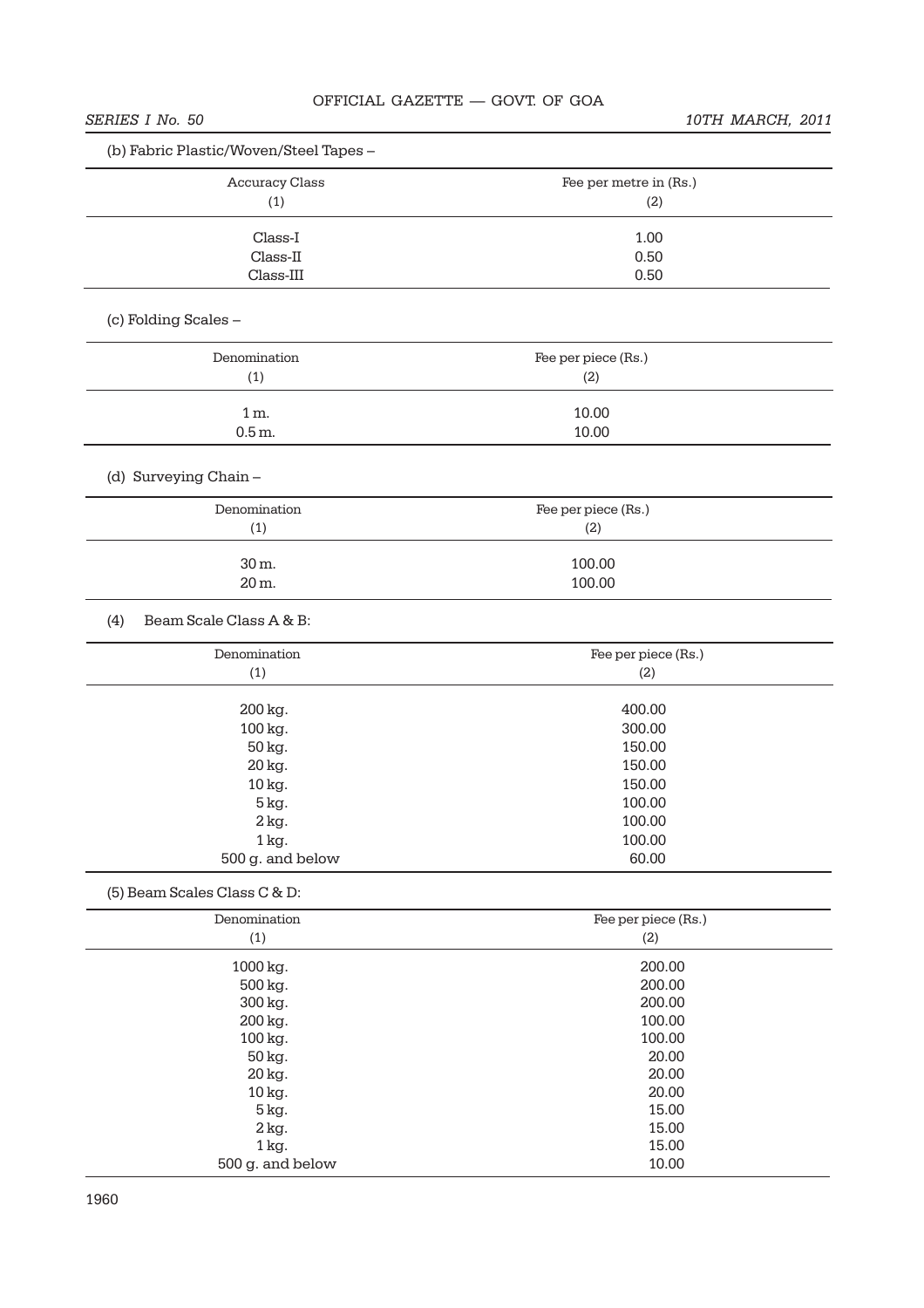| (9) IVON LIQUONIQUO VVOIGNING INDU QNONIQNOI INOONQNOGHO (LINQLOGHO) ORDO IN QTV. |         |
|-----------------------------------------------------------------------------------|---------|
| 400 t.                                                                            | 4000.00 |
| 300t.                                                                             | 3000.00 |
| 200 t.                                                                            | 3000.00 |
| 150t.                                                                             | 2000.00 |
| 100t.                                                                             | 2000.00 |
| 80t.                                                                              | 2000.00 |
| 60t.                                                                              | 2000.00 |
| 50 t.                                                                             | 2000.00 |
| 40 t.                                                                             | 2000.00 |
| 30 t.                                                                             | 2000.00 |
| 25t.                                                                              | 2000.00 |
| 20t.                                                                              | 2000.00 |
| 15t.                                                                              | 2000.00 |
| 10t.                                                                              | 1000.00 |
| 5t.                                                                               | 500.00  |
| 3 t.                                                                              | 400.00  |
| 2 t.                                                                              | 400.00  |
| 1500 kg.                                                                          | 300.00  |
| 1000 kg.                                                                          | 300.00  |
| 500 kg.                                                                           | 300.00  |
| 300 kg.                                                                           | 200.00  |
| 250 kg.                                                                           | 200.00  |
| 200 kg.                                                                           | 100.00  |
| 150 kg.                                                                           | 100.00  |
| 100 kg.                                                                           | 100.00  |
| 50 kg.                                                                            | 100.00  |
| 30 kg.                                                                            | 100.00  |
| 25 kg.                                                                            | 60.00   |
| 20 kg.                                                                            | 60.00   |
| 15 kg.                                                                            | 30.00   |
| 10 kg.                                                                            | 30.00   |
| 5 kg.                                                                             | 30.00   |
| 3 kg.                                                                             | 30.00   |
| 2 kg.                                                                             | 30.00   |
| 1 kg.                                                                             | 15.00   |
| 500 g. and below                                                                  | 15.00   |
| (7) Non-Automatic Weighing Instruments - Electronic Class III & IV:               |         |
| 400 t.                                                                            | 4000.00 |
| 300 t.                                                                            | 3000.00 |
| 200 t.                                                                            | 3000.00 |
| 150 t.                                                                            | 2000.00 |
| 100t.                                                                             | 2000.00 |
| 80t.                                                                              | 2000.00 |
| 60 t.                                                                             | 2000.00 |
| 50 t.                                                                             | 2000.00 |
| 40 t.                                                                             | 2000.00 |
| 30 t.                                                                             | 2000.00 |
| 25t.                                                                              | 2000.00 |
| 20 t.                                                                             | 2000.00 |
| 15t.                                                                              | 2000.00 |
| 10t.                                                                              | 1000.00 |
| 5t.                                                                               | 1000.00 |
| 3 t.                                                                              | 500.00  |

2 t. 500.00

(6) Non-Automatic Weighing Instruments - Mechanical (Analogue) Class III & IV: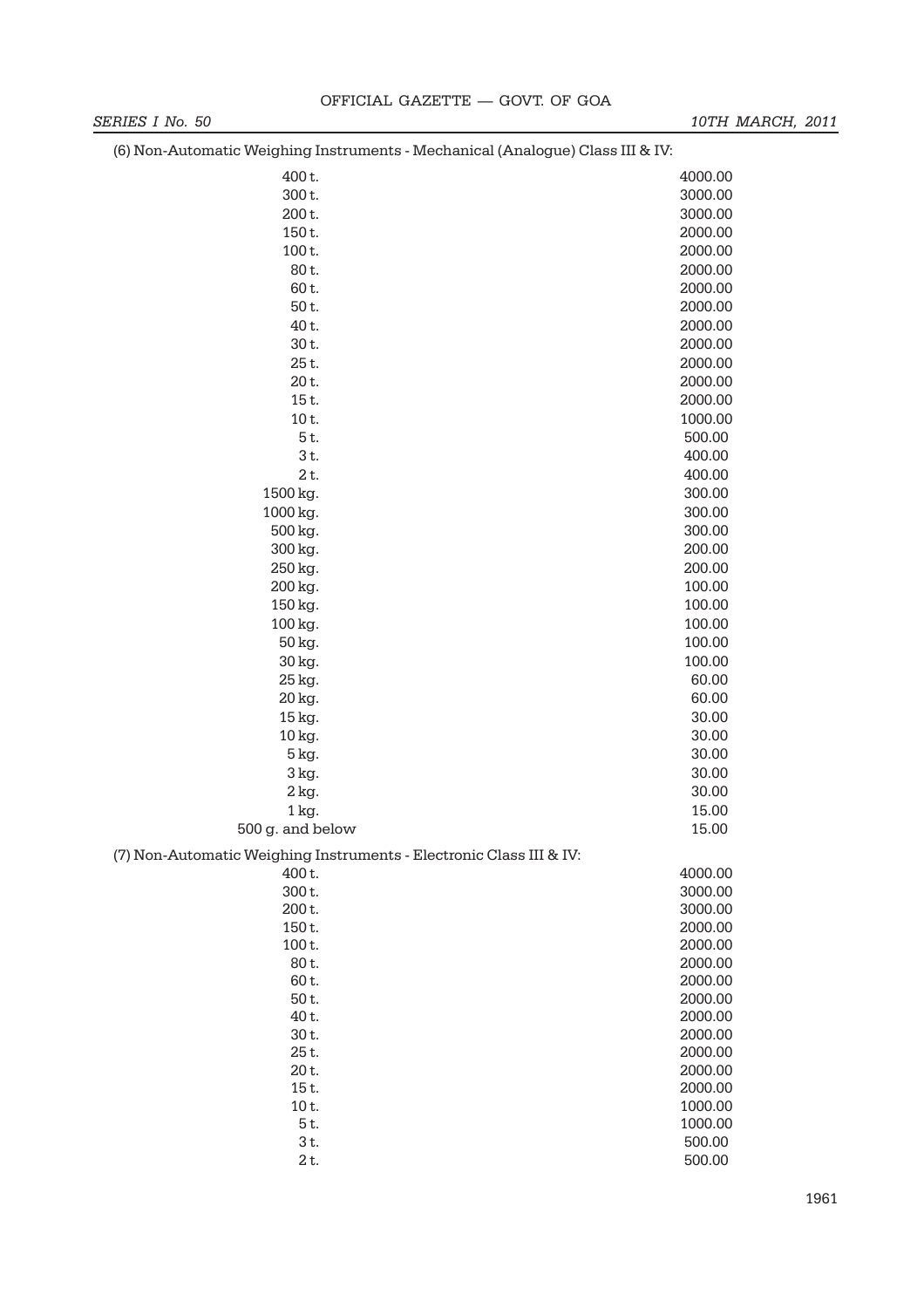| SERIES I No. 50    | 10TH MARCH, 2011 |
|--------------------|------------------|
| 1500 kg.           | 250.00           |
| 1000 kg.           | 250.00           |
| 500 kg.            | 250.00           |
| 300 kg.            | 200.00           |
| 250 kg.            | 200.00           |
| 200 kg.            | 200.00           |
| 150 kg.            | 200.00           |
| 100 kg.            | 200.00           |
| 50 kg.             | 200.00           |
| 30 kg.             | 200.00           |
| 25 kg.             | 200.00           |
| 20 kg.             | 100.00           |
| 15 kg.             | 100.00           |
| 10 kg.             | 100.00           |
| 5 kg.              | 100.00           |
| 3 kg.              | 100.00           |
| $2$ kg.            | 100.00           |
| $1\,\mathrm{kg}$ . | 100.00           |
| 500 g. and below   | 100.00           |

(8) Non Automatic Weighing Instruments both Mechanical and Electronics Class I & II:

| Capacity                                          | Fee $(Rs.)$        |  |  |
|---------------------------------------------------|--------------------|--|--|
| Exceeding 50 t<br>Not exceed 50 t but exceed 10 t | 3000.00<br>2000.00 |  |  |
| Not exceed 10 t but exceed 1 t                    | 1000.00            |  |  |
| Not exceed 1 t but exceed 50 kg                   | 500.00             |  |  |
| Not exceed 50 kg but exceed 10 kg                 | 250.00             |  |  |
| Not exceed 10 kg                                  | 200.00             |  |  |

(9) Automatic Weighing Instrument:

| Capacity                                       |        | Fee in (Rs.)                                    |  |  |
|------------------------------------------------|--------|-------------------------------------------------|--|--|
|                                                |        |                                                 |  |  |
| Exceeding 100 t                                |        | 4000.00                                         |  |  |
| Not exceeding 100 t but exceeding 50 t         |        | 3000.00                                         |  |  |
| Not exceeding 50 t but exceeding 10 t          |        | 2000.00                                         |  |  |
| Not exceeding 10 t but exceeding 1 t           |        | 1000.00                                         |  |  |
| Not exceeding 1 t but exceeding 50 kg          |        | 500.00                                          |  |  |
| Not exceeding 50 kg but exceeding 10 kg        |        | 250.00                                          |  |  |
| Not exceeding 10 kg                            |        | 200,00                                          |  |  |
| (10) Volumetric Measuring Instruments:         |        |                                                 |  |  |
|                                                |        |                                                 |  |  |
| Dispensing pumps each pump<br>(a)              |        | Rs. 1000.00 per unit                            |  |  |
| Totalizing counter<br>(b)                      |        | Rs. 500.00 per unit                             |  |  |
| Other instruments<br>(c)                       |        |                                                 |  |  |
| Capacity                                       |        | Fee in Rs.                                      |  |  |
|                                                |        |                                                 |  |  |
| Exceeding 100 litre                            |        | Rs. 500 for the 1st 100 litres plus Rs. 250     |  |  |
|                                                |        | for every additional 100 litres or part thereof |  |  |
| Not exceeding 100 litre but exceeding 50 litre |        | 500.00                                          |  |  |
| Not exceeding 50 litre but exceeding 20 litre  | 250.00 |                                                 |  |  |
| Not exceed 20 litre                            |        | 200.00                                          |  |  |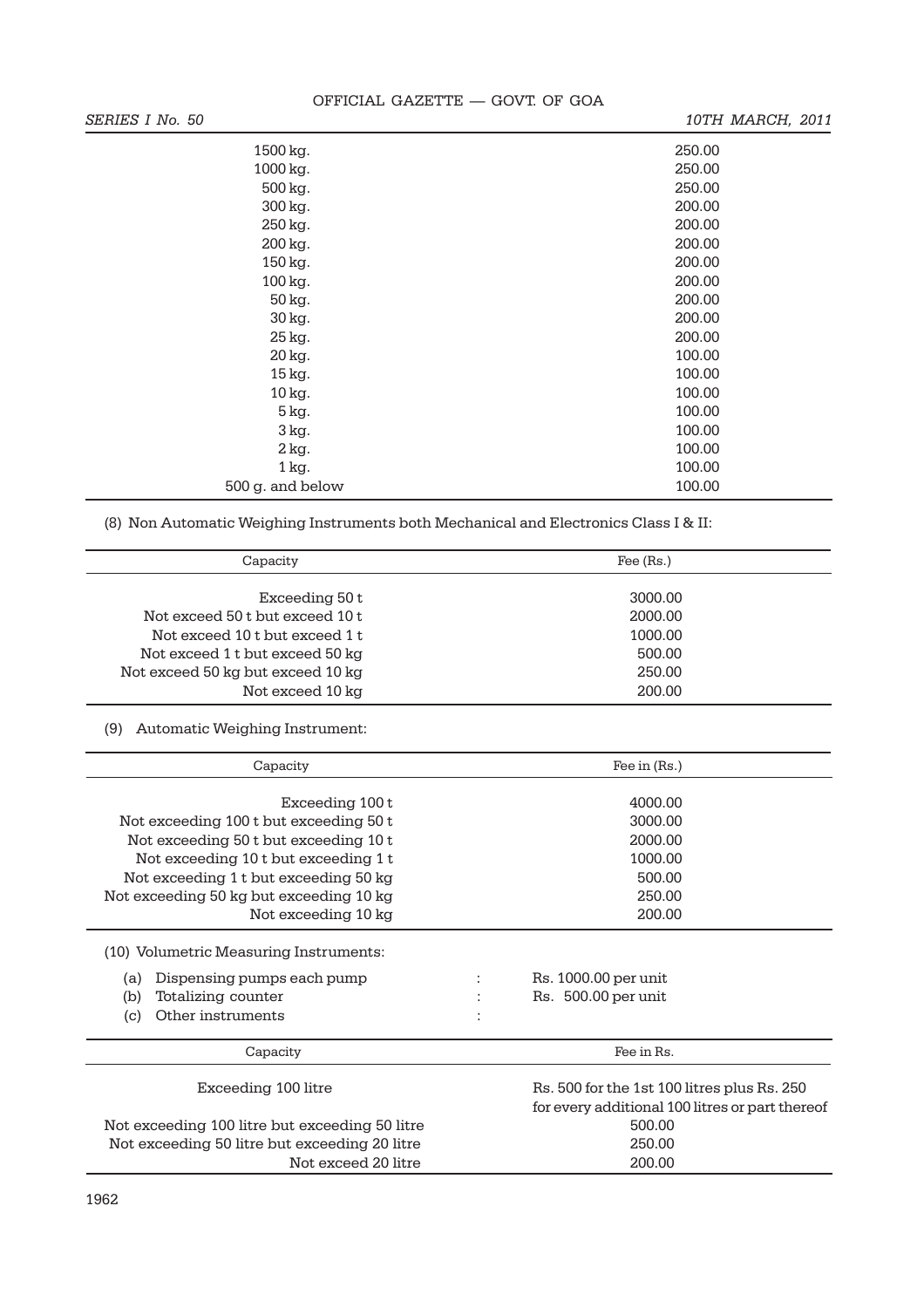| (11) Flow Meters:                                                                                |                                                                                                            |
|--------------------------------------------------------------------------------------------------|------------------------------------------------------------------------------------------------------------|
| Flow rate upto 100 litre/min.<br>Above 100 litre/min upto 500 litre/min.<br>Above 500 litre/min. | Rs. 2000.00<br>Rs. 3000.00<br>Rs. 5000.00                                                                  |
| (12) Linear Measuring Instruments:                                                               |                                                                                                            |
| Taxi, Auto rickshaw meters                                                                       | Rs. 100.00                                                                                                 |
| Other meters                                                                                     | Rs. 50 for the Ist 1000 m. or part thereof<br>plus Rs. 5.00 for every additional 100 m. or<br>part thereof |
| (13) Clinical Thermometer                                                                        | Rs. 0.50 per unit                                                                                          |
| (14) Water Meter                                                                                 | Rs. 25.00 per unit                                                                                         |
| (15) Peg Measure:                                                                                |                                                                                                            |
| $30 \text{ ml}$                                                                                  | 50.00                                                                                                      |
| 60 ml                                                                                            | 50.00                                                                                                      |
| $100 \,\mathrm{ml}$                                                                              | 50.00                                                                                                      |
| (16) CNG Dispensers:                                                                             | Rs. 1000.00 per unit                                                                                       |
| (17) LPG Dispensers:                                                                             | Rs. 1000.00 per unit                                                                                       |

# FORM-LM-VII

[*See* rule 24]

#### **Form of Appeal against an Order of a Legal Metrology Officer/Controller Legal Metrology:-**

- (1) Name and address of the appellant
- (2) No. and date of order of Legal Metrology Officer/Controller of Legal Metrology against which the appeal is preferred
- (3) Whether the appellant desires to be heard in person or through an authorized representative
- (4) Grounds of appeal

#### SCHEDULE-IV

 $\frac{1}{2}$ 

[*See* rule 25]

# **Compounding sum for various offences**

| Sr. No. | Section and nature of offence                                                                         | Penal Section | Sum of Com-<br>pounding fine |
|---------|-------------------------------------------------------------------------------------------------------|---------------|------------------------------|
|         | 2                                                                                                     | 3             | 4                            |
|         | S. 8(3) Use of weight, measure or numeration other than the<br>Standard weight, measure or numeration | 25            | Rs. 2500.00                  |
|         | 2. S. 8(4) Manufacture of weight or measure not conforming to Standards                               | 27            | Rs. 2000.00                  |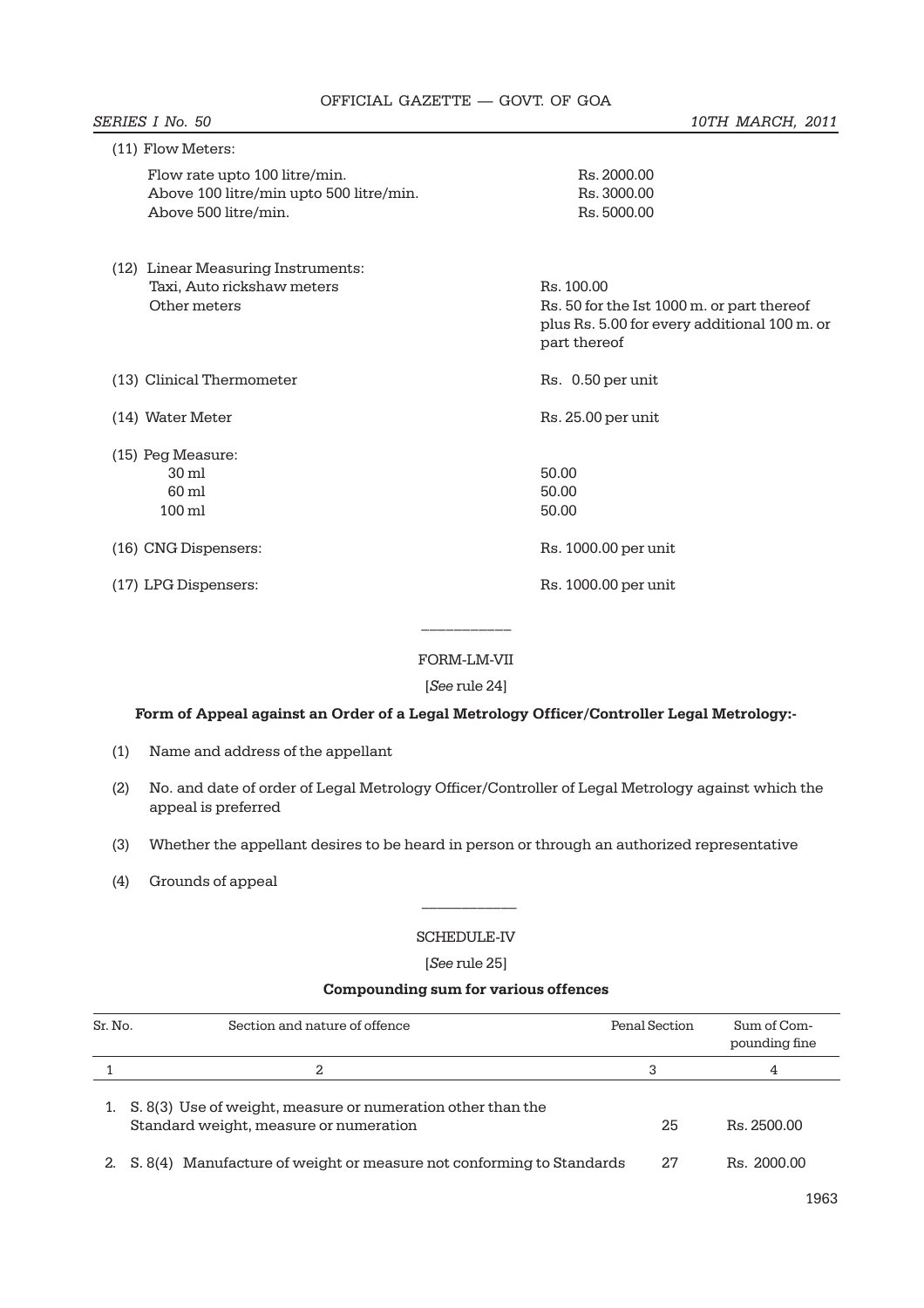#### **SERIES I No. 50** 10TH MARCH, 2011

| $\mathbf{1}$ | $\overline{a}$                                                                                                                                                             | 3     | 4            |
|--------------|----------------------------------------------------------------------------------------------------------------------------------------------------------------------------|-------|--------------|
| 3.           | S. 10 Transaction or dealing or contract in respect of goods etc.,<br>by weight, measure or number than prescribed                                                         | 28    | Rs. 1000.00  |
|              | 4. S. 11 Quote or make announcement or issue or exhibit of price list or<br>changing of price than in accordance with standard unit of weight<br>or measure or numeration. | 29    | Rs. 1000.00  |
|              | 5. S. 12 Demanding or receiving any article or thing on service in excess<br>or less than the quantity specified by contract or agreement.                                 | 30    | Rs. 1000.00  |
|              | 6. S. 17 Maintenance of records, registers by manufacturer, dealer or<br>repairer and production of weight, measure document, register on demand                           | 31    | Rs. 500.00   |
| 7.           | S.18(1) Compliance of declaration in respect of pre-packaged commodity<br>by manufacturer/dealer                                                                           | 36(1) | Rs. 2500.00  |
|              | 8. S. 18(1) Compliance of net quantity-requirement of pre-packaged commodity<br>by manufacturer                                                                            | 36(2) | Rs. 15000.00 |
| 9.           | S. 23 Manufacturer of weight or measure only with licence                                                                                                                  | 45    | Rs. 5000.00  |
| 10.          | S. 23 Repair/sale of weight or measure only with licence                                                                                                                   | 46    | Rs. 2000.00  |
|              | 11. S. 24 Use of verified weight or measure in transaction or protection                                                                                                   | 33    | Rs. 5000.00  |
| 12.          | S. 33 Sale of weight or measure without verification                                                                                                                       | 33    | Rs. 5000.00  |
| 13.          | S. 34 Sale or delivery of commodities by non-standard weight or measure                                                                                                    | 34    | Rs. 2500.00  |
|              | 14. S. 35 Rendering service by non-standard weight or measure                                                                                                              | 35    | Rs. 2500.00  |
|              | 15. S. 47 Tampering with licence                                                                                                                                           | 47    | Rs. 5000.00  |
|              | 16. S. 53(3) Provision of any rule made under the Act                                                                                                                      | 53(3) | Rs. 500.00   |

#### ——————

Department of Personnel  $\overline{\phantom{a}}$ 

#### **Order**

#### 3/23/93-PER(PF)

Read: Order No. 46011/3/2009-IFS-I(AGMUT)/(6) dated 9-12-2009. Order No. 46011/3/2009-IFS-I(AGMUT)/(65) dated 9-12-2009. Order No. 46011/3/2009-IFS-I(AGMUT)/(69) dated 9-12-2009. Order No. 46011/3/2009-IFS-I(AGMUT)/(7) dated 9-12-2009. Order No. 7/11/2009-PER dated 29-01-2010.

Sanction of Government is hereby accorded for creation of the following supernumerary posts in the Forest Department, Panaji for the specific period so as to enable the officers to draw the salary on promotion during the period as indicated below as a special case:—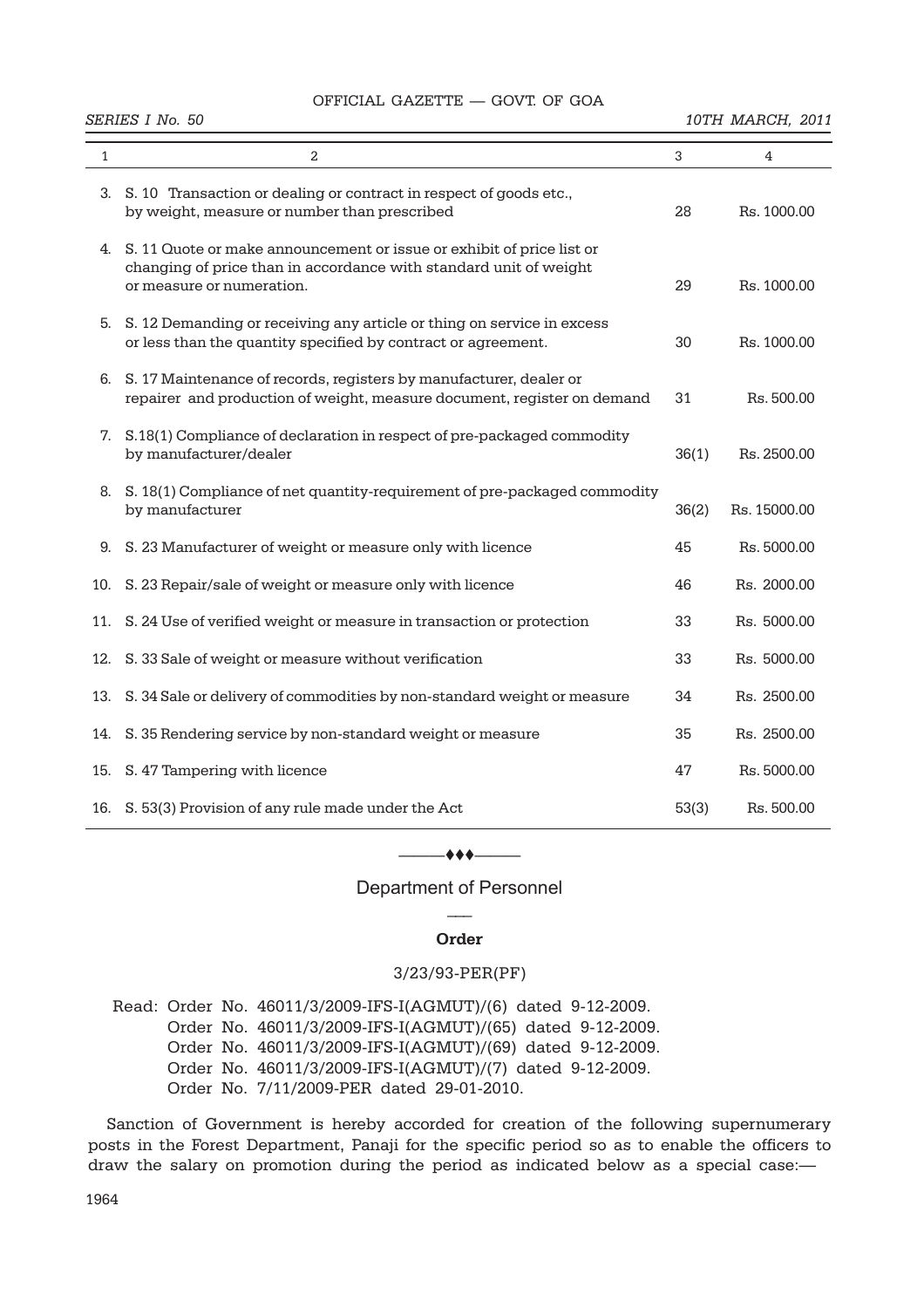#### **SERIES I No. 50** 10TH MARCH, 2011

| Sr.<br>No. | Name of the post                                                                                                                                     | Pay Scale                                                    | No. of supernumerary posts<br>proposed for creation | Duration of the post                       |
|------------|------------------------------------------------------------------------------------------------------------------------------------------------------|--------------------------------------------------------------|-----------------------------------------------------|--------------------------------------------|
| 1          | 2                                                                                                                                                    | 3                                                            | 4                                                   | 5                                          |
| 1.         | Additional Principal Chief<br>Conservator of Forests                                                                                                 | HAG Scale of<br>Rs. 67000/- annual<br>income $@3%-79000/$ -  | 1                                                   | w.e.f. 10-12-2009 (a. n.)<br>to 28-01-2010 |
| 2.         | Managing Director,<br>Goa Forest Development<br>Corporation, Panaji-Goa,<br>in the rank of Additional<br>Principal Chief Conser-<br>vator of Forests | HAG Scale of<br>Rs. 67000/- annual<br>income $@3\% -79000$ . | 1                                                   | w.e.f. 11-12-2009<br>to 12-05-2010         |
| 3.         | Conservator of Forests                                                                                                                               | PB-3 Rs. 15600-<br>$-39100 + GP$<br>Rs. 6600/-               | 1                                                   | we f. 28-12-2009<br>to 28-01-2010          |
| 4.         | Conservator of Forests                                                                                                                               | PB-3 Rs. 15600-<br>$-39100 + GP$<br>Rs. 6600/-               |                                                     | w.e.f. 10-12-2009 (a.n.)<br>to 28-01-2010  |

Dr. Shashi Kumar, IFS (AGMUT:80), Chief Conservator of Forests was promoted as Additional Principal Chief Conservator of Forests vide Government of India, Ministry of Environment & Forests, Order No. 46011/3/2009-IFS-I (AGMUT)/(6) dated 9th December, 2009. Dr. Shashi Kumar reported for duty in this administration as Additional Principal Chief Conservator of Forests on 10th December, 2009 (a.n.).

Shri Santosh Kumar, IFS (AGMUT:93), Dy. Conservator of Forests was promoted as Conservator of Forests, vide Government of India, Ministry of Environment & Forests, Order No. 46011/3/2009-IFS-I (AGMUT)/(65) dated 9th December, 2009. Shri Santosh Kumar, reported for duty in this administration as Conservator of Forests on 10th December, 2009 (a.n.).

Shri V. Khawlhring, IFS (AGMUT:94) was posted as Conservator of Forests, Goa vide Government of India, Ministry of Environment & Forests, Order No. 46011/3/2009-IFS-I (AGMUT)/(69) dated 9th December, 2009. Shri V. Khawlhring, reported for duty in this administration as Conservator of Forests, Goa on 28th December, 2009 (f.n.).

Besides this, Government of India, Ministry of Environment and Forests, Government of India vide their Order No. 46011/3/2009-IFS-I (AGMUT)/(7) dated 9th December, 2009 has promoted Shri Richard D'Souza, IFS (AGMUT:80), Chief Conservator of Forests/Managing Director, G.F.D.C. as Additional Principal Chief Conservator of Forests in the pay scale of HAG (Rs. 67000-Rs. 79000). Subsequently, Shri Richard D'Souza has reported for duty as Additional Principal Chief Conservator of Forests and Managing Director, G.F.D.C. on 11th December, 2009 (f.n.).

The expenditure shall be debited to the Budget Head: "2406–Forestry and Wildlife, 01–Forestry, 001–Direction and Administration, 05–Forest Administration (Non Plan), 01–Salaries".

This issues with the approval of the Administrative Reforms Department and with the concurrence of the Finance (R&C) Department vide its U.O. No. 1403765/F dated 21-01-2011.

By order and in the name of the Governor of Goa.

*N. P. Singnapurker*, Under Secretary (Personnel-II).

Porvorim, 1st March, 2011.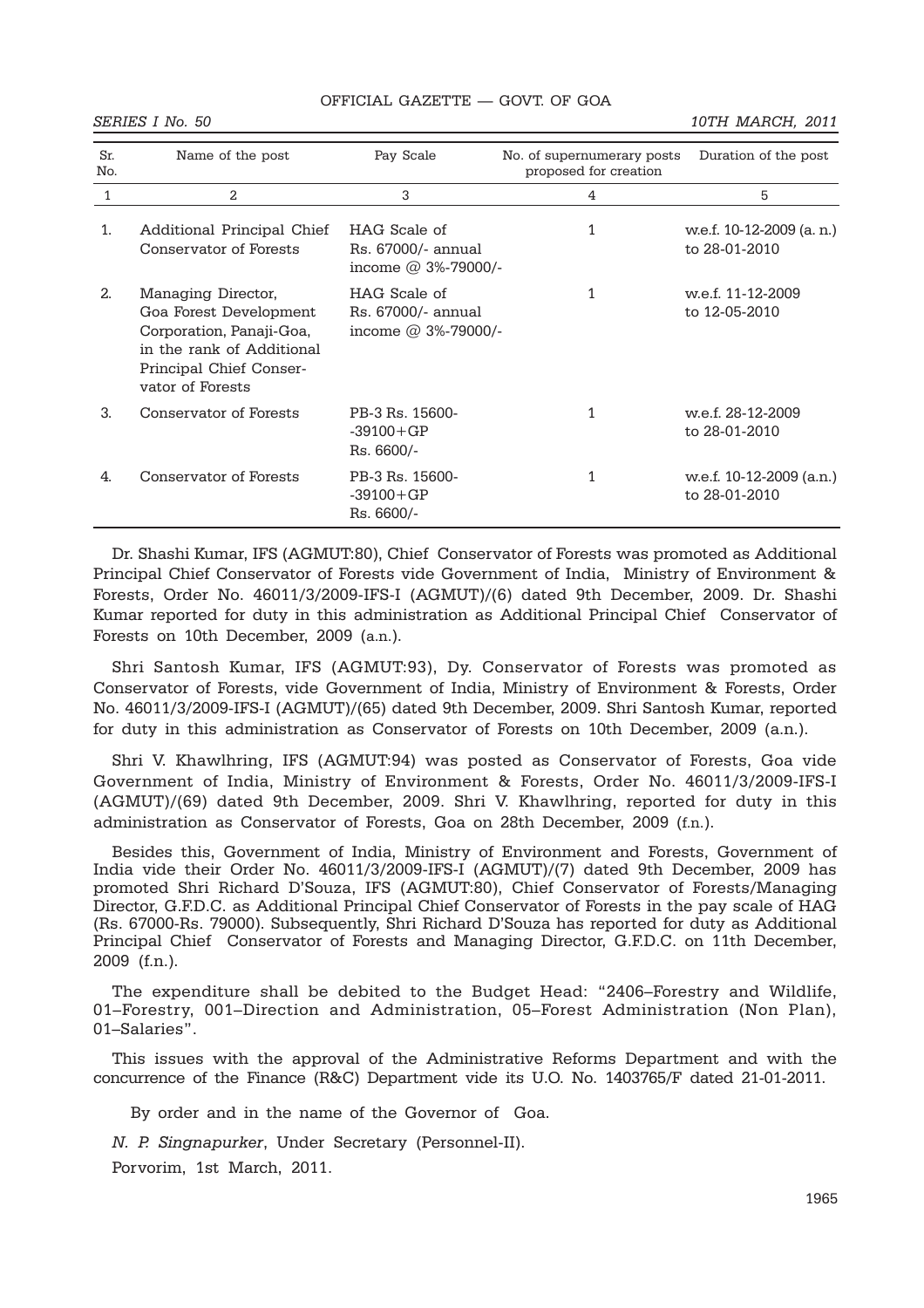#### **Order**

#### 7/8/2002-PER (Part file)

Sanction of Government is hereby accorded for revival of following Group 'C' and 'D' posts in Goa Public Service Commission, Panaji-Goa.

| Sr.<br>No. | Designation of<br>the post       | Pay Scale                    | No. of posts<br>recommended by ARD | Vacant Since |
|------------|----------------------------------|------------------------------|------------------------------------|--------------|
| 1          | 2                                | 3                            | 4                                  | 5            |
|            | Junior Assistant                 | $Rs. 5200 - 20200 + GP 1900$ |                                    | 31-07-2008   |
| 2.         | Senior Assistant                 | $Rs. 9300-34800+GP 4200$     |                                    | 09-06-1994   |
| 3.         | Stenographer<br>Grade II         | $Rs. 5200-20200+GP 2400$     |                                    | 22-10-1998   |
| 4.         | Stenographer<br>Grade I          | $Rs. 5200-20200+GP 2800$     | $\mathfrak{D}$                     | 16-03-2006   |
| 5.         | <b>Assistant</b>                 | $Rs. 5200-20200+GP 2400$     |                                    | 2008         |
| 6.         | Private Secretary<br>to Chairman | $Rs. 9300-34800+GP 4200$     |                                    | 01-10-1998   |
| 7.         | Peon                             | $Rs.4440-7440+GP 1300$       |                                    | 1990         |

The expenditure on the above posts shall be debited to the Budget Head: "2051–Public Service Commission, 00, 102–State Public Service Commission, 01–State Public Service Commission (Charged), 01–Salaries".

This issues with the approval of the Administrative Reforms Department vide U. O. No. 45/F dated 11-01-2011 and concurrence of Finance (R & C) Department vide U. O. No. 1415314 dated 27-01-2011.

By order and in the name of the Governor of Goa.

*N. P. Singnapurker*, Under Secretary (Personnel-II).

Porvorim, 1st March, 2011.

#### **Notification**

\_\_\_\_\_\_\_\_\_\_\_

#### 1/2/2006-PER

In exercise of the powers conferred by the proviso to Article 309 of the Constitution of India, read with section 21 of the General Clauses Act, 1897 (Central Act 10 of 1897), the Governor of Goa hereby amends the Government of Goa, Goa Medical College, Group 'C', Non-Ministerial, Non-Gazetted post, Recruitment Rules, 2008, published vide Notification No. 1/2/2006-PER dated 4-8-2008, in the Official Gazette, Series I No. 19 dated 7-8-2008, as follows, namely:—

1. *Short title and commencement.*— (*1*) These rules may be called the Government of Goa, Goa Medical College and Directorate of Health Services, Group 'C', Non-Ministerial, Non- -Gazetted post, Recruitment Rules, 2008 (First Amendment) Rules, 2009.

(*2*) They shall be deemed to have come into force on the 7th day of August, 2008.

By order and in the name of the Governor of Goa.

*Yetindra M. Maralkar*, Joint Secretary (Personnel).

Porvorim, 30th January, 2009.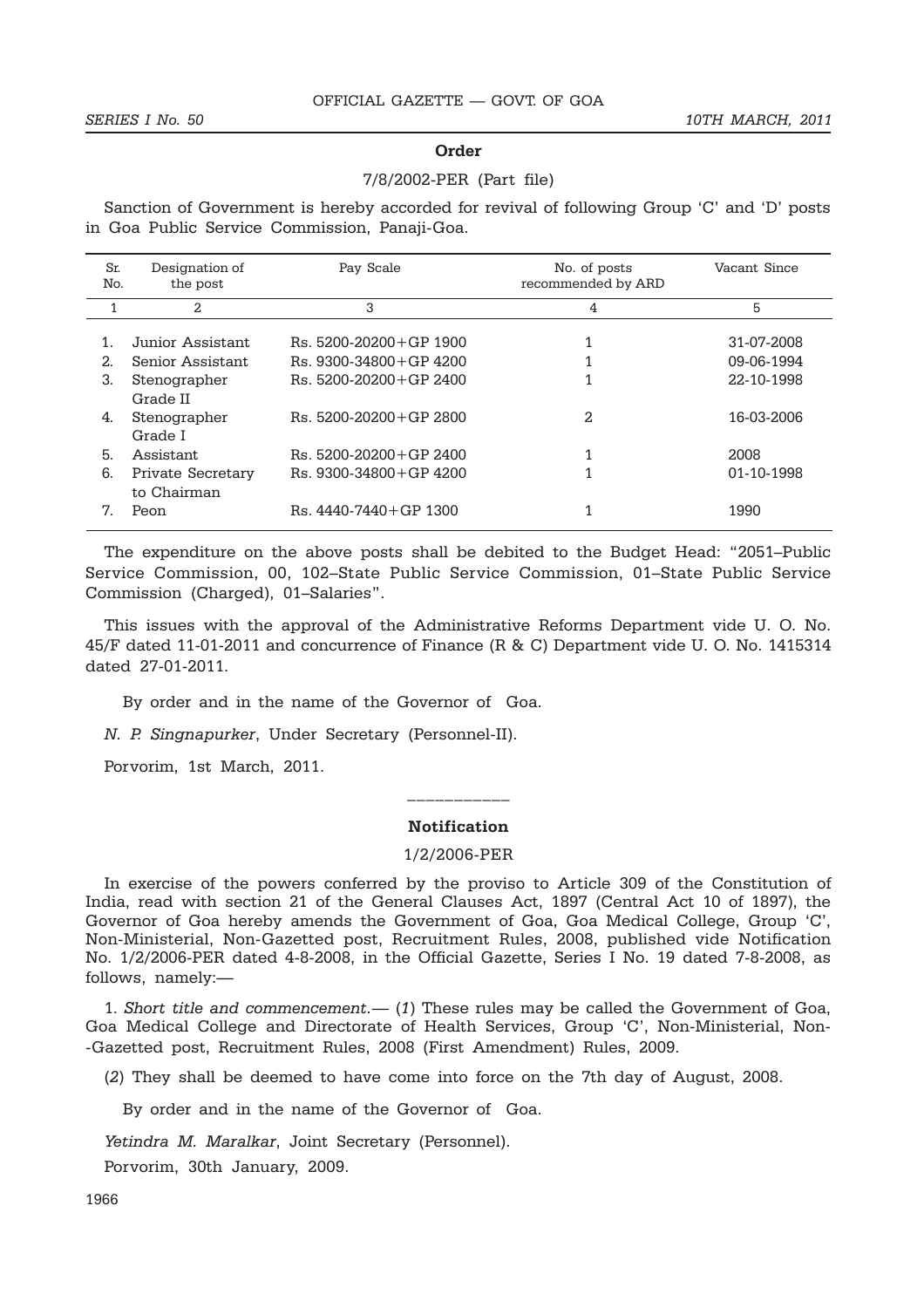**SERIES I No. 50** 10TH MARCH, 2011

# Department of Personnel  $\overline{\phantom{a}}$

#### **Notification**

#### 1/10/2005-PER

In exercise of the powers conferred by the proviso to Article 309 of the Constitution of India, the Governor of Goa hereby makes the following rules to regulate the recruitment to the Goa General Service, Group 'A', Gazetted post, under the Directorate of Health Services, Government of Goa, namely:—

1. *Short title, application and commencement.— (1)* These rules may be called the Government of Goa, Directorate of Health Services, Group 'A', Gazetted post, Recruitment Rules, 2011.

(*2*) They shall apply to the post specified in column *(1)* of the Schedule to these rules (hereinafter called as the "said Schedule").

(*3*) They shall come into force from the date of their publication in the Official Gazette.

2. *Number, classification and scale of pay.—* The number of posts, classification of the said post and the scale of pay attached thereto shall be as specified in columns *(2)* to *(4)* of the said Schedule:

Provided that the Government may vary the number of posts specified in column *(2*) of the said Schedule from time to time subject to exigencies of work.

3. *Method of recruitment, age limit and other qualifications.*— The method of recruitment to the said post, age limit, qualifications and other matters connected therewith shall be as specified in columns (*5*) to (*13*) of the said Schedule.

4. *Disqualification.—* No person who has entered into or contracted a marriage with a person having a spouse living or who, having a spouse living, has entered into or contracted a marriage with any person, shall be eligible for appointment to the service:

Provided that the Government may, if satisfied that such marriage is permissible under the personal law applicable to such person and the other party to the marriage and that there are other grounds for so doing, exempt any person from the operation of this rule.

5. *Power to relax.—* Where, the Government is of the opinion that it is necessary or expedient so to do, it may, by order, for reasons to be recorded in writing, and in consultation with the Goa Public Service Commission, relax any of the provisions of these rules with respect to any class or category of persons.

6. *Saving.*— Nothing in these rules shall affect reservation, relaxation of age limit and other concessions required to be provided for Scheduled Castes and other special categories of persons in accordance with the orders issued by the Government from time to time in that regard.

These rules are issued in consultation with the Goa Public Service Commission conveyed vide its letter No. COM/II/13/24(1)/2011/4347 dated 24-02-2011.

> By order and in the name of the Governor of Goa.

*Yetindra M. Maralkar*, Joint Secretary (Personnel).

Porvorim, 1st March, 2011.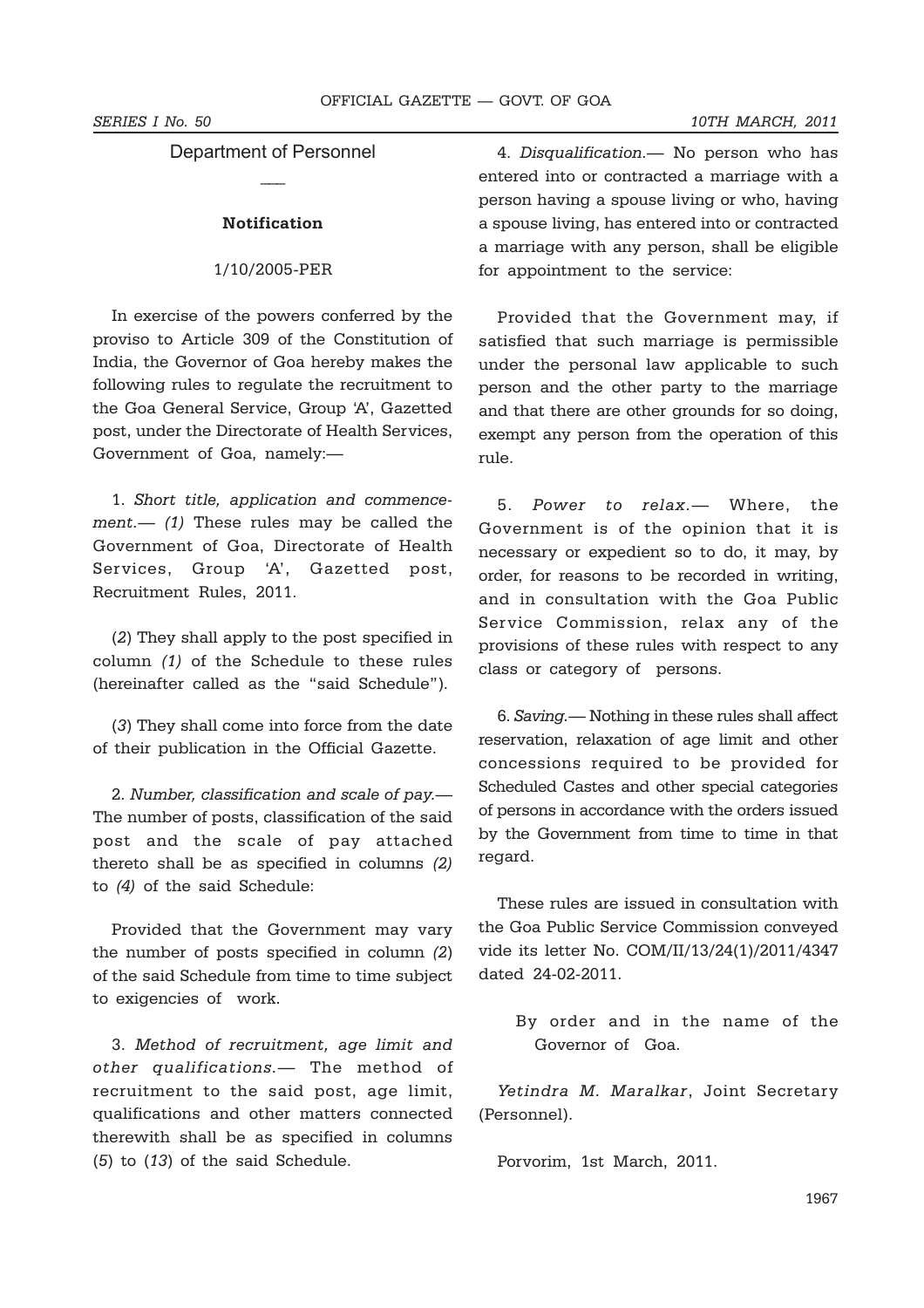| SERIES I | ' No |  |
|----------|------|--|
|          |      |  |

# *SERIES I No. 50 10TH MARCH, 2011*

|                 | Commission<br>consulted in<br>recruitment<br>Goa Public<br>stances in<br>which the<br>Service<br>Circum-<br>is to be<br>making                                                                          | $\frac{3}{2}$            | any of the<br>Consulta-<br>confirma-<br>/relaxing<br>tion with<br>Commis-<br>tion and<br>sions of<br>the Goa<br>sary for<br>amend-<br>Service<br>making<br>recruit-<br>Public<br>sion is<br>promo-<br>neces-<br>ment,<br>provi-<br>direct<br>these<br>rules.<br>tion,<br>\put<br>for                                                                                                                                                                                                                                                                                                                                                                                                                                                                                                                                                                                                                                                                          |
|-----------------|---------------------------------------------------------------------------------------------------------------------------------------------------------------------------------------------------------|--------------------------|---------------------------------------------------------------------------------------------------------------------------------------------------------------------------------------------------------------------------------------------------------------------------------------------------------------------------------------------------------------------------------------------------------------------------------------------------------------------------------------------------------------------------------------------------------------------------------------------------------------------------------------------------------------------------------------------------------------------------------------------------------------------------------------------------------------------------------------------------------------------------------------------------------------------------------------------------------------|
|                 | what is its<br>compo-<br>exists,<br>D.P.C.<br>sition<br>If a                                                                                                                                            | $^{12}$                  | D.P.C. consi-<br>-Chairman.<br>(for confirma-<br>1) Chairman/<br>Commission<br>sting of:-<br>his nominee<br>Secretary or<br>/Member of<br>$-M$ ember<br>$-M$ ember<br>promotion).<br>Group<br>3) Admini-<br>Secretary<br>Ä.<br>Head of<br>tion and<br>2) Chief<br>the Goa<br>strative<br>Depart-<br>Service<br>Public<br>ment                                                                                                                                                                                                                                                                                                                                                                                                                                                                                                                                                                                                                                 |
|                 | /transfer, grades<br>recruitment by<br>/deputation/<br>from which<br>promotion/<br>/deputation/<br>to be made<br>promotion/<br>/transfer is<br>In case of                                               | $\mathbf{1}$             | Officer and<br>Promotion:<br>5 years as<br>combined<br>service of<br>the grade.<br>service in<br>Medical<br>Medical<br>regular<br>regular<br>Health<br>Health<br>Officer,<br>Officer<br>Officer<br>with 5<br>failing<br>which,<br>years<br>with                                                                                                                                                                                                                                                                                                                                                                                                                                                                                                                                                                                                                                                                                                               |
|                 | whether by direct<br>/transfer/contract<br>or by deputation/<br>of the vacancies<br>various methods<br>and percentage<br>recruitment or<br>by promotion<br>to be filled by<br>recruitment,<br>Method of | $\overline{0}$           | recruitment<br>promotion,<br>which, by<br>by direct<br>and 50%<br>recruit-<br>failing<br>50% by<br>direct<br>ment.                                                                                                                                                                                                                                                                                                                                                                                                                                                                                                                                                                                                                                                                                                                                                                                                                                            |
|                 | tion, if<br>proba-<br>Period<br>any<br>$\circ$ f                                                                                                                                                        | တ                        | years.<br>Two                                                                                                                                                                                                                                                                                                                                                                                                                                                                                                                                                                                                                                                                                                                                                                                                                                                                                                                                                 |
|                 | case of promotees<br>recruits will apply in the<br>paquosaid<br>guoitachilaup<br>4Ų.<br>101<br>Whether age & educational                                                                                | $\infty$                 | Age: No.<br>cations:<br>Educa-<br>qualifi-<br>tional<br>Yes.                                                                                                                                                                                                                                                                                                                                                                                                                                                                                                                                                                                                                                                                                                                                                                                                                                                                                                  |
| <b>SCHEDULE</b> | and other qualifica-<br>tions required for<br>direct recruits<br>Educational                                                                                                                            | L                        | Medical Council Act, 1956 (102 of<br>a suitable candidate with the<br>tion included in the First or Second<br>of section 13 of the said Indian<br>concerned for 3 years after post<br>Note: In case of non-availability of<br>(i) A recognised Medical qualifica-<br>Schedule or Part II of Third Sched-<br>ule (other than Licentiate qualifi-<br>cation) to the Indian Medical Coun-<br>cil Act, 1956 (102 of 1956). Holders<br>tions included in Part II of the Third<br>Schedule should also fulfill the con-<br>(ii) Post Graduate Degree in Tuber-<br>culosis and Chest Diseases from<br>(iii) Experience in responsible posi-<br>of recognised medical qualifica-<br>ditions stipulated in sub-section (3)<br>tion connected with the speciality<br>knowledge of Konkani, this require-<br>(iv) Knowledge of Konkani.<br>Knowledge of Marathi.<br>recognized Institution.<br>ment can be relaxed.<br>graduation.<br>Desirable:<br>Essential:<br>1956). |
|                 | Rules, 1972<br>the benefit<br>admissible<br>under Rule<br>30 of CCS<br>(Pension)<br>service is<br>Whether<br>years of<br>of added                                                                       | 6(a)                     | No.                                                                                                                                                                                                                                                                                                                                                                                                                                                                                                                                                                                                                                                                                                                                                                                                                                                                                                                                                           |
|                 | for direct<br>recruits<br>limit<br>Age                                                                                                                                                                  | ဖ                        | servants<br>with the<br>(Relaxa-<br>years in<br>Govem-<br>ding 40<br>instruc-<br>tions or<br>Govem-<br>time to<br>upto 5<br>dance<br>ble for<br>orders<br>issued<br>accor-<br>by the<br>excee-<br>years<br>ment<br>ment<br>time).<br>from<br>Not                                                                                                                                                                                                                                                                                                                                                                                                                                                                                                                                                                                                                                                                                                              |
|                 | post or<br>Whether<br>-selec-<br>selec-<br>$n$ on-<br>tion<br>tion<br>post                                                                                                                              | S                        | Selec-<br>tion.                                                                                                                                                                                                                                                                                                                                                                                                                                                                                                                                                                                                                                                                                                                                                                                                                                                                                                                                               |
|                 | Scale<br>pay<br>$\overline{\phantom{a}}$                                                                                                                                                                | 4                        | Grade<br>-39100<br>15600-<br>6600+<br>PB-3<br>NPA.<br>Pay<br>Rs.<br>Rs.<br>$^{+}$                                                                                                                                                                                                                                                                                                                                                                                                                                                                                                                                                                                                                                                                                                                                                                                                                                                                             |
|                 | Classifi-<br>cation                                                                                                                                                                                     | က                        | General<br>Service,<br>Gazett-<br>Group<br>Goa<br>ted.<br>$\mathbb{R}$                                                                                                                                                                                                                                                                                                                                                                                                                                                                                                                                                                                                                                                                                                                                                                                                                                                                                        |
|                 | Number<br>post<br>$\circ$ f                                                                                                                                                                             | $\mathbf{\sim}$          | (Subject<br>to varia-<br>on work-<br>depen-<br>(2011)<br>load).<br>dent<br>tion<br>8                                                                                                                                                                                                                                                                                                                                                                                                                                                                                                                                                                                                                                                                                                                                                                                                                                                                          |
|                 | Desig-<br>Name/<br>nation<br>post<br>0f                                                                                                                                                                 | $\overline{\phantom{0}}$ | Respi-<br>Senior<br>Chest<br>ratory<br>Physi-<br>cian.                                                                                                                                                                                                                                                                                                                                                                                                                                                                                                                                                                                                                                                                                                                                                                                                                                                                                                        |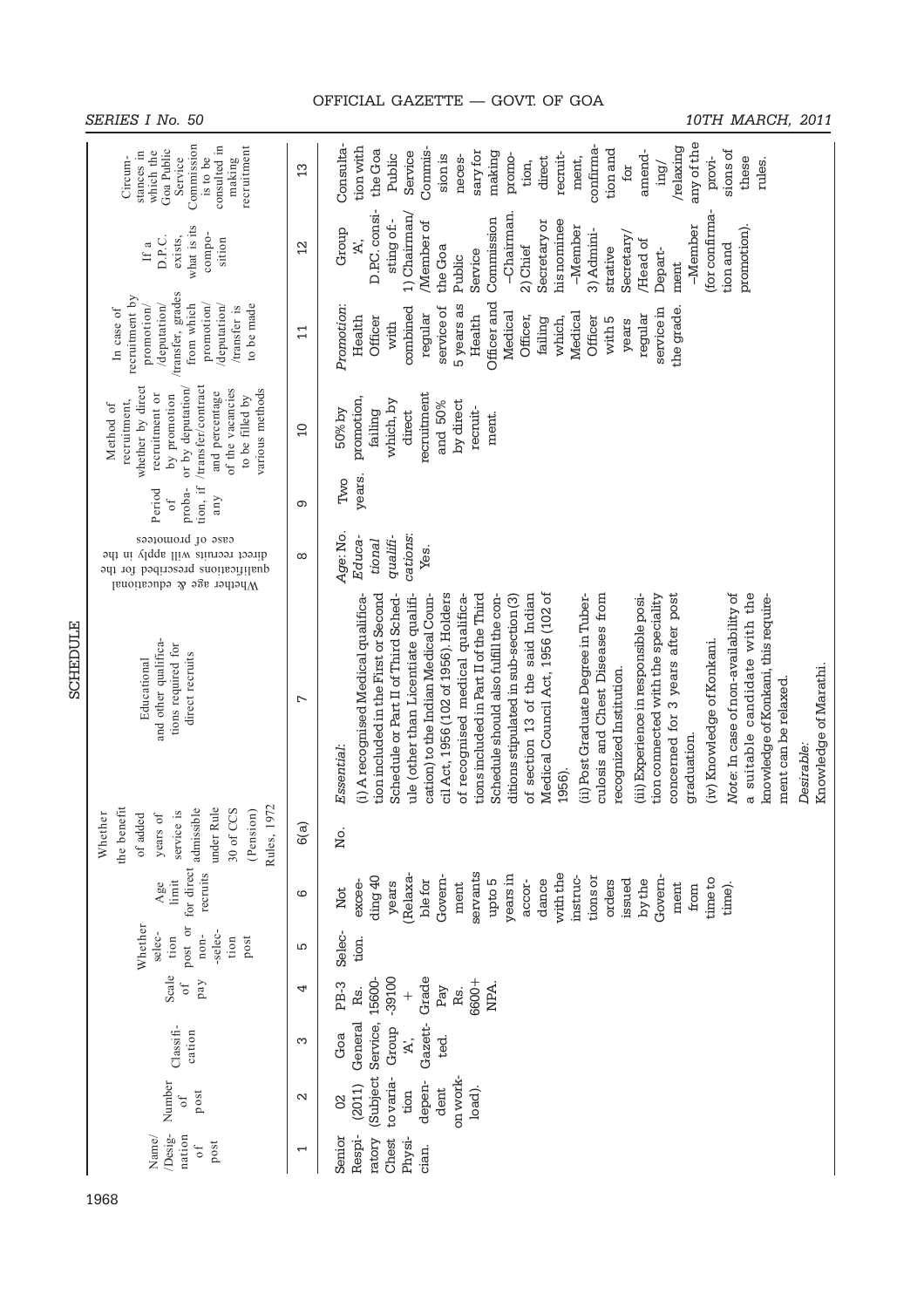Department of Power

Office of the Chief Electrical Engineer  $\overline{\phantom{a}}$ 

#### **Order**

### CEE/Estt-05-11-2008 (Revival)/AE(Civil)/6688

Sanction of the Government is hereby conveyed for revival of one (1) lapsed post of Assistant Engineer (Civil), Group "B" Gazetted in the pay scale of PB-2 Rs. 9300- -34800+G.P. Rs. 4600/-, in the Electricity Department as per the details shown below:–

| Sr.<br>No. | Jurisdiction  | Office to<br>which the post<br>is attached                           | Budget<br>Head                                                                                                                                         |
|------------|---------------|----------------------------------------------------------------------|--------------------------------------------------------------------------------------------------------------------------------------------------------|
| 1          | $\mathcal{L}$ | 3                                                                    | 4                                                                                                                                                      |
|            | 1. North Goa  | Office of the 2801– Power<br>Chief Electrical<br>Engineer,<br>Panaji | $05-$ Trans-<br>mission &<br>Distribu-<br>tion<br>001- Direction<br>& Admini-<br>stration<br>$01 -$ Establish-<br>ment (Non-<br>-Plan)<br>01- Salaries |

This issues with the recommendation of Administrative Reforms Department vide U.O. No. 1418863 dated 16-07-2010 and concurrence of the Finance Department vide Entry No. 2531-F dated 05-8-2010 and also of the approval of the cabinet as conveyed by the General Administration Department, Secretariat, Porvorim vide letter No. 17-46-2007- -GAD-II (XXXXVI) dated 20-12-2010.

> By order and in the name of the Governor of Goa.

*Nirmal Braganza,* Chief Electrical Engineer & ex officio Additional Secretary.

Panaji, 2nd March, 2011.

# Department of Printing and Stationery

Government Printing Press **\_\_\_**

#### **Order**

#### 5/14/2000/GPS/GPS/PART/3772

In supersession of the order issued earlier, the Government of Goa is pleased to revise the annual subscription rates of Official Gazette by e-mail @ Rs. 200/- w.e.f. 1st April, 2011.

By order and in the name of the Governor of Goa.

*N. D. Agrawal,* Director & ex officio Jt. Secretary (Printing & Stationery).

Panaji, 9th March, 2011.

### **Notification**

**\_\_\_\_\_\_\_\_\_\_**

No. GPS/5-14/Revised Rates/3771

In supersession of all earlier Orders/ /Notifications issued in this behalf, the Government has revised the subscription rates of Official Gazettes, Series I, II & III w.e.f. 1st April, 2011 as below:–

|                                                | All 3<br>Series | $\mathbf{I}$         | Series Series<br>п | <b>Series</b><br>ш |
|------------------------------------------------|-----------------|----------------------|--------------------|--------------------|
|                                                |                 |                      |                    |                    |
|                                                |                 | Rs. P. Rs. P. Rs. P. |                    | Rs. P.             |
| For any quarter                                | 900,00          | 460.00               | 350.00             | 175.00             |
|                                                | 60.00           | 15.00                | 15.00              | 15.00              |
| For half year  1750.00                         |                 | 920,00               | 700.00             | 350.00             |
|                                                |                 | 30.00                | 30.00              | 30.00              |
| For any period exceeding                       |                 |                      |                    |                    |
| 6 months up to one year3450.00 1840.00 1400.00 |                 |                      |                    | 700.00             |
|                                                |                 | 60,00                | 60.00              | 60.00              |

By order and in the name of the Governor of Goa.

*N. D. Agrawal,* Director & ex officio Jt. Secretary (Printing & Stationery).

Panaji, 9th March, 2011.